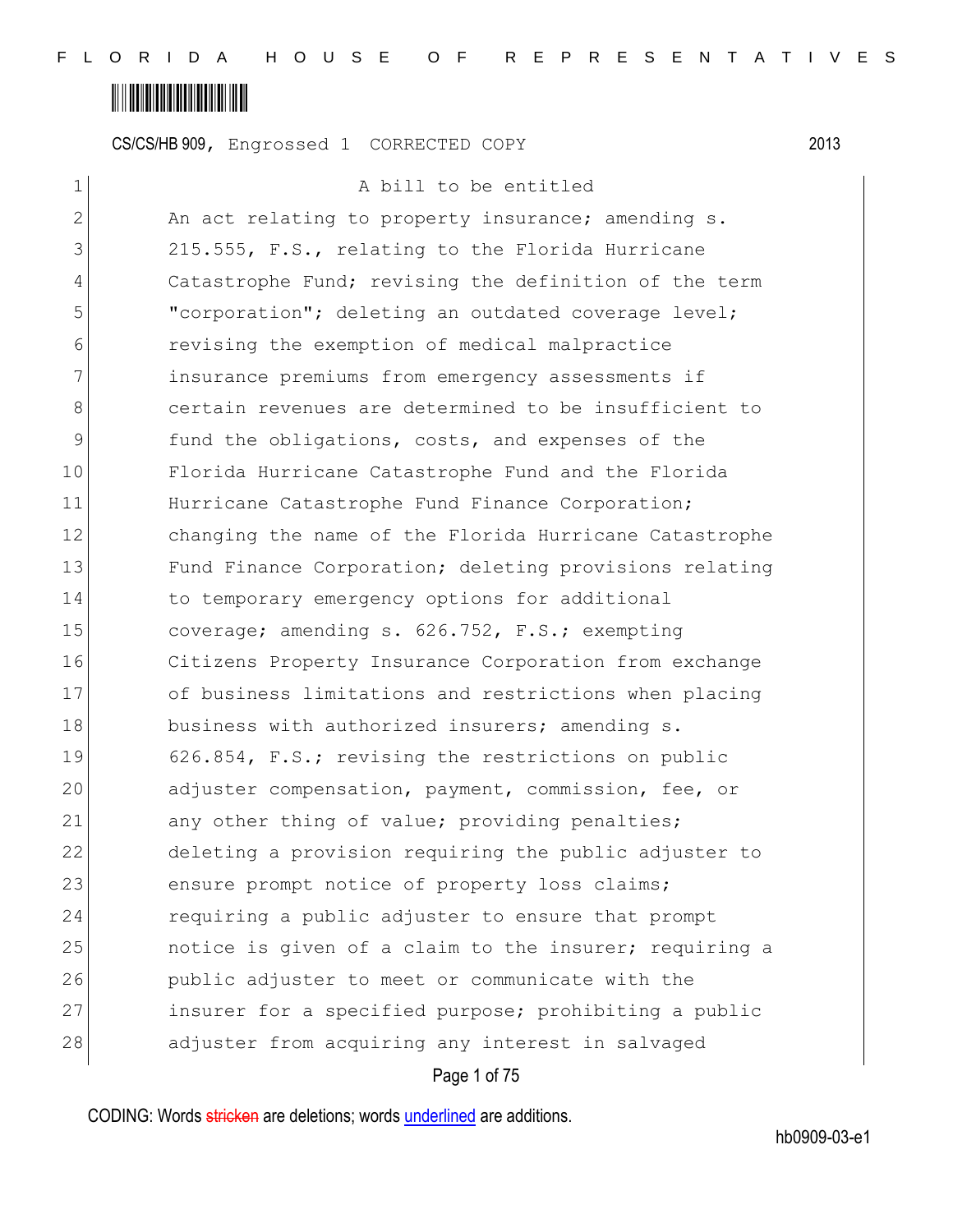### <u> Alban Martin Alban Martin Alban Martin Alban Martin Alban Martin Alban Martin Alban Martin Alban Martin Alban </u>

CS/CS/HB 909, Engrossed 1 CORRECTED COPY 2013

29 property; providing an exception; providing 30 legislative intent; amending s. 627.0628, F.S.; 31 revising the membership of the Florida Commission on 32 Hurricane Loss Projection Methodology; amending s. 33 627.0629, F.S.; conforming a cross-reference; amending 34 s. 627.351, F.S.; providing that certain residential 35 structures are not eligible for coverage by the 36 36 corporation after specified dates; providing an 37 exception; prohibiting the corporation from covering 38 any new construction of a major structure, or 39 substantial improvements on any major structure, 40 commencing on or after July 1, 2014, that is seaward 41 of the coastal construction control line or is within 42 the Coastal Barrier Resources System; deleting a 43 provision that limits the amount that a public 44 adjuster may charge, agree to, or accept as 45 compensation with respect to a claim filed under a 46 **policy of the Citizens Property Insurance Corporation;** 47 revising the membership of the board of governors of 48 the corporation; restricting the eligibility of a risk 49 for a renewal policy issued by the corporation under 50 certain circumstances; revising provisions allowing a 51 policyholder removed from the corporation to remain 52 eligible for coverage under certain circumstances; 53 requiring disclosure of potential corporation 54 surcharges and policyholder obligations to try to 55 obtain private market coverage; revising the duties 56 and responsibilities of the internal auditor of the

#### Page 2 of 75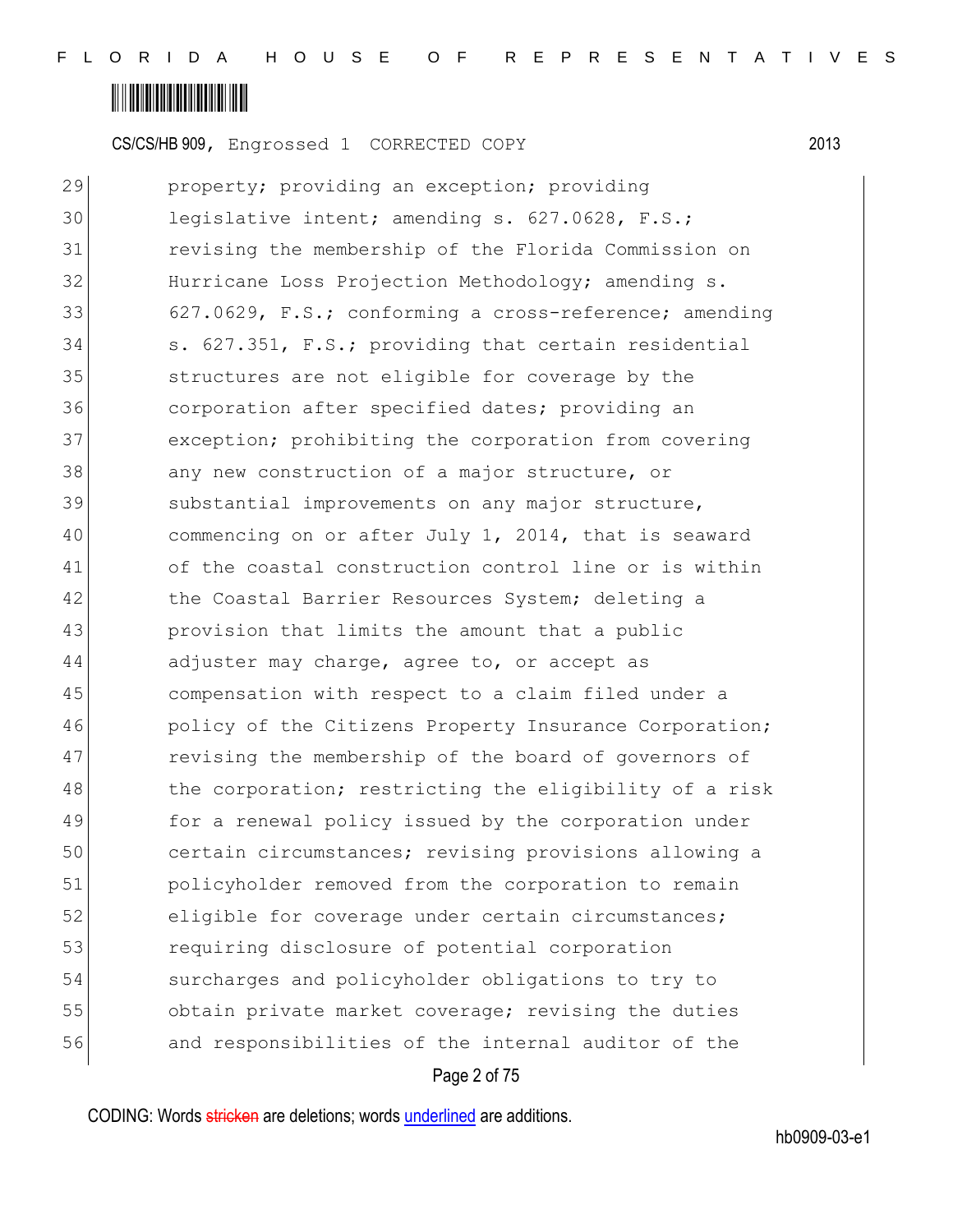

57 corporation; authorizing insurers taking out, 58 assuming, or removing policies from the corporation to 59 use the corporation's policy forms and endorsements 60 for a specified time without approval by the Office of 61 Insurance Regulation; establishing the Office of 62 Inspector General within the corporation; providing 63 for appointment, qualifications, duties, and 64 responsibilities of the inspector general; requiring 65 the corporation to prepare a report for each calendar 66 year relating to the loss ratio attributable to losses 67 that are not catastrophic losses for residential 68 coverage provided by the corporation; revising 69 **provisions relating to purchases by the corporation;** 70 providing that the corporation is subject to state 71 agency purchasing requirements; requiring the 72 corporation to provide notice of purchasing decisions; 73 providing procedures for protesting such decisions; 74 providing applicability; creating s. 627.3518, F.S.; 75 providing purpose; providing definitions; requiring 76 The creation of a clearinghouse program within the 77 corporation; specifying the purposes of the program; 78 requiring the corporation to provide a report to the 79 Legislature; specifying certain rights and 80 responsibilities with respect to the program; 81 authorizing the corporation to take specified actions 82 in establishing the program; providing conditions and 83 **exmallenger represent in the represent** to the participation of insurers 84 in the program; providing conditions, requirements,

#### Page 3 of 75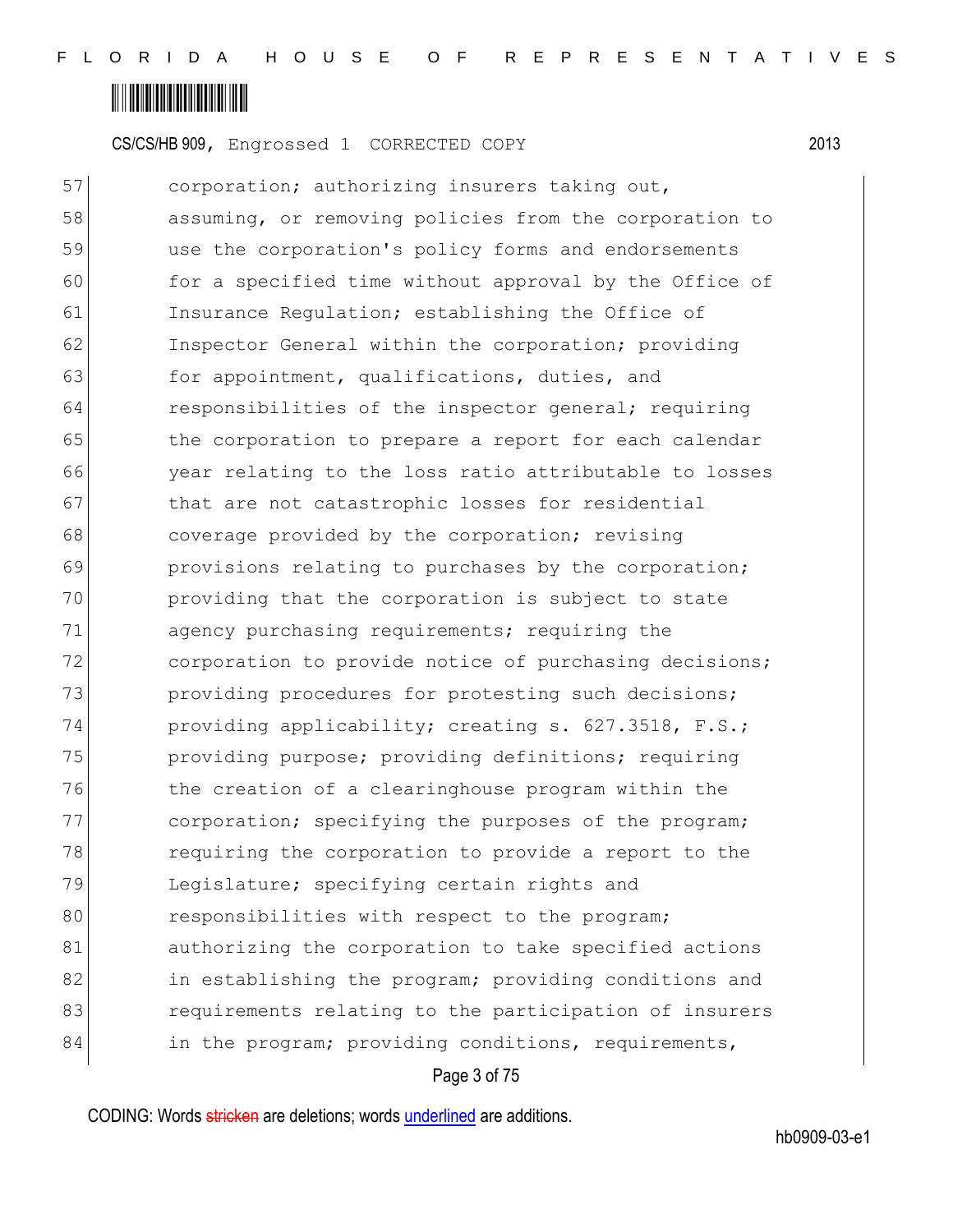## <u> Alban Alban Alban Alban A</u>

99

101

CS/CS/HB 909, Engrossed 1 CORRECTED COPY 2013

85 limitations, and procedures applicable to offers of 86 coverage with respect to applicants for coverage with 87 bhe corporation and existing policyholders of the 88 corporation; providing requirements for certain 89 **independent insurance agents and exclusive agents with** 90 respect to submitting applications for coverage or 91 **policies for renewal to the program;** providing for 92 applicability and construction; creating s. 627.35191, 93 F.S.; requiring the Florida Hurricane Catastrophe Fund 94 and Citizens Property Insurance Corporation to each 95 Submit reports annually to the Legislature and the 96 Financial Services Commission relating to aggregate 97 onchiption on the maximum losses, financing options, and 98 potential assessments; providing effective dates.

100 Be It Enacted by the Legislature of the State of Florida:

102 Section 1. Effective June 1, 2013, paragraph (n) of 103 subsection  $(2)$ , paragraph  $(b)$  of subsection  $(4)$ , paragraphs  $(b)$ 104 and (d) of subsection (6), and present subsection (16) of 105 section 215.555, Florida Statutes, are amended, and subsections 106 (17) and (18) of that section are renumbered as subsections (16) 107 and (17), respectively, to read:

108 215.555 Florida Hurricane Catastrophe Fund.-

109 (2) DEFINITIONS.—As used in this section:

110 (n) "Corporation" means the State Board of Administration 111 Florida Hurricane Catastrophe Fund Finance Corporation created 112 in paragraph  $(6)(d)$ .

### Page 4 of 75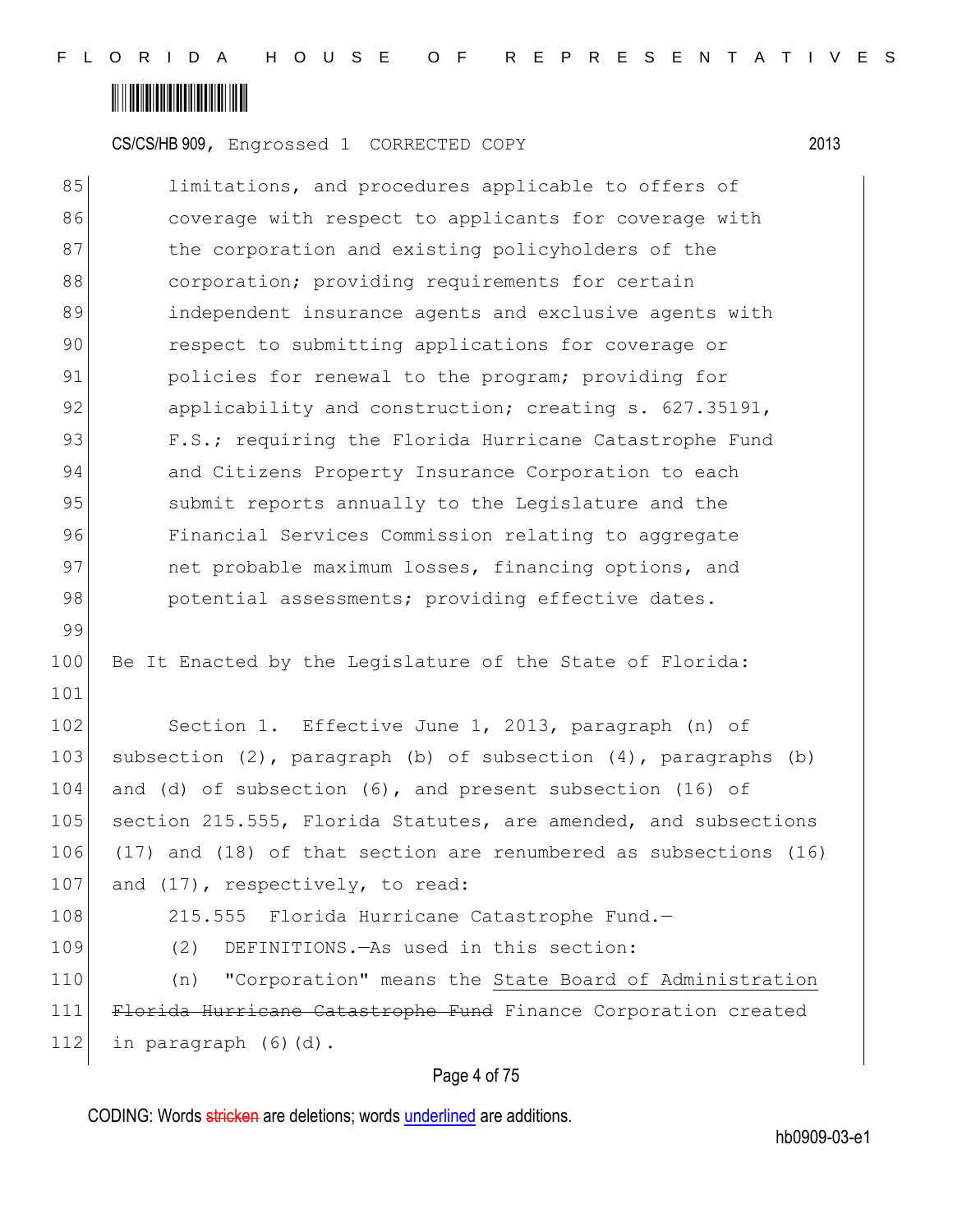CS/CS/HB 909, Engrossed 1 CORRECTED COPY 2013

113 (4) REIMBURSEMENT CONTRACTS.-

114 (b)1. The contract shall contain a promise by the board to 115 reimburse the insurer for 45 percent, 75 percent, or 90 percent 116 of its losses from each covered event in excess of the insurer's 117 retention, plus 5 percent of the reimbursed losses to cover loss 118 adjustment expenses.

119 2. The insurer must elect one of the percentage coverage 120 levels specified in this paragraph and may, upon renewal of a 121 reimbursement contract, elect a lower percentage coverage level 122 if no revenue bonds issued under subsection (6) after a covered 123 event are outstanding, or elect a higher percentage coverage 124 level, regardless of whether or not revenue bonds are 125 outstanding. All members of an insurer group must elect the same 126 percentage coverage level. Any joint underwriting association, 127 risk apportionment plan, or other entity created under s. 128 627.351 must elect the 90-percent coverage level.

129 3. The contract shall provide that reimbursement amounts 130 shall not be reduced by reinsurance paid or payable to the 131 insurer from other sources.

Page 5 of 75 132 4. Notwithstanding any other provision contained in this 133 section, the board shall make available to insurers that 134 purchased coverage provided by this subparagraph in 2008, 135 insurers qualifying as limited apportionment companies under s. 136  $627.351(6)(e)$ , and insurers that have been approved to 137 participate in the Insurance Capital Build-Up Incentive Program 138 pursuant to s. 215.5595 a contract or contract addendum that 139 provides an additional amount of reimbursement coverage of up to 140 \$10 million. The premium to be charged for this additional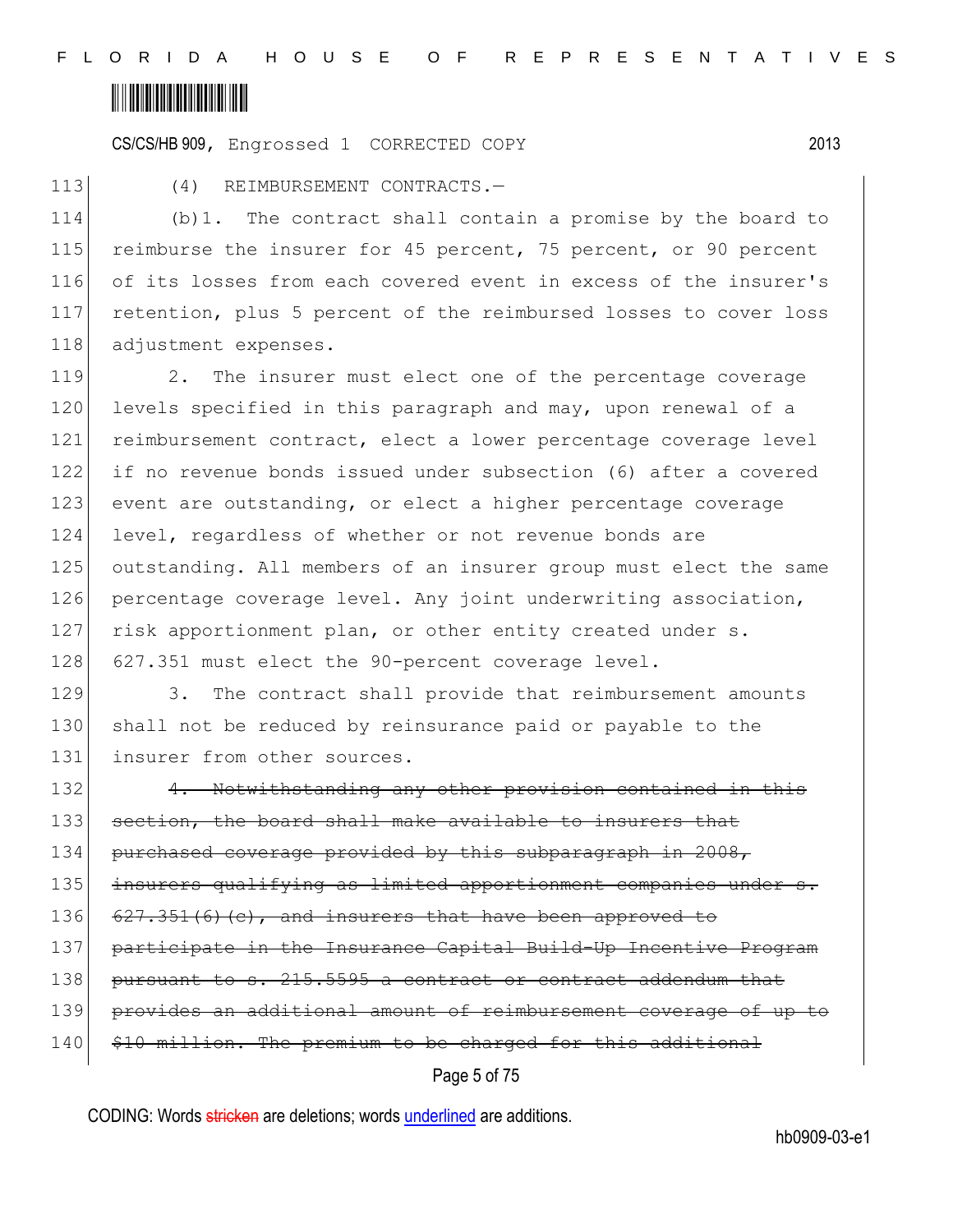CS/CS/HB 909, Engrossed 1 CORRECTED COPY 2013

141 reimbursement coverage shall be 50 percent of the additional 142 reimbursement coverage provided, which shall include one prepaid 143 reinstatement. The minimum retention level that an eligible 144 participating insurer must retain associated with this 145 additional coverage layer is 30 percent of the insurer's surplus  $146$  as of December 31, 2008, for the 2009-2010 contract year; as 147 December 31, 2009, for the 2010-2011 contract year; and as of 148 December 31, 2010, for the 2011-2012 contract year. This 149 coverage shall be in addition to all other coverage that may be 150 provided under this section. The coverage provided by the fund 151 under this subparagraph shall be in addition to the claims-152 paying capacity as defined in subparagraph (c)1., but only with 153 respect to those insurers that select the additional coverage 154 option and meet the requirements of this subparagraph. The 155 claims-paying capacity with respect to all other participating 156 insurers and limited apportionment companies that do not select 157 the additional coverage option shall be limited to their 158 reimbursement premium's proportionate share of the actual 159 claims-paying capacity otherwise defined in subparagraph  $(e)$ 1. 160 and as provided for under the terms of the reimbursement 161 contract. The optional coverage retention as specified shall be 162 accessed before the mandatory coverage under the reimbursement 163 contract, but once the limit of coverage selected under this 164 option is exhausted, the insurer's retention under the mandatory 165 coverage will apply. This coverage will apply and be paid 166 concurrently with mandatory coverage. This subparagraph expires 167 on May 31, 2012. 168 (6) REVENUE BONDS.-

### Page 6 of 75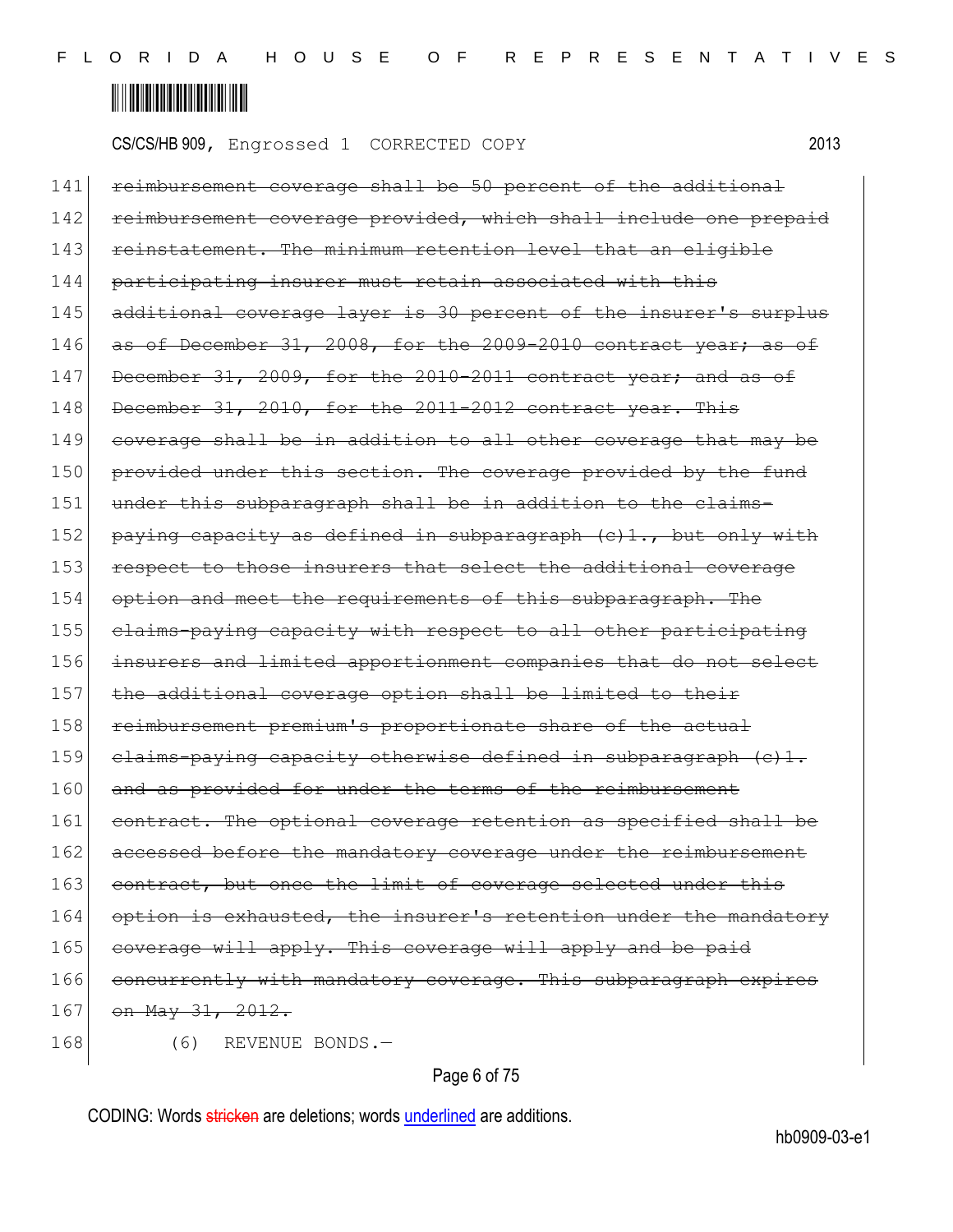## <u> Alban Alban Alban Alban A</u>

CS/CS/HB 909, Engrossed 1 CORRECTED COPY 2013

169 (b) Emergency assessments-

170 1. If the board determines that the amount of revenue 171 produced under subsection (5) is insufficient to fund the 172 obligations, costs, and expenses of the fund and the 173 corporation, including repayment of revenue bonds and that 174 portion of the debt service coverage not met by reimbursement 175 premiums, the board shall direct the Office of Insurance 176 Regulation to levy, by order, an emergency assessment on direct 177 premiums for all property and casualty lines of business in this 178 state, including property and casualty business of surplus lines 179 insurers regulated under part VIII of chapter 626, but not 180 including any workers' compensation premiums or medical 181 malpractice premiums. As used in this subsection, the term 182 "property and casualty business" includes all lines of business 183 identified on Form 2, Exhibit of Premiums and Losses, in the 184 annual statement required of authorized insurers by s. 624.424 185 and any rule adopted under this section, except for those lines 186 identified as accident and health insurance and except for 187 policies written under the National Flood Insurance Program. The 188 assessment shall be specified as a percentage of direct written 189 premium and is subject to annual adjustments by the board in 190 order to meet debt obligations. The same percentage shall apply 191 to all policies in lines of business subject to the assessment 192 issued or renewed during the 12-month period beginning on the 193 effective date of the assessment.

194 2. A premium is not subject to an annual assessment under 195 this paragraph in excess of 6 percent of premium with respect to 196 obligations arising out of losses attributable to any one

### Page 7 of 75

CODING: Words stricken are deletions; words underlined are additions.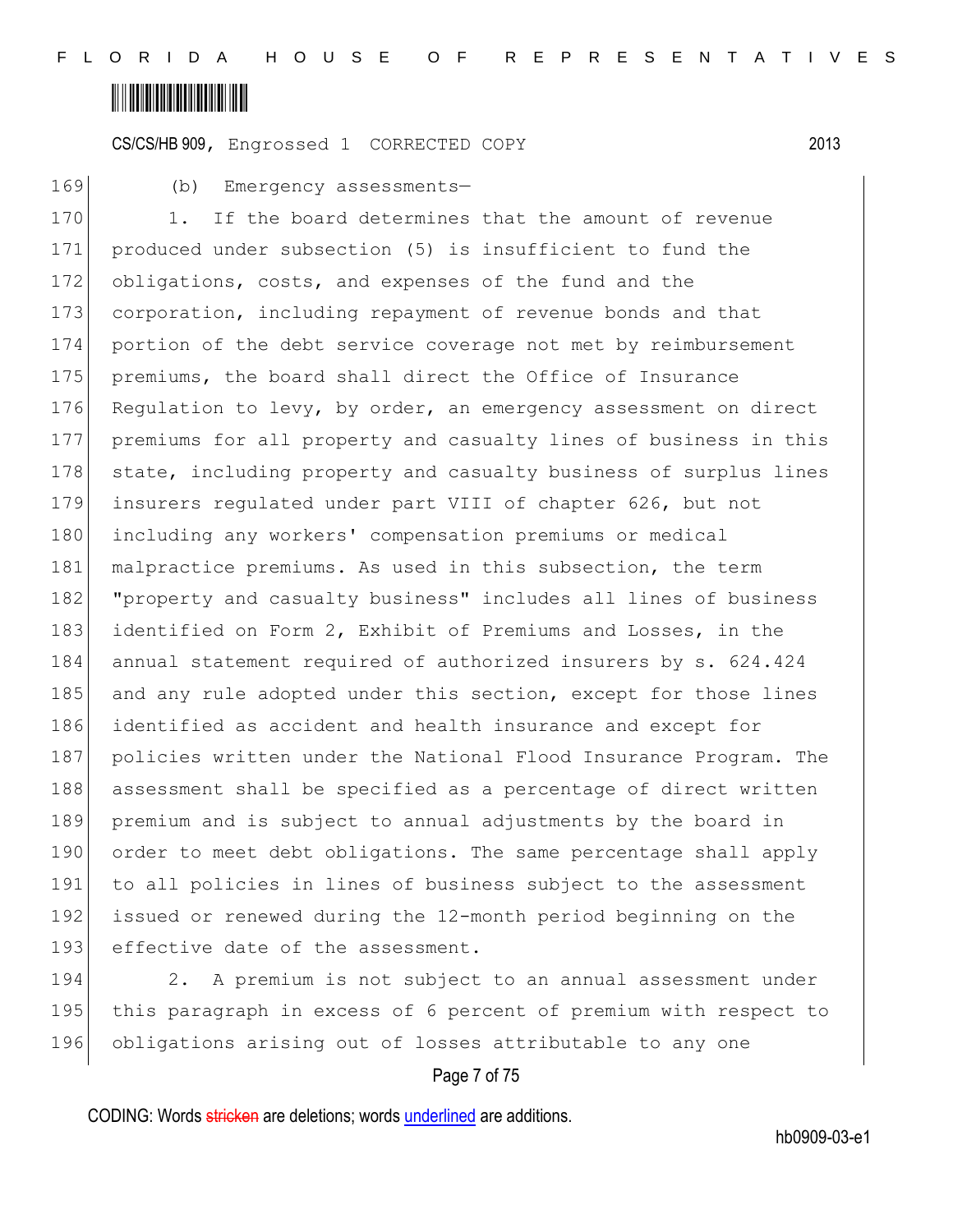## <u> Alban Alban Alban Alban A</u>

CS/CS/HB 909, Engrossed 1 CORRECTED COPY 2013

197 contract year, and a premium is not subject to an aggregate 198 annual assessment under this paragraph in excess of 10 percent 199 of premium. An annual assessment under this paragraph shall 200 continue as long as the revenue bonds issued with respect to 201 which the assessment was imposed are outstanding, including any 202 bonds the proceeds of which were used to refund the revenue 203 bonds, unless adequate provision has been made for the payment 204 of the bonds under the documents authorizing issuance of the  $205$  bonds.

206 3. Emergency assessments shall be collected from 207 policyholders. Emergency assessments shall be remitted by 208 insurers as a percentage of direct written premium for the 209 preceding calendar quarter as specified in the order from the 210 Office of Insurance Regulation. The office shall verify the 211 accurate and timely collection and remittance of emergency 212 assessments and shall report the information to the board in a 213 form and at a time specified by the board. Each insurer 214 collecting assessments shall provide the information with 215 respect to premiums and collections as may be required by the 216 office to enable the office to monitor and verify compliance 217 with this paragraph.

218 4. With respect to assessments of surplus lines premiums, 219 each surplus lines agent shall collect the assessment at the 220 same time as the agent collects the surplus lines tax required 221 by s. 626.932, and the surplus lines agent shall remit the 222 assessment to the Florida Surplus Lines Service Office created 223 by s. 626.921 at the same time as the agent remits the surplus 224 lines tax to the Florida Surplus Lines Service Office. The

#### Page 8 of 75

CODING: Words stricken are deletions; words underlined are additions.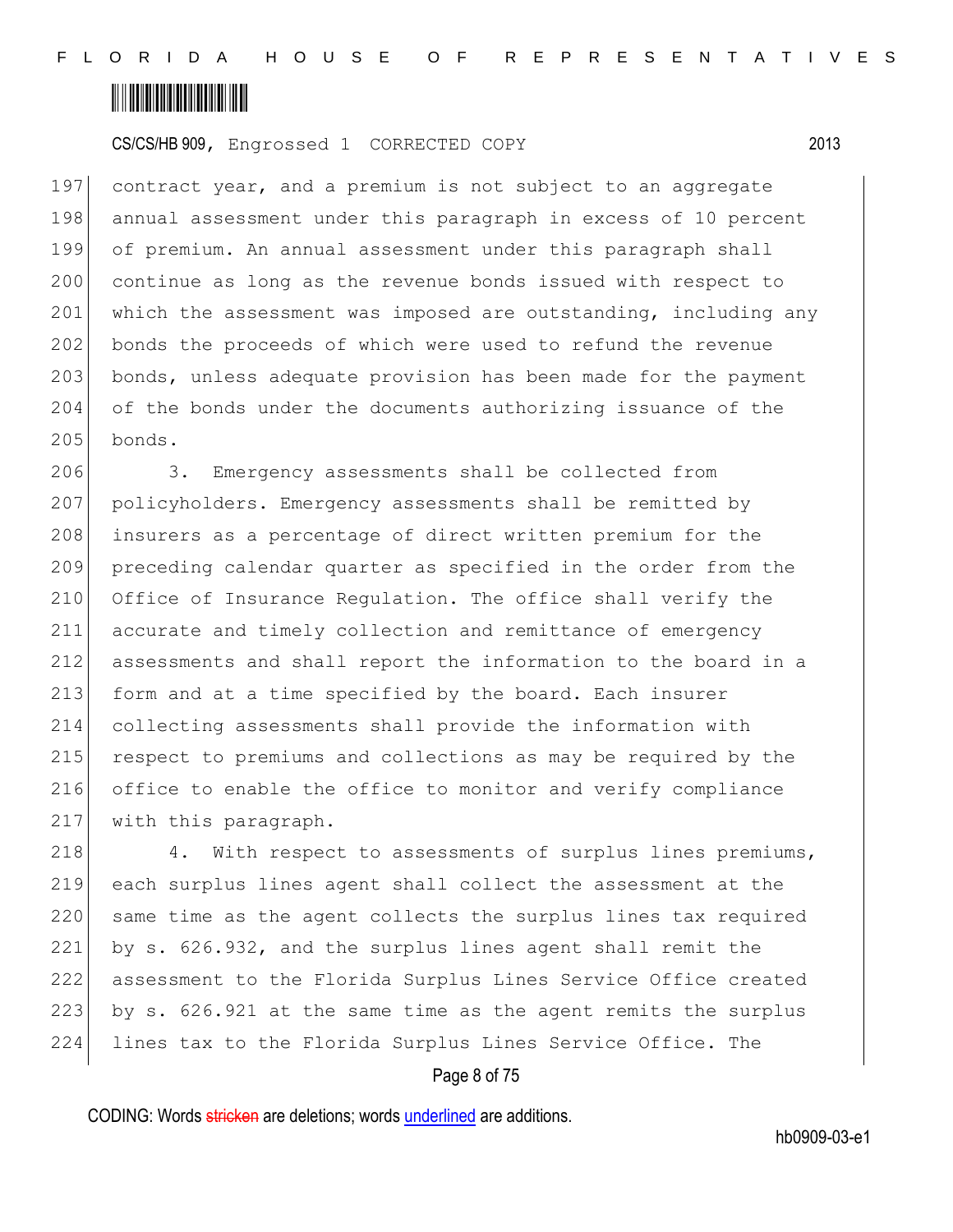

225 emergency assessment on each insured procuring coverage and 226 filing under s. 626.938 shall be remitted by the insured to the 227 Florida Surplus Lines Service Office at the time the insured 228 pays the surplus lines tax to the Florida Surplus Lines Service 229 Office. The Florida Surplus Lines Service Office shall remit the 230 collected assessments to the fund or corporation as provided in 231 the order levied by the Office of Insurance Regulation. The 232 Florida Surplus Lines Service Office shall verify the proper 233 application of such emergency assessments and shall assist the 234 board in ensuring the accurate and timely collection and 235 remittance of assessments as required by the board. The Florida 236 Surplus Lines Service Office shall annually calculate the 237 aggregate written premium on property and casualty business, 238 other than workers' compensation and medical malpractice, 239 procured through surplus lines agents and insureds procuring 240 coverage and filing under s. 626.938 and shall report the 241 information to the board in a form and at a time specified by 242 the board.

243 5. Any assessment authority not used for a particular 244 contract year may be used for a subsequent contract year. If, 245 for a subsequent contract year, the board determines that the 246 amount of revenue produced under subsection (5) is insufficient 247 to fund the obligations, costs, and expenses of the fund and the 248 corporation, including repayment of revenue bonds and that 249 portion of the debt service coverage not met by reimbursement 250 premiums, the board shall direct the Office of Insurance 251 Regulation to levy an emergency assessment up to an amount not 252 exceeding the amount of unused assessment authority from a

#### Page 9 of 75

CODING: Words stricken are deletions; words underlined are additions.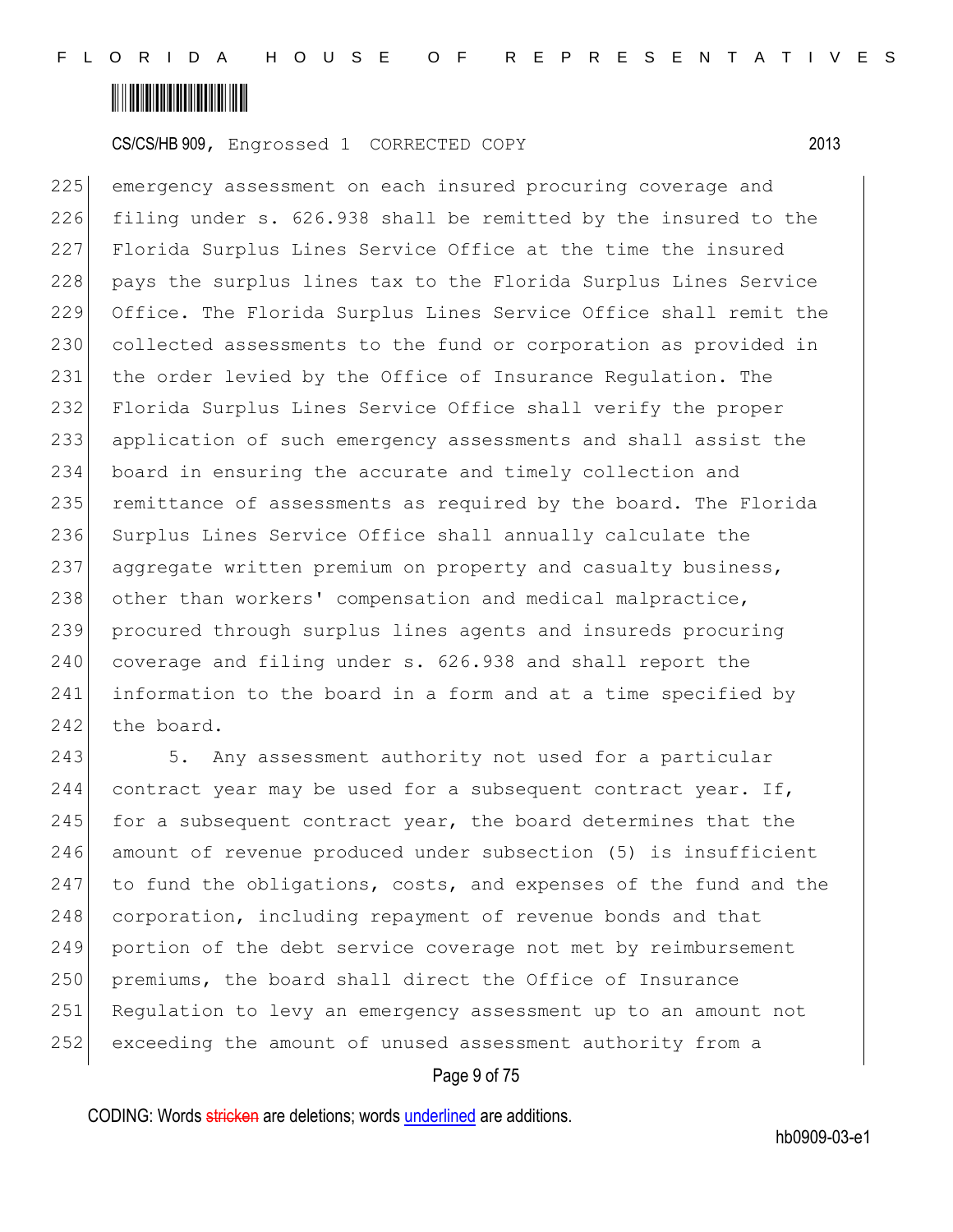

253 previous contract year or years, plus an additional 4 percent 254 provided that the assessments in the aggregate do not exceed the 255 limits specified in subparagraph 2.

256 6. The assessments otherwise payable to the corporation 257 under this paragraph shall be paid to the fund unless and until 258 the Office of Insurance Requlation and the Florida Surplus Lines 259 Service Office have received from the corporation and the fund a 260 notice, which shall be conclusive and upon which they may rely 261 without further inquiry, that the corporation has issued bonds 262 and the fund has no agreements in effect with local governments 263 under paragraph (c). On or after the date of the notice and 264 until the date the corporation has no bonds outstanding, the 265 fund shall have no right, title, or interest in or to the 266 assessments, except as provided in the fund's agreement with the 267 corporation.

268 7. Emergency assessments are not premium and are not 269 subject to the premium tax, to the surplus lines tax, to any 270 fees, or to any commissions. An insurer is liable for all 271 assessments that it collects and must treat the failure of an 272 insured to pay an assessment as a failure to pay the premium. An 273 insurer is not liable for uncollectible assessments.

274 8. When an insurer is required to return an unearned 275 premium, it shall also return any collected assessment 276 attributable to the unearned premium. A credit adjustment to the 277 collected assessment may be made by the insurer with regard to 278 future remittances that are payable to the fund or corporation, 279 but the insurer is not entitled to a refund.

280 9. When a surplus lines insured or an insured who has

Page 10 of 75

CODING: Words stricken are deletions; words underlined are additions.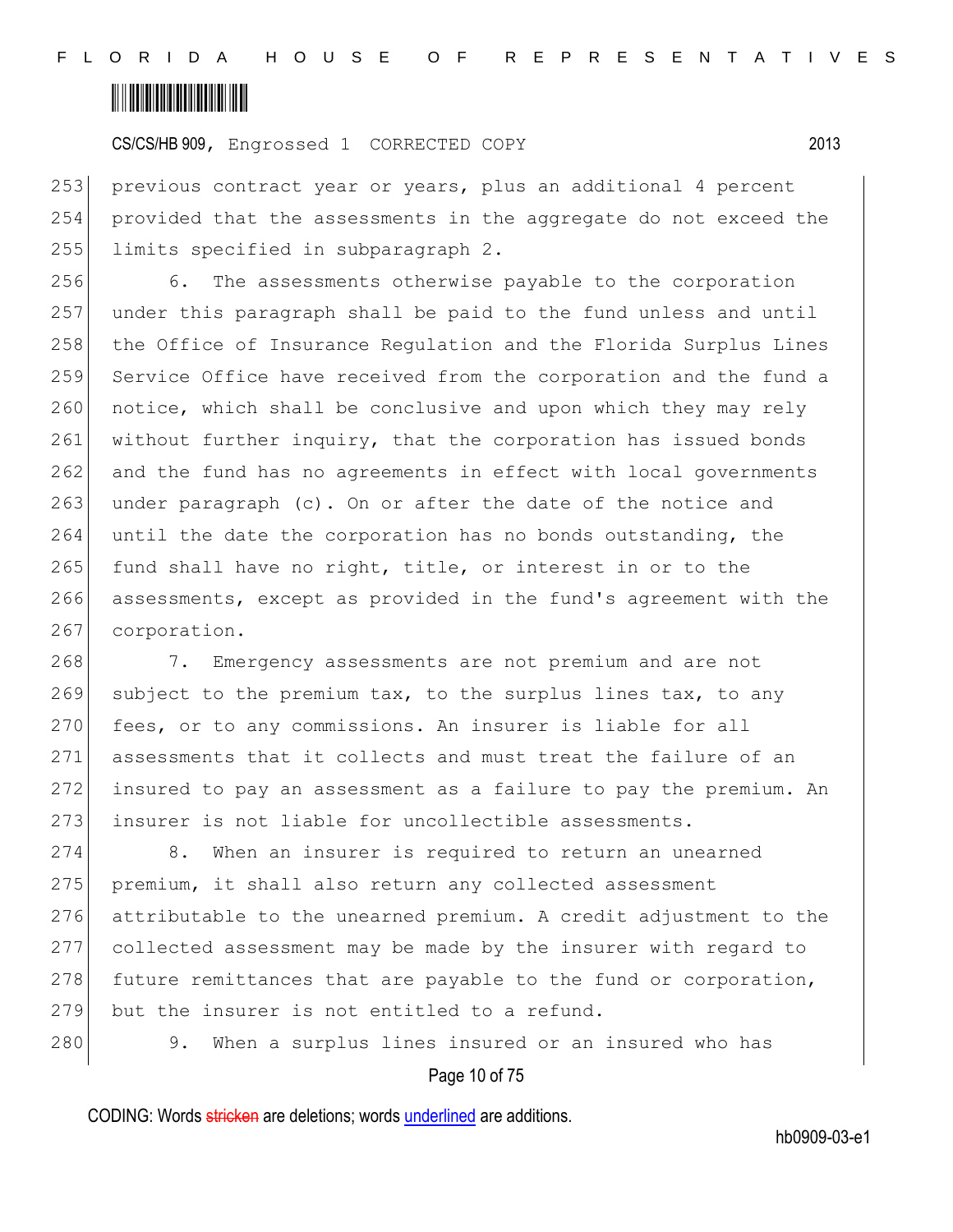

281 procured coverage and filed under s. 626.938 is entitled to the 282 return of an unearned premium, the Florida Surplus Lines Service 283 Office shall provide a credit or refund to the agent or such 284 insured for the collected assessment attributable to the 285 unearned premium prior to remitting the emergency assessment 286 collected to the fund or corporation.

287 10. The exemption of medical malpractice insurance 288 premiums from emergency assessments under this paragraph is 289 repealed May 31, 2016  $2013$ , and medical malpractice insurance 290 premiums shall be subject to emergency assessments attributable 291 to loss events occurring in the contract years commencing on 292 June 1, 2016 2013.

293 (d) State Board of Administration Florida Hurricane 294 Catastrophe Fund Finance Corporation.-

295 1. In addition to the findings and declarations in 296 subsection  $(1)$ , the Legislature also finds and declares that:

297 a. The public benefits corporation created under this 298 paragraph will provide a mechanism necessary for the cost-299 effective and efficient issuance of bonds. This mechanism will 300 eliminate unnecessary costs in the bond issuance process, 301 thereby increasing the amounts available to pay reimbursement 302 for losses to property sustained as a result of hurricane 303 damage.

 b. The purpose of such bonds is to fund reimbursements through the Florida Hurricane Catastrophe Fund to pay for the costs of construction, reconstruction, repair, restoration, and other costs associated with damage to properties of 308 policyholders of covered policies due to the occurrence of a

### Page 11 of 75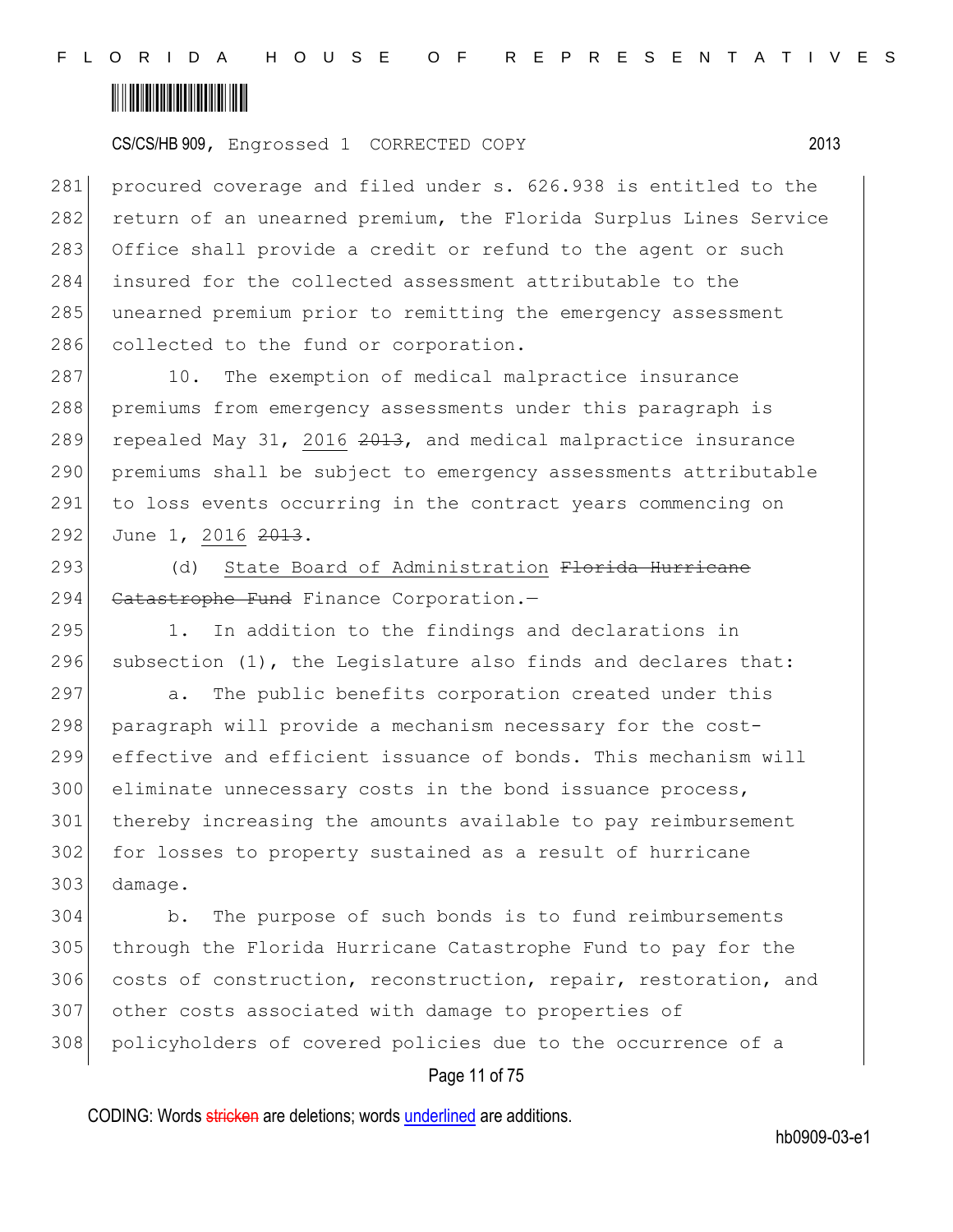

309 hurricane.

 c. The efficacy of the financing mechanism will be enhanced by the corporation's ownership of the assessments, by the insulation of the assessments from possible bankruptcy proceedings, and by covenants of the state with the corporation's bondholders.

315 2.a. There is created a public benefits corporation, which 316 is an instrumentality of the state, to be known as the State 317 Board of Administration Florida Hurricane Catastrophe Fund 318 Finance Corporation.

319 b. The corporation shall operate under a five-member board 320 of directors consisting of the Governor or a designee, the Chief 321 Financial Officer or a designee, the Attorney General or a 322 designee, the director of the Division of Bond Finance of the 323 State Board of Administration, and the Chief Operating Officer 324 senior employee of the State Board of Administration responsible 325 for operations of the Florida Hurricane Catastrophe Fund.

326 c. The corporation has all of the powers of corporations 327 under chapter 607 and under chapter 617, subject only to the 328 provisions of this subsection.

329 d. The corporation may issue bonds and engage in such 330 other financial transactions as are necessary to provide 331 sufficient funds to achieve the purposes of this section.

332 e. The corporation may invest in any of the investments 333 authorized under s. 215.47.

334 f. There shall be no liability on the part of, and no 335 cause of action shall arise against, any board members or 336 employees of the corporation for any actions taken by them in

### Page 12 of 75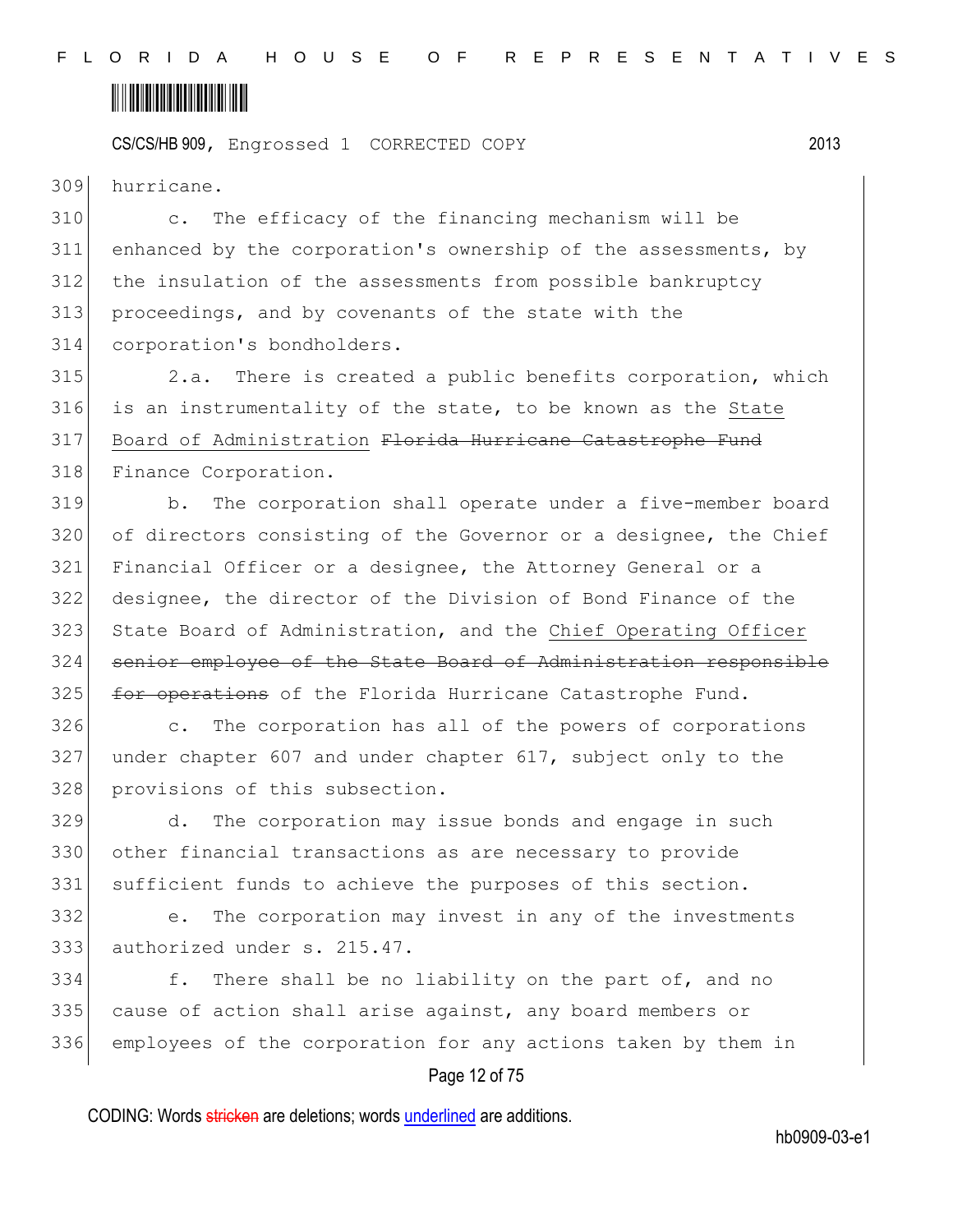

the performance of their duties under this paragraph.

 3.a. In actions under chapter 75 to validate any bonds issued by the corporation, the notice required by s. 75.06 shall 340 be published in two newspapers of general circulation in the state, and the complaint and order of the court shall be served only on the State Attorney of the Second Judicial Circuit.

343 b. The state hereby covenants with holders of bonds of the corporation that the state will not repeal or abrogate the power of the board to direct the Office of Insurance Regulation to levy the assessments and to collect the proceeds of the revenues pledged to the payment of such bonds as long as any such bonds 348 remain outstanding unless adequate provision has been made for the payment of such bonds pursuant to the documents authorizing 350 the issuance of such bonds.

 4. The bonds of the corporation are not a debt of the state or of any political subdivision, and neither the state nor any political subdivision is liable on such bonds. The corporation does not have the power to pledge the credit, the revenues, or the taxing power of the state or of any political 356 subdivision. The credit, revenues, or taxing power of the state or of any political subdivision shall not be deemed to be 358 pledged to the payment of any bonds of the corporation.

 5.a. The property, revenues, and other assets of the corporation; the transactions and operations of the corporation and the income from such transactions and operations; and all bonds issued under this paragraph and interest on such bonds are exempt from taxation by the state and any political subdivision, including the intangibles tax under chapter 199 and the income

### Page 13 of 75

CODING: Words stricken are deletions; words underlined are additions.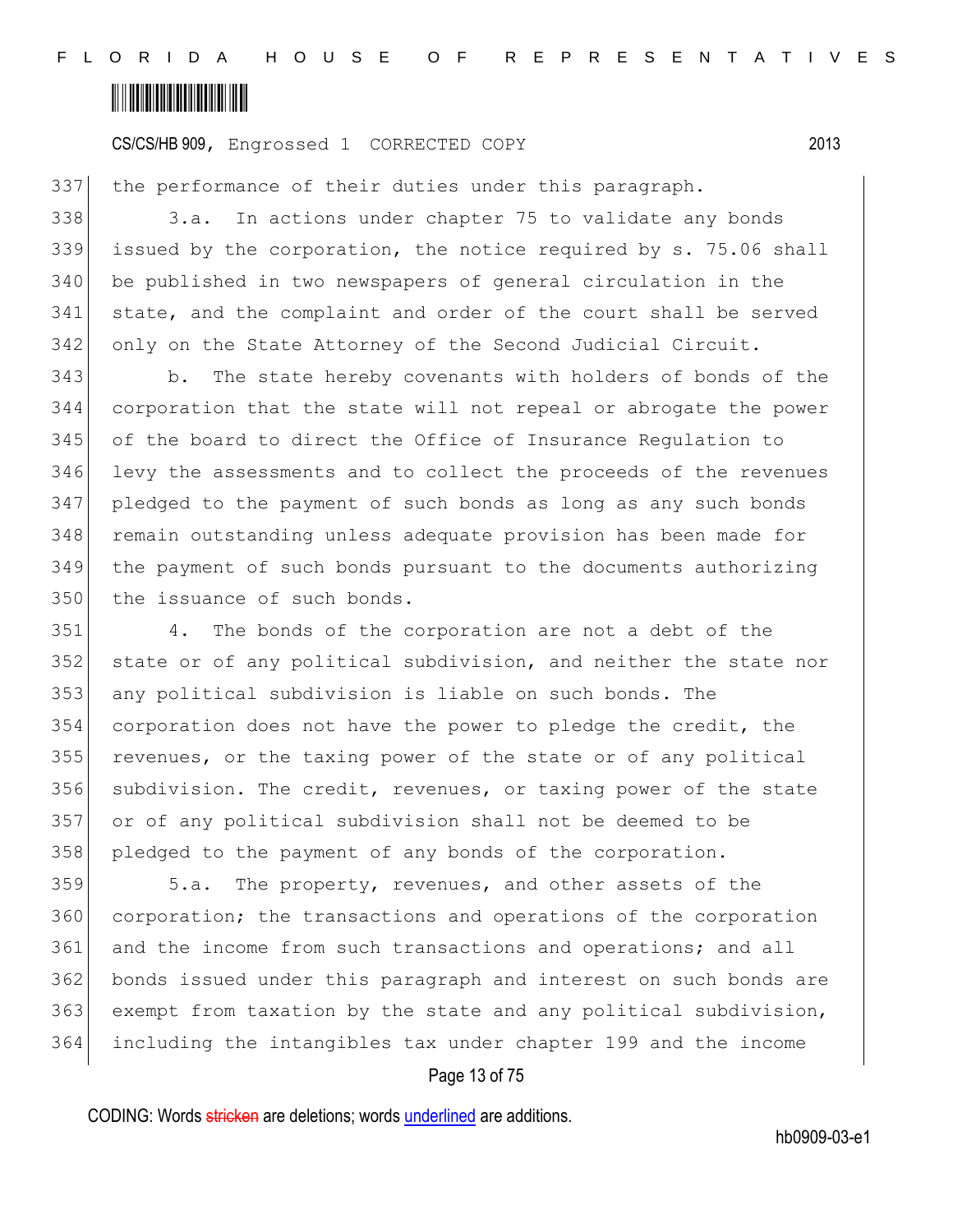

 tax under chapter 220. This exemption does not apply to any tax imposed by chapter 220 on interest, income, or profits on debt obligations owned by corporations other than the State Board of 368 Administration Florida Hurricane Catastrophe Fund Finance Corporation.

370 b. All bonds of the corporation shall be and constitute legal investments without limitation for all public bodies of 372 this state; for all banks, trust companies, savings banks, 373 savings associations, savings and loan associations, and investment companies; for all administrators, executors, trustees, and other fiduciaries; for all insurance companies and associations and other persons carrying on an insurance business; and for all other persons who are now or may hereafter 378 be authorized to invest in bonds or other obligations of the state and shall be and constitute eligible securities to be deposited as collateral for the security of any state, county, municipal, or other public funds. This sub-subparagraph shall be considered as additional and supplemental authority and shall not be limited without specific reference to this sub-subparagraph.

385 6. The corporation and its corporate existence shall continue until terminated by law; however, no such law shall 387 take effect as long as the corporation has bonds outstanding unless adequate provision has been made for the payment of such bonds pursuant to the documents authorizing the issuance of such bonds. Upon termination of the existence of the corporation, all of its rights and properties in excess of its obligations shall 392 pass to and be vested in the state.

#### Page 14 of 75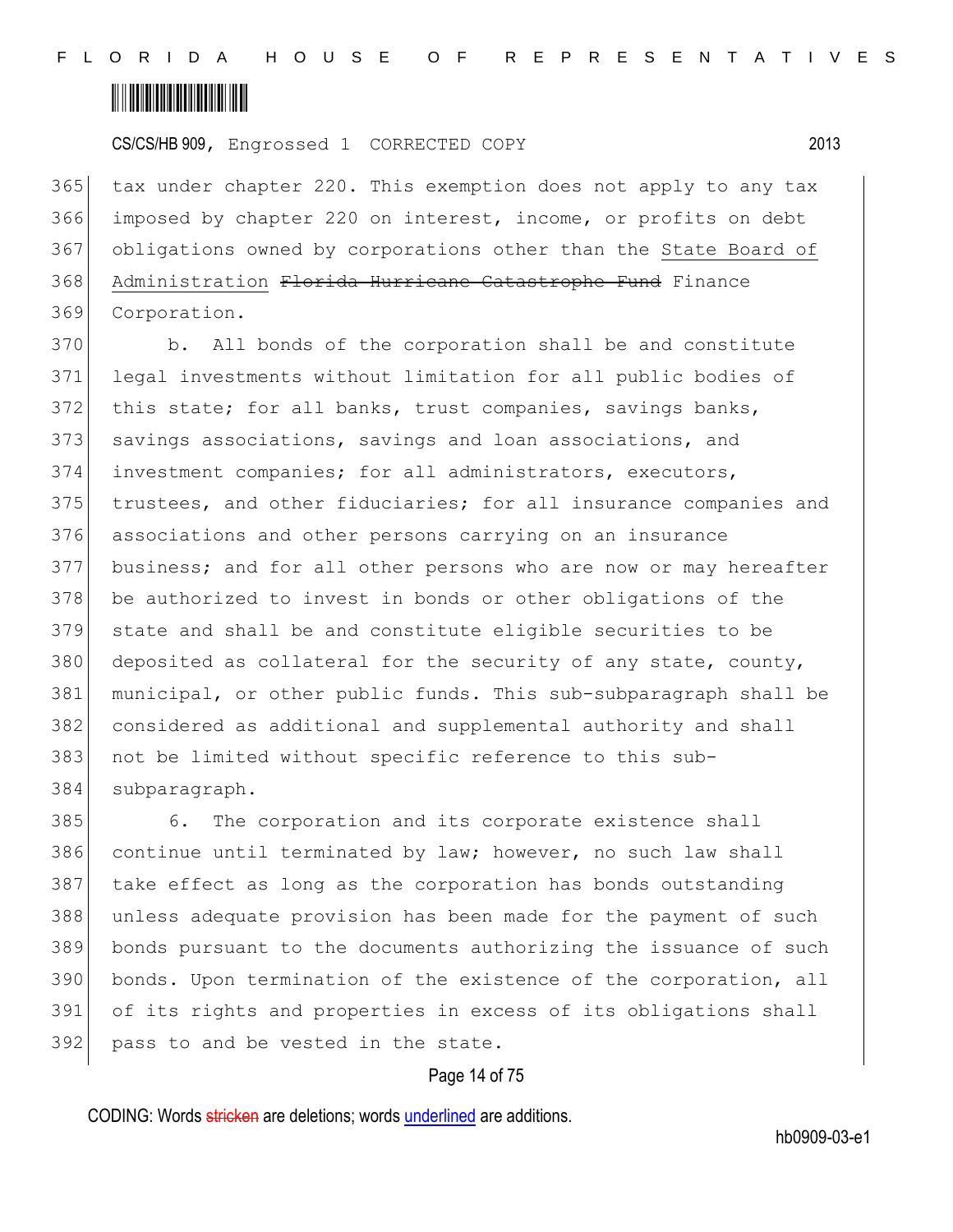|     | 2013<br>CS/CS/HB 909, Engrossed 1 CORRECTED COPY                 |
|-----|------------------------------------------------------------------|
| 393 | 7. The State Board of Administration Finance Corporation         |
| 394 | is for all purposes the successor to the Florida Hurricane       |
| 395 | Catastrophe Fund Finance Corporation.                            |
| 396 | (16) TEMPORARY EMERGENCY OPTIONS FOR ADDITIONAL COVERAGE.        |
| 397 | $(a)$ Findings and intent.                                       |
| 398 | 1. The Legislature finds that:                                   |
| 399 | a. Because of temporary disruptions in the market for            |
| 400 | eatastrophic reinsurance, many property insurers were unable to  |
| 401 | procure reinsurance for the 2006 hurricane season with an        |
| 402 | attachment point below the insurers' respective Florida          |
| 403 | Hurricane Catastrophe Fund attachment points, were unable to     |
| 404 | procure sufficient amounts of such reinsurance, or were able to  |
| 405 | procure such reinsurance only by incurring substantially higher  |
| 406 | costs than in prior years.                                       |
| 407 | b. The reinsurance market problems were responsible, at          |
| 408 | least in part, for substantial premium increases to many         |
| 409 | consumers and increases in the number of policies issued by the  |
| 410 | Citizens Property Insurance Corporation.                         |
| 411 | e. It is likely that the reinsurance market disruptions          |
| 412 | will not significantly abate prior to the 2007 hurricane season. |
| 413 | 2. It is the intent of the Legislature to create a               |
| 414 | temporary emergency program, applicable to the 2007, 2008, and   |
| 415 | 2009 hurricane seasons, to address these market disruptions and  |
| 416 | enable insurers, at their option, to procure additional coverage |
| 417 | from the Florida Hurricane Catastrophe Fund.                     |
| 418 | (b) Applicability of other provisions of this section. All       |
| 419 | provisions of this section and the rules adopted under this      |
| 420 | section apply to the program created by this subsection unless   |
|     | Page 15 of 75                                                    |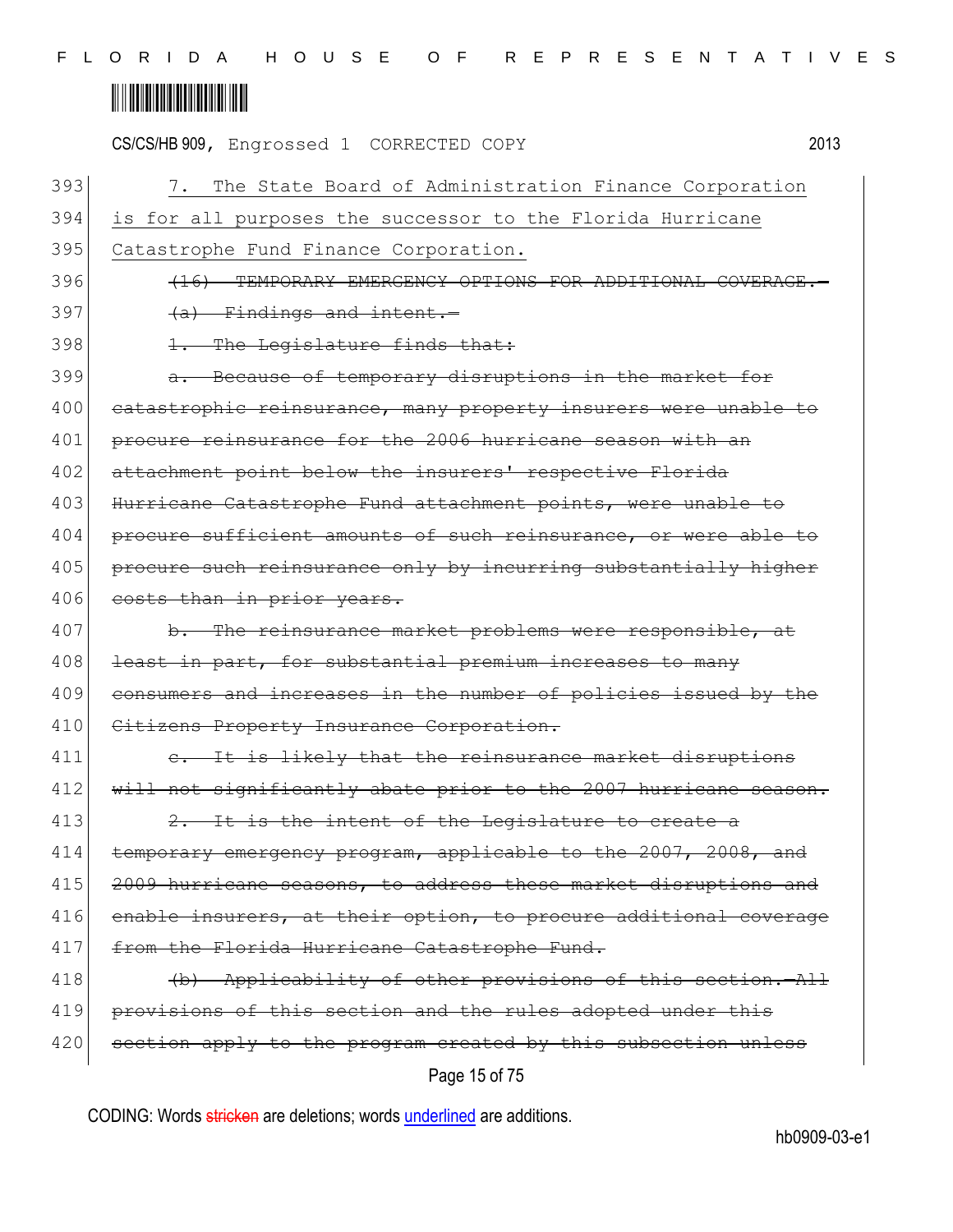|     | 2013<br>CS/CS/HB 909, Engrossed 1 CORRECTED COPY                 |  |
|-----|------------------------------------------------------------------|--|
| 421 | specifically superseded by this subsection.                      |  |
| 422 | (c) Optional coverage. For the contract year commencing          |  |
| 423 | June 1, 2007, and ending May 31, 2008, the contract year         |  |
| 424 | commencing June 1, 2008, and ending May 31, 2009, and the        |  |
| 425 | contract year commencing June 1, 2009, and ending May 31, 2010,  |  |
| 426 | the board shall offer for each of such years the optional        |  |
| 427 | coverage as provided in this subsection.                         |  |
| 428 | (d) Additional definitions. As used in this subsection,          |  |
| 429 | the term:                                                        |  |
| 430 | 1. "TEACO options" means the temporary emergency                 |  |
| 431 | additional coverage options created under this subsection.       |  |
| 432 | "TEACO insurer" means an insurer that has opted to<br>$2 -$      |  |
| 433 | obtain coverage under the TEACO options in addition to the       |  |
| 434 | coverage provided to the insurer under its reimbursement         |  |
| 435 | contract.                                                        |  |
| 436 | 3. "TEACO reimbursement premium" means the premium charged       |  |
| 437 | by the fund for coverage provided under the TEACO options.       |  |
| 438 | 4. "TEACO retention" means the amount of losses below            |  |
| 439 | which a TEACO insurer is not entitled to reimbursement from the  |  |
| 440 | fund under the TEACO option selected. A TEACO insurer's          |  |
| 441 | retention options shall be calculated as follows:                |  |
| 442 | The board shall calculate and report to each TEACO               |  |
| 443 | insurer the TEACO retention multiples. There shall be three      |  |
| 444 | TEACO retention multiples for defining coverage. Each multiple   |  |
| 445 | shall be calculated by dividing \$3 billion, \$4 billion, or \$5 |  |
| 446 | billion by the total estimated mandatory FHCF reimbursement      |  |
| 447 | premium assuming all insurers selected the 90-percent coverage   |  |
| 448 | level.                                                           |  |
|     | $D$ asa $AC$ af $7E$                                             |  |

### Page 16 of 75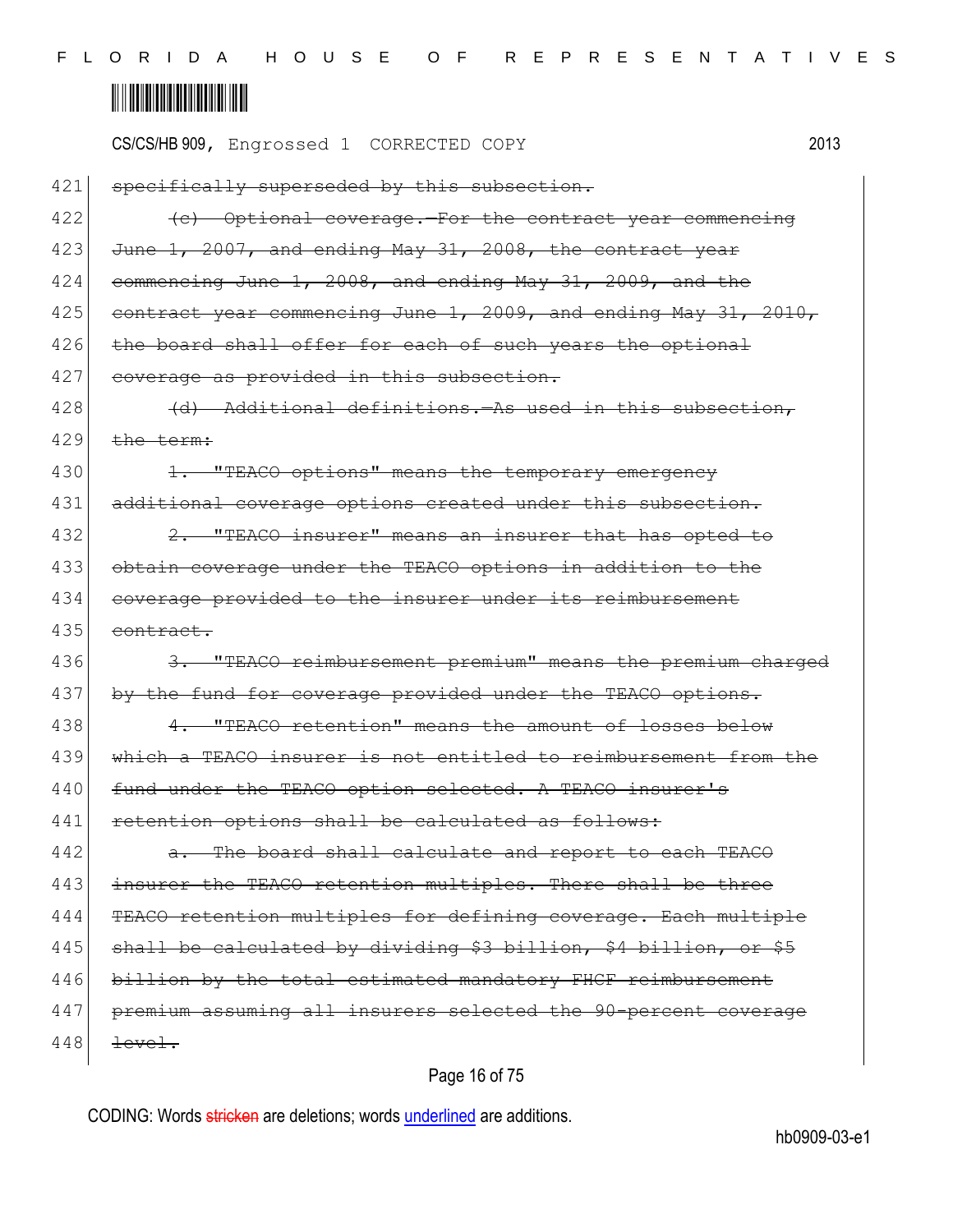CS/CS/HB 909, Engrossed 1 CORRECTED COPY 2013

| 449 | b. The TEACO retention multiples as determined under sub-        |
|-----|------------------------------------------------------------------|
| 450 | subparagraph a. shall be adjusted to reflect the coverage level  |
| 451 | elected by the insurer. For insurers electing the 90-percent     |
| 452 | coverage level, the adjusted retention multiple is 100 percent   |
| 453 | of the amount determined under sub-subparagraph a. For insurers  |
| 454 | electing the 75-percent coverage level, the retention multiple   |
| 455 | is 120 percent of the amount determined under sub-subparagraph   |
| 456 | a. For insurers electing the 45-percent coverage level, the      |
| 457 | adjusted retention multiple is 200 percent of the amount         |
| 458 | determined under sub-subparagraph a.                             |
| 459 | e. An insurer shall determine its provisional TEACO              |
| 460 | retention by multiplying its estimated mandatory FHCF            |
| 461 | reimbursement premium by the applicable adjusted TEACO retention |
| 462 | multiple and shall determine its actual TEACO retention by       |
| 463 | multiplying its actual mandatory FHCF reimbursement premium by   |
| 464 | the applicable adjusted TEACO retention multiple.                |
| 465 | d. For TEACO insurers who experience multiple covered            |
| 466 | events causing loss during the contract year, the insurer's full |
| 467 | TEACO retention shall be applied to each of the covered events   |
| 468 | causing the two largest losses for that insurer. For other       |
| 469 | covered events resulting in losses, the TEACO option does not    |
| 470 | apply and the insurer's retention shall be one-third of the full |
| 471 | retention as calculated under paragraph (2) (e).                 |
| 472 | 5. "TEACO addendum" means an addendum to the reimbursement       |
| 473 | contract reflecting the obligations of the fund and TEACO        |
| 474 | insurers under the program created by this subsection.           |
| 475 | 6. "FHCF" means the Florida Hurricane Catastrophe Fund.          |
| 476 | (e) TEACO addendum.-                                             |
|     |                                                                  |

### Page 17 of 75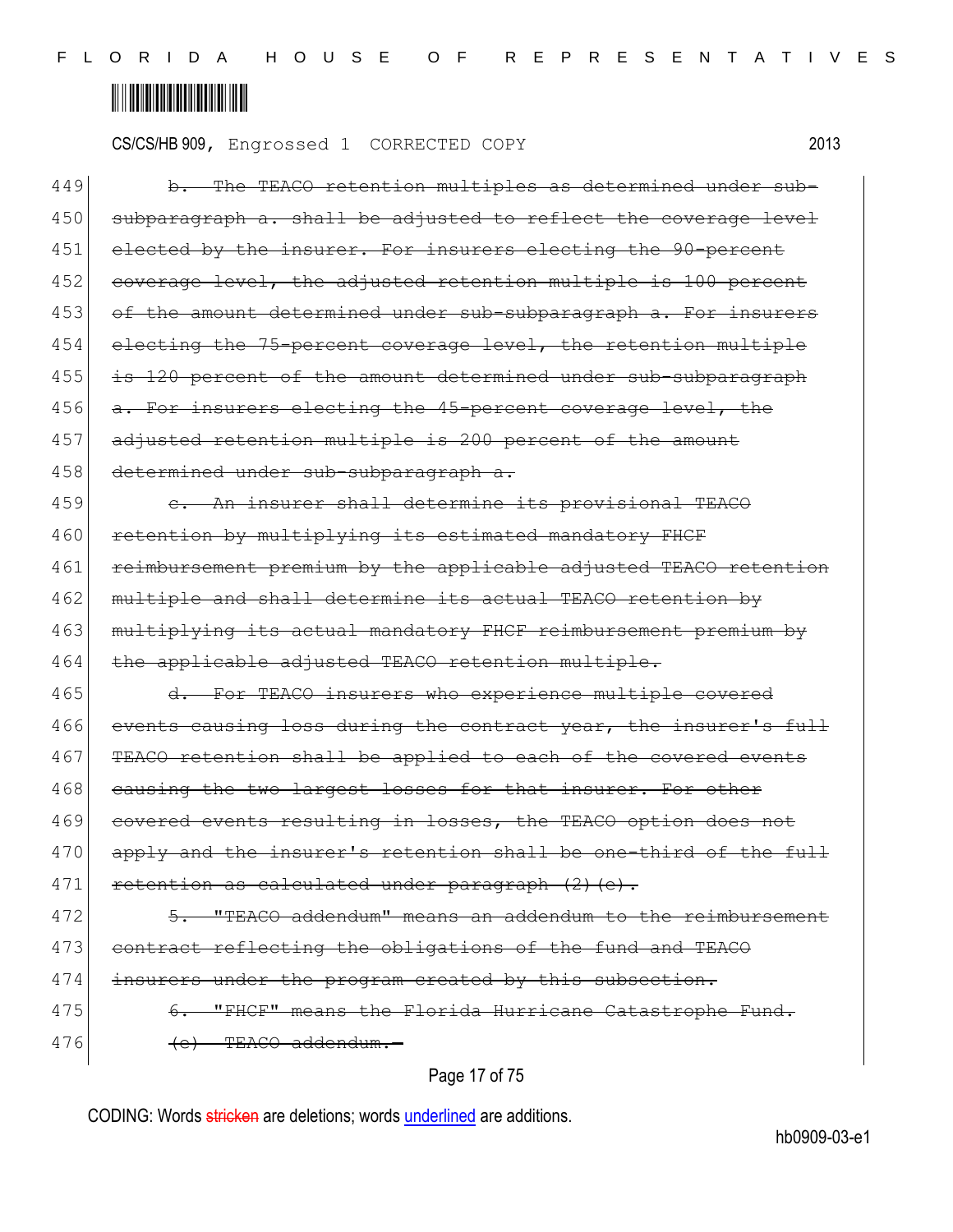CS/CS/HB 909, Engrossed 1 CORRECTED COPY 2013

477 1. The TEACO addendum shall provide for reimbursement of 478 TEACO insurers for covered events occurring during the contract 479 year, in exchange for the TEACO reimbursement premium paid into 480 the fund under paragraph (f). Any insurer writing covered 481 policies has the option of choosing to accept the TEACO addendum 482 for any of the 3 contract years that the coverage is offered.

483 2. The TEACO addendum shall contain a promise by the board 484 to reimburse the TEACO insurer for 45 percent, 75 percent, or 90 485 percent of its losses from each covered event in excess of the 486 insurer's TEACO retention, plus 5 percent of the reimbursed 487 losses to cover loss adjustment expenses. The percentage shall 488 be the same as the coverage level selected by the insurer under 489 paragraph  $(4)$  (b).

490 3. The TEACO addendum shall provide that reimbursement 491 amounts shall not be reduced by reinsurance paid or payable to 492 the insurer from other sources.

Page 18 of 75 493 4. The TEACO addendum shall also provide that the 494 obligation of the board with respect to all TEACO addenda shall 495 | not exceed an amount equal to two times the difference between 496 the industry retention level calculated under paragraph (2)(e) 497 and the \$3 billion, \$4 billion, or \$5 billion industry TEACO 498 retention level options actually selected, but in no event may 499 the board's obligation exceed the actual claims-paying capacity 500 of the fund plus the additional capacity created in paragraph  $501$  (g). If the actual claims-paying capacity and the additional 502 capacity created under paragraph (g) fall short of the board's 503 obligations under the reimbursement contract, each insurer's 504 share of the fund's capacity shall be prorated based on the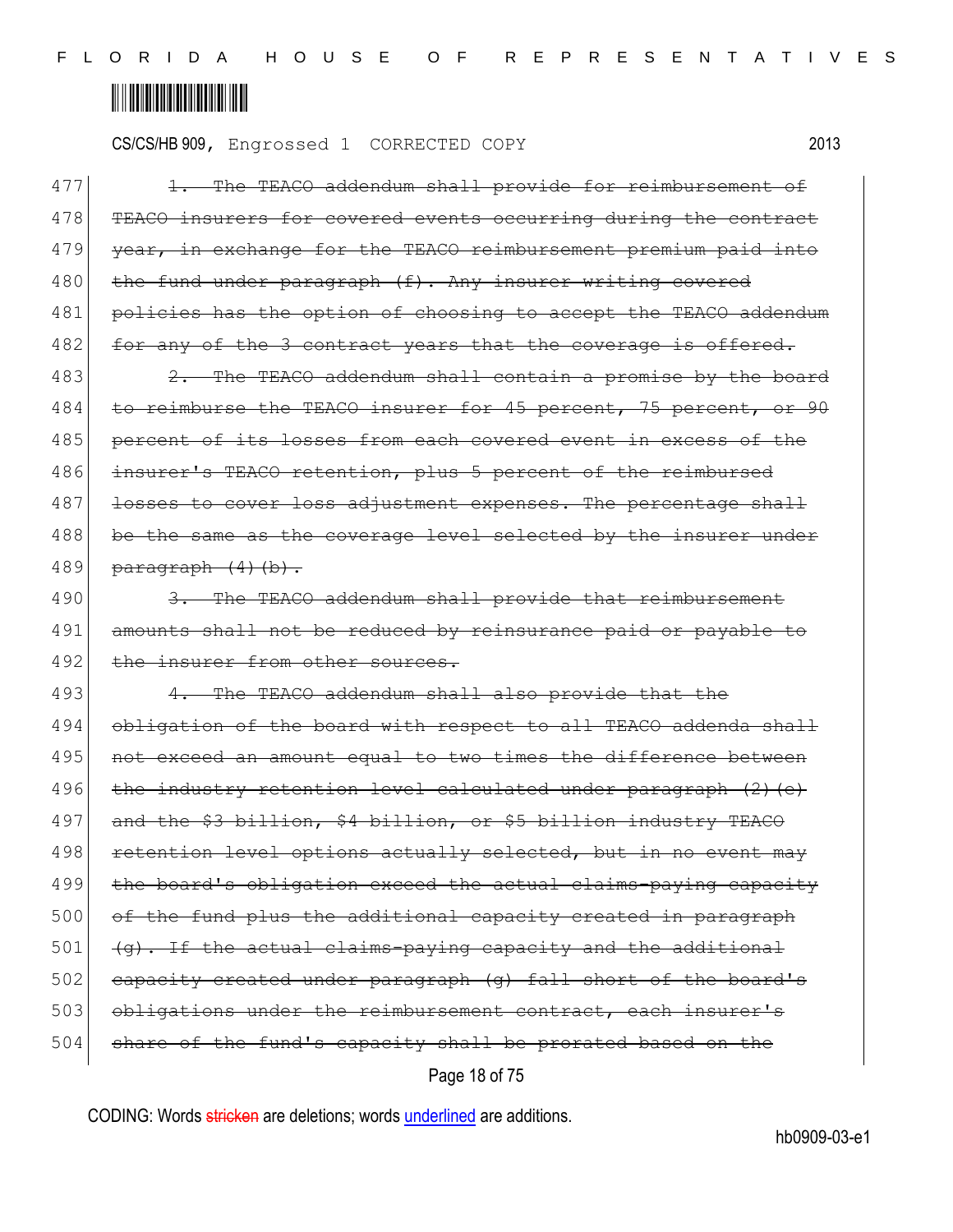CS/CS/HB 909, Engrossed 1 CORRECTED COPY 2013

505 premium an insurer pays for its mandatory reimbursement coverage 506 and the premium paid for its optional TEACO coverage as each 507 such premium bears to the total premiums paid to the fund times  $508$  the available capacity.

509 5. The priorities, schedule, and method of reimbursements  $510$  under the TEACO addendum shall be the same as provided under  $511$  subsection  $(4)$ .

512 6. A TEACO insurer's maximum reimbursement for a single 513 event shall be equal to the product of multiplying its mandatory 514 FHCF premium by the difference between its FHCF retention 515 multiple and its TEACO retention multiple under the TEACO option 516 selected and by the coverage selected under paragraph  $(4)$  (b),  $517$  plus an additional 5 percent for loss adjustment expenses. A 518 TEACO insurer's maximum reimbursement under the TEACO option 519 selected for a TEACO insurer's two largest events shall be twice 520 its maximum reimbursement for a single event.

521 (f) TEACO reimbursement premiums.

522 1. Each TEACO insurer shall pay to the fund, in the manner 523 and at the time provided in the reimbursement contract for 524 payment of reimbursement premiums, a TEACO reimbursement premium 525 calculated as specified in this paragraph.

526 2. The insurer's TEACO reimbursement premium associated 527 with the \$3 billion retention option shall be equal to 85 528 percent of a TEACO insurer's maximum reimbursement for a single 529 event as calculated under subparagraph (e) 6. The TEACO 530 reimbursement premium associated with the \$4 billion retention 531 option shall be equal to 80 percent of a TEACO insurer's maximum 532 reimbursement for a single event as calculated under

### Page 19 of 75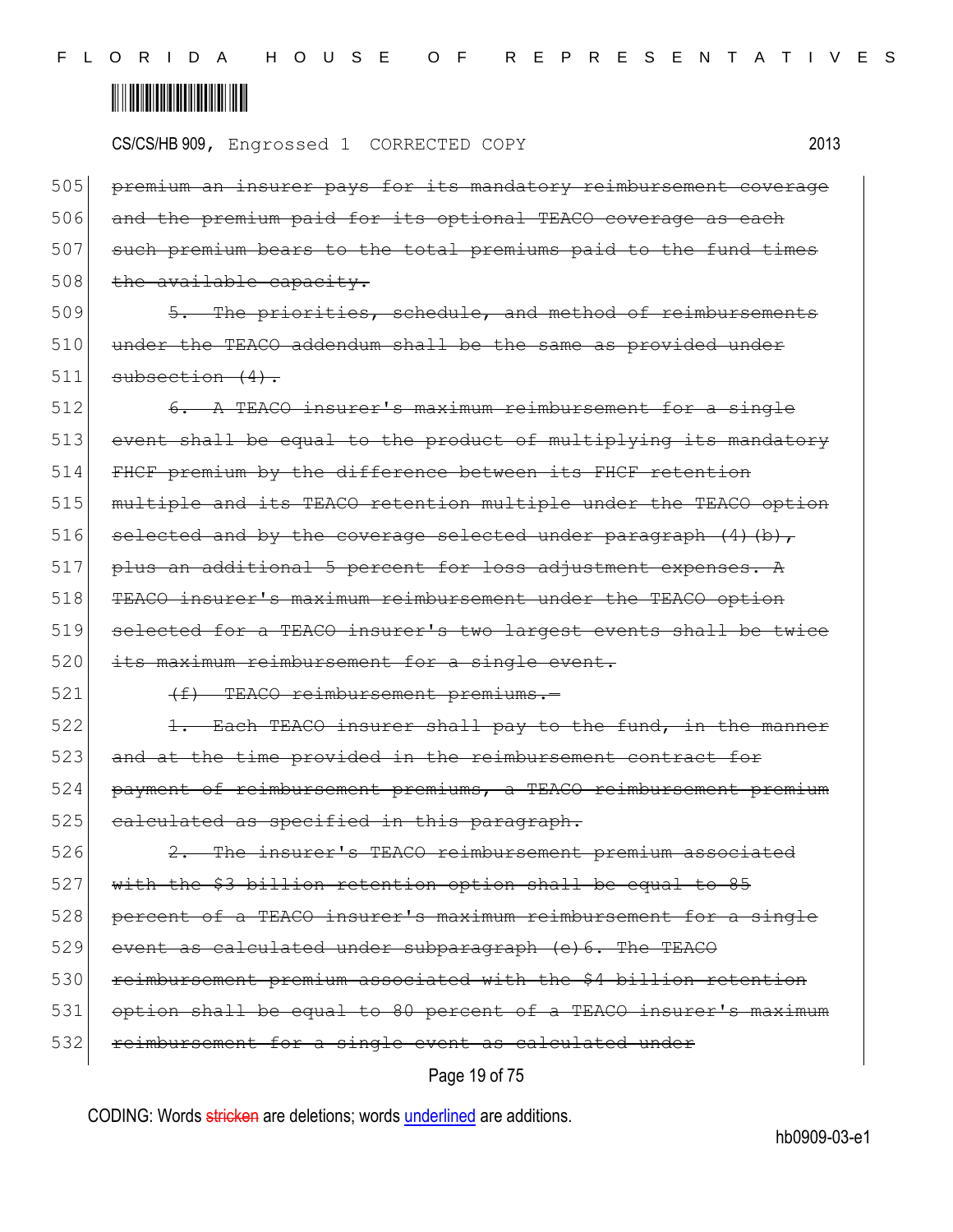CS/CS/HB 909, Engrossed 1 CORRECTED COPY 2013

| 533 | subparagraph (e) 6. The TEACO premium associated with the \$5       |
|-----|---------------------------------------------------------------------|
| 534 | billion retention option shall be equal to 75 percent of a TEACO    |
| 535 | insurer's maximum reimbursement for a single event as calculated    |
| 536 | under subparagraph (e) 6.                                           |
| 537 | (g) Effect on claims-paying capacity of the fund.-For the           |
| 538 | contract term commencing June 1, 2007, the contract year            |
| 539 | commencing June 1, 2008, and the contract term beginning June 1,    |
| 540 | 2009, the program created by this subsection shall increase the     |
| 541 | elaims-paying capacity of the fund as provided in subparagraph      |
| 542 | $(4)$ (c) 1. by an amount equal to two times the difference between |
| 543 | the industry retention level calculated under paragraph (2) (e)     |
| 544 | and the \$3 billion industry TEACO retention level specified in     |
| 545 | sub-subparagraph (d) 4.a. The additional capacity shall apply       |
| 546 | only to the additional coverage provided by the TEACO option and    |
| 547 | shall not otherwise affect any insurer's reimbursement from the     |
| 548 | fund.                                                               |
| 549 | Section 2. Subsection (4) of section 626.752, Florida               |
| 550 | Statutes, is amended to read:                                       |
| 551 | 626.752<br>Exchange of business.-                                   |
| 552 | The foregoing limitations and restrictions shall not<br>(4)         |
| 553 | be construed and shall not apply to the placing of surplus lines    |
| 554 | business under the provisions of part VIII or to the activities     |
| 555 | of Citizens Property Insurance Corporation in placing new and       |
| 556 | renewal business with authorized insurers in accordance with s.     |
| 557 | 627.3518.                                                           |
| 558 | Section 3. Present subsections (11), (15), and (17) of              |
| 559 | section 626.854, Florida Statutes, are amended, and a new           |
| 560 | subsection (17) is added to that section to read:                   |
|     | Page 20 of 75                                                       |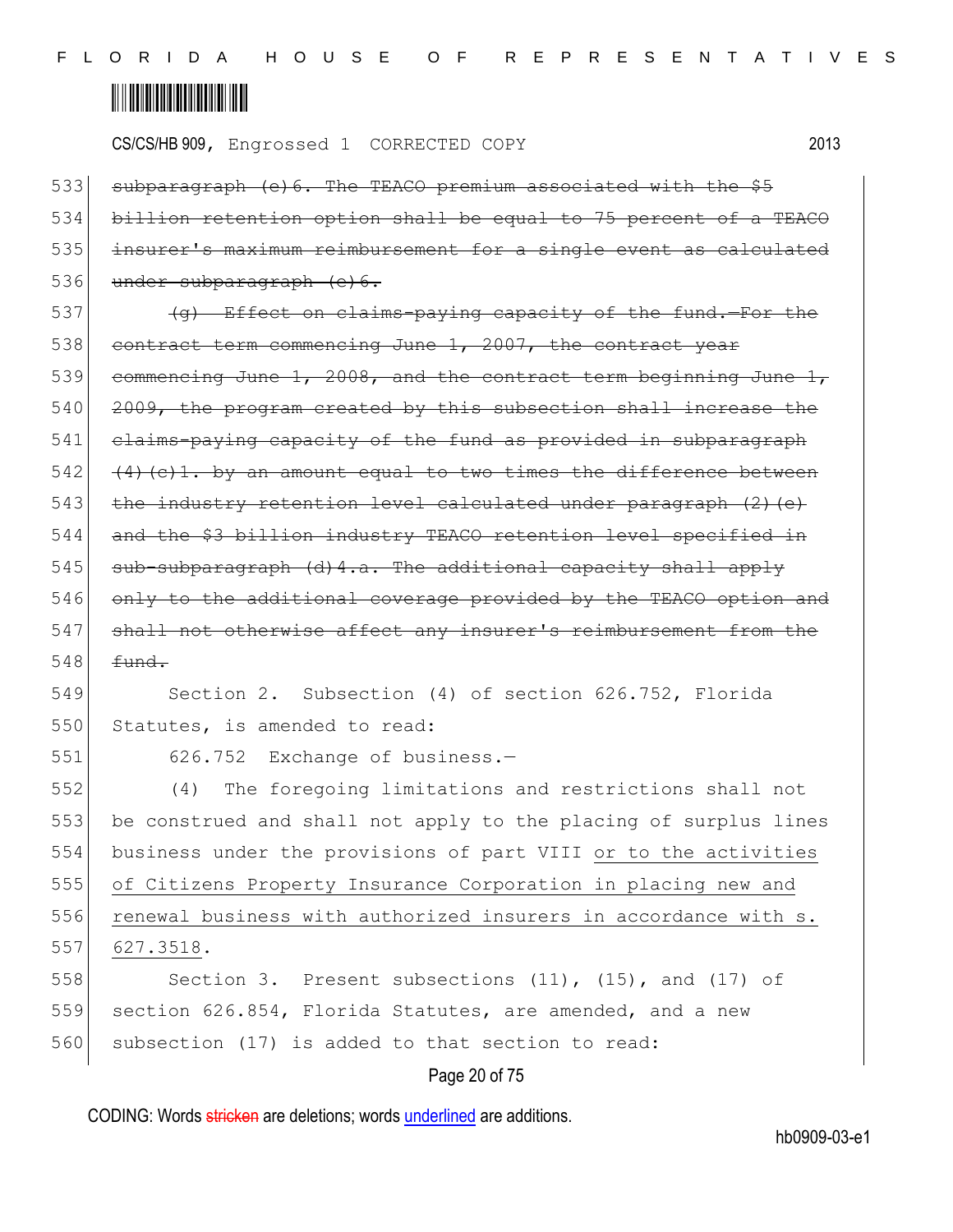CS/CS/HB 909, Engrossed 1 CORRECTED COPY 2013

 626.854 "Public adjuster" defined; prohibitions.—The Legislature finds that it is necessary for the protection of the public to regulate public insurance adjusters and to prevent the unauthorized practice of law.

 (11)(a) If a public adjuster enters into a contract with an insured or claimant to reopen a claim or file a supplemental claim that seeks additional payments for a claim that has been 568 previously paid in part or in full or settled by the insurer, the public adjuster may not charge, agree to, or accept from any 570 source any compensation, payment, commission, fee, or any other thing of value based on a previous settlement or previous claim 572 payments by the insurer for the same cause of loss. The charge, 573 compensation, payment, commission, fee, or any other thing of value must be based only on the claim payments or settlement obtained through the work of the public adjuster after entering into the contract with the insured or claimant. Compensation for the reopened or supplemental claim may not exceed 20 percent of 578 the reopened or supplemental claim payment. In no event shall 579 the contracts described in this paragraph exceed are not subject  $\pm$  the limitations in paragraph (b).

581 (b) A public adjuster may not charge, agree to, or accept 582 from any source  $\frac{1}{2}$  compensation, payment, commission, fee, or 583 any other thing of value in excess of:

584 1. Ten percent of the amount of insurance claim payments 585 made by the insurer for claims based on events that are the 586 subject of a declaration of a state of emergency by the 587 Governor. This provision applies to claims made during the year 588 after the declaration of emergency. After that year, the

### Page 21 of 75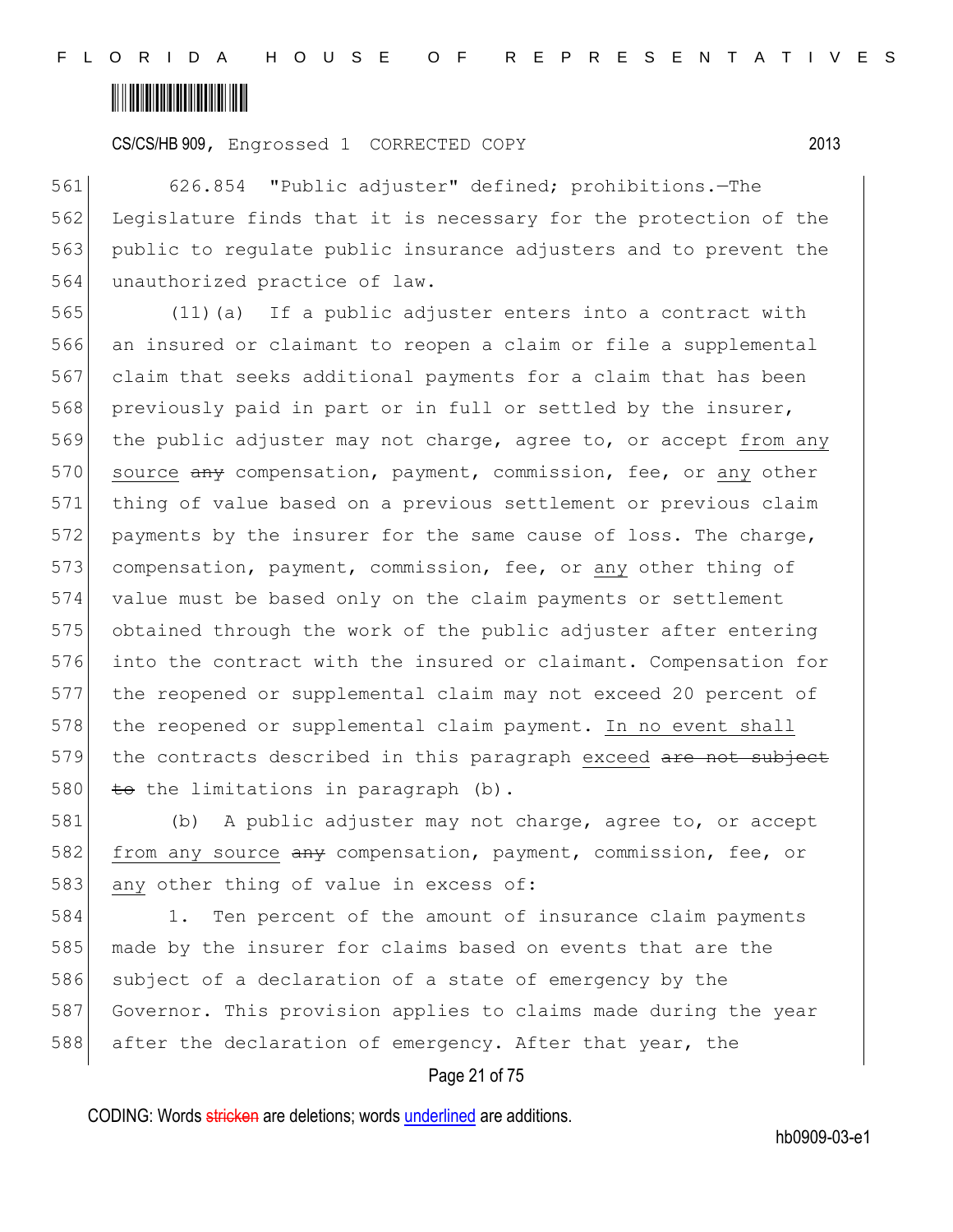

589 limitations in subparagraph 2. apply.

590 2. Twenty percent of the amount of insurance claim 591 payments made by the insurer for claims that are not based on 592 events that are the subject of a declaration of a state of 593 emergency by the Governor.

594 (c) Any maneuver, shift, or device through which the 595 limits on compensation set forth in this subsection are exceeded 596 is a violation of this chapter punishable as provided under s. 597 626.8698.

598 (15) A public adjuster must ensure prompt notice of 599 property loss claims submitted to an insurer by or through a 600 public adjuster or on which a public adjuster represents the 601 insured at the time the claim or notice of loss is submitted to  $602$  the insurer. The public adjuster must ensure that prompt notice 603 is given of the claim to the insurer, the public adjuster's 604 contract is provided to the insurer, the property is available 605 for inspection of the loss or damage by the insurer, and the 606 insurer is given an opportunity to interview the insured 607 directly about the loss and claim. The insurer must be allowed 608 to obtain necessary information to investigate and respond to 609 the claim.

 (a) The insurer may not exclude the public adjuster from its in-person meetings with the insured. The insurer shall meet 612 or communicate with the public adjuster in an effort to reach agreement as to the scope of the covered loss under the insurance policy. The public adjuster shall meet or communicate with the insurer in an effort to reach agreement as to the scope of the covered loss under the insurance policy. This section

### Page 22 of 75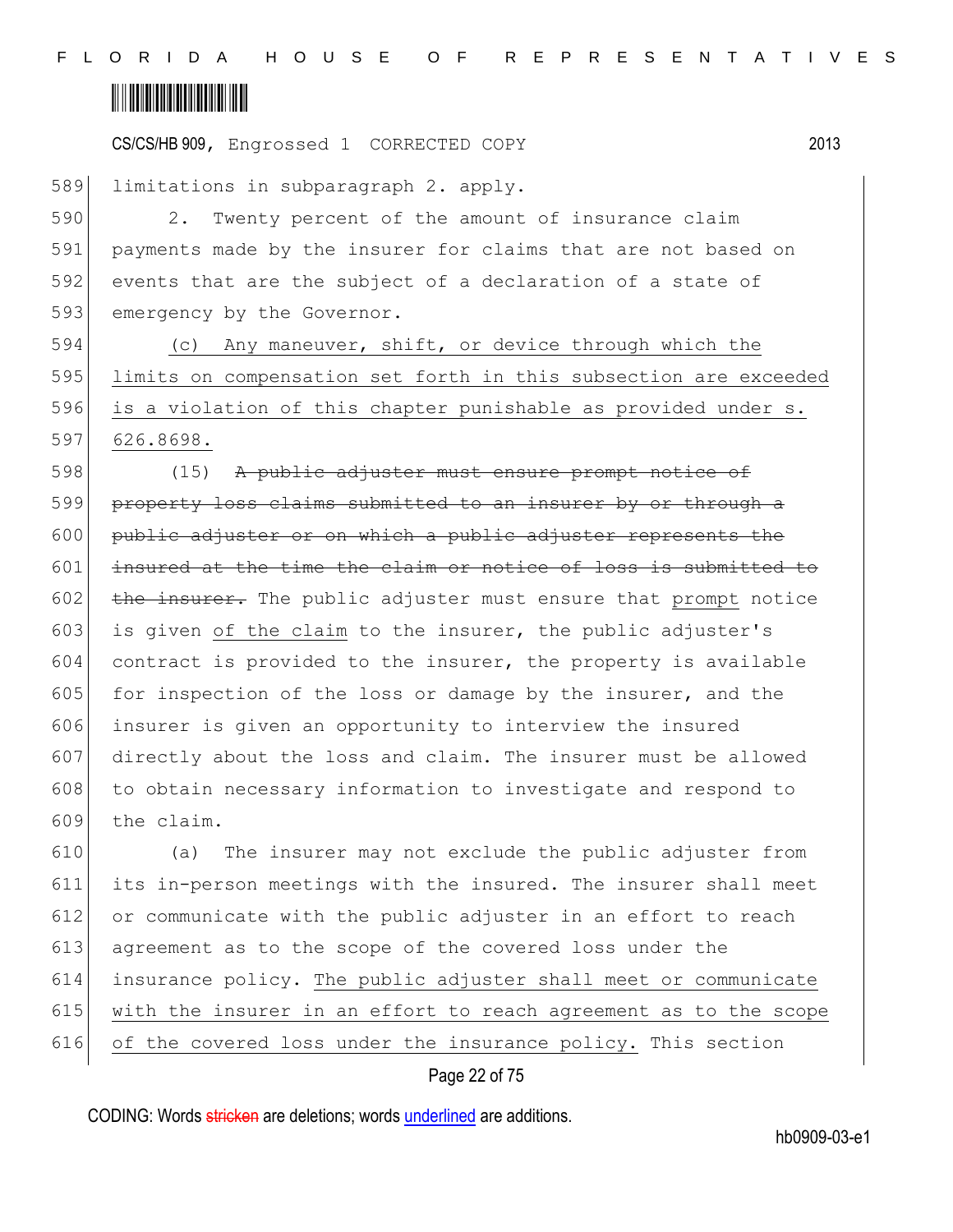CS/CS/HB 909, Engrossed 1 CORRECTED COPY 2013

617 does not impair the terms and conditions of the insurance policy 618 in effect at the time the claim is filed.

 (b) A public adjuster may not restrict or prevent an insurer, company employee adjuster, independent adjuster, attorney, investigator, or other person acting on behalf of the 622 insurer from having reasonable access at reasonable times to any  $\sigma$  an insured or claimant or to the insured property that is the subject of a claim.

625 (c) A public adjuster may not act or fail to reasonably 626 act in any manner that obstructs or prevents an insurer or 627 insurer's adjuster from timely conducting an inspection of any 628 part of the insured property for which there is a claim for loss  $629$  or damage. The public adjuster representing the insureds  $\frac{1}{2}$ 630 may be present for the insurer's inspection, but if the 631 unavailability of the public adjuster otherwise delays the 632 insurer's timely inspection of the property, the public adjuster 633 or the insureds  $\frac{1}{2}$  insured must allow the insurer to have access to 634 the property without the participation or presence of the public 635 adjuster or insureds  $\frac{1}{2}$  insured in order to facilitate the 636 insurer's prompt inspection of the loss or damage.

637 (17) A public adjuster shall not acquire any interest in 638 salvaged property, except with the written consent and 639 permission of the insured through a signed affidavit.

640 (18) $\left(17\right)$  The provisions of subsections (5)-(17)  $\left(5\right)-\left(16\right)$  apply only to residential property insurance policies and condominium unit owner policies as defined in s. 718.111(11). Section 4. The Legislature intends to enhance the expertise immediately available to the commission by increasing

Page 23 of 75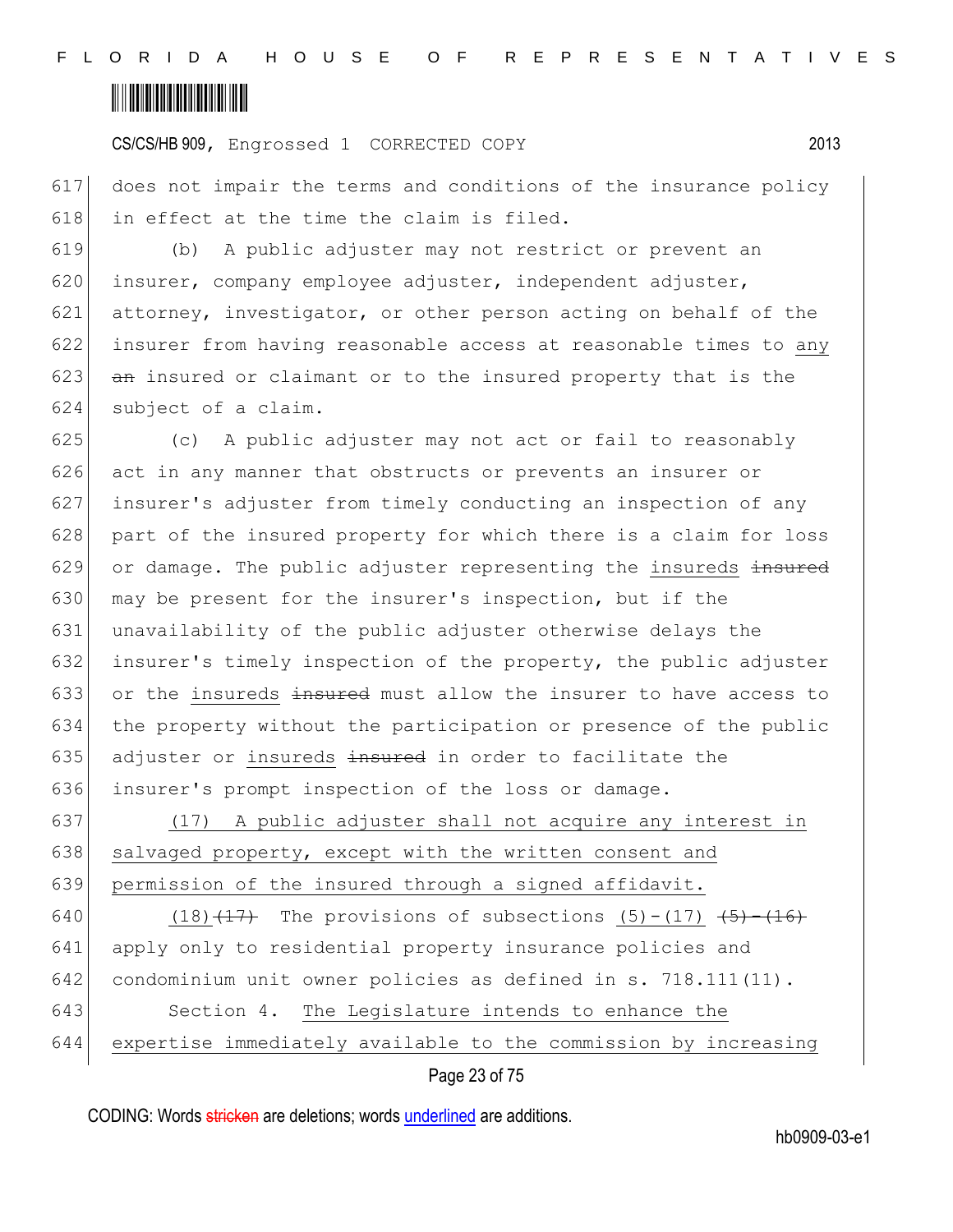F L O R I D A H O U S E O F R E P R E S E N T A T I V E S

## <u> Alban Alban Alban Alban A</u>

CS/CS/HB 909, Engrossed 1 CORRECTED COPY 2013

 the membership of the Florida Commission on Hurricane Loss Projection Methodology to provide for the appointment of an additional member with special qualifications or attributes. 648 Section 5. Subsection (2) of section 627.0628, Florida 649 Statutes, is amended to read: 627.0628 Florida Commission on Hurricane Loss Projection Methodology; public records exemption; public meetings exemption.— (2) COMMISSION CREATED.— (a) There is created the Florida Commission on Hurricane Loss Projection Methodology, which is assigned to the State Board of Administration. For the purposes of this section, the term "commission" means the Florida Commission on Hurricane Loss Projection Methodology. The commission shall be administratively housed within the State Board of Administration, but it shall independently exercise the powers and duties specified in this 661 section. 662 (b) The commission shall consist of the following  $12 \frac{11}{11}$ 663 members: 1. The insurance consumer advocate. 665 2. The senior employee of the State Board of Administration responsible for operations of the Florida Hurricane Catastrophe Fund. 668 3. The Executive Director of the Citizens Property 669 Insurance Corporation. 670 4. The Director of the Division of Emergency Management. 5. The actuary member of the Florida Hurricane Catastrophe 672 Fund Advisory Council.

### Page 24 of 75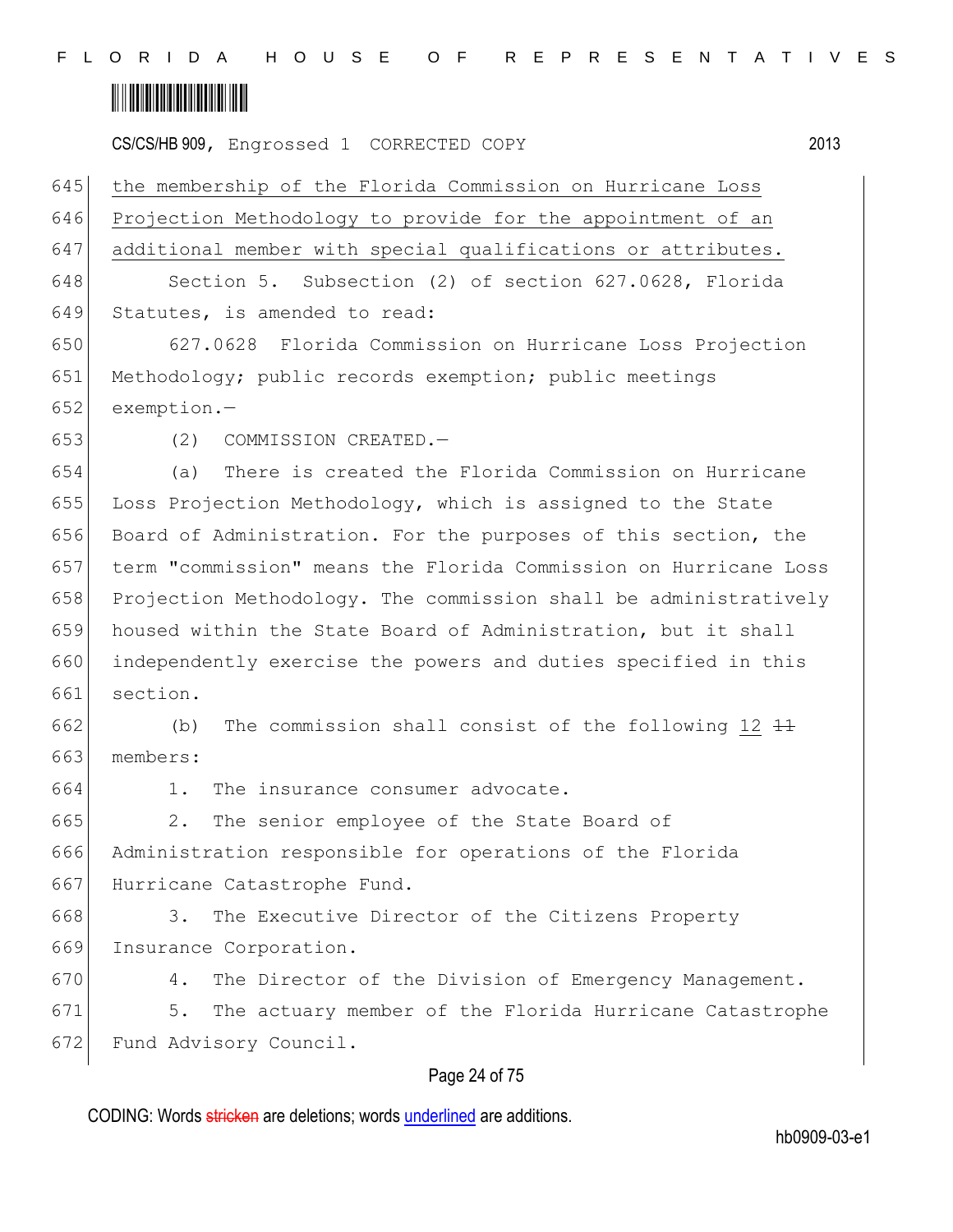CS/CS/HB 909, Engrossed 1 CORRECTED COPY 2013

673 6. An employee of the office who is an actuary responsible 674 for property insurance rate filings and who is appointed by the 675 director of the office.

676 7. Five members appointed by the Chief Financial Officer, 677 as follows:

678 a. An actuary who is employed full time by a property and 679 casualty insurer that was responsible for at least 1 percent of 680 the aggregate statewide direct written premium for homeowner's 681 insurance in the calendar year preceding the member's 682 appointment to the commission.

683 b. An expert in insurance finance who is a full-time 684 member of the faculty of the State University System and who has 685 a background in actuarial science.

686 c. An expert in statistics who is a full-time member of 687 the faculty of the State University System and who has a 688 background in insurance.

689 d. An expert in computer system design who is a full-time 690 member of the faculty of the State University System.

691 e. An expert in meteorology who is a full-time member of 692 the faculty of the State University System and who specializes 693 in hurricanes.

 8. A licensed professional structural engineer who is a full-time faculty member in the State University System and who has expertise in wind mitigation techniques. This appointment 697 shall be made by the Governor.

698  $\vert$  (c) Members designated under subparagraphs (b) 1.-5. shall 699 serve on the commission as long as they maintain the respective 700 offices designated in subparagraphs  $(b)$ 1.-5. The member

### Page 25 of 75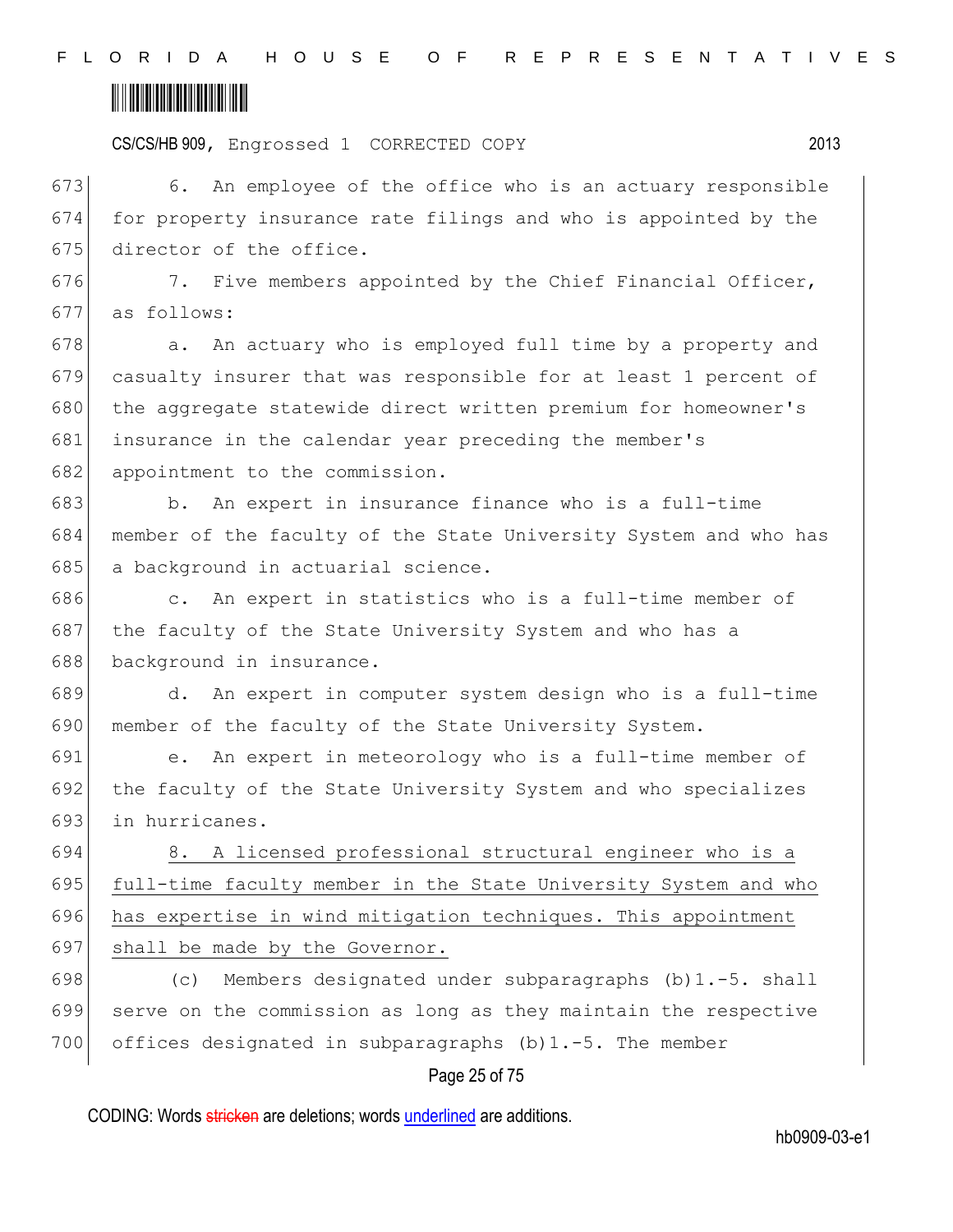CS/CS/HB 909, Engrossed 1 CORRECTED COPY 2013

701 appointed by the director of the office under subparagraph  $(b)$  6. 702 shall serve on the commission until the end of the term of 703 office of the director who appointed him or her, unless removed 704 earlier by the director for cause. Members appointed by the 705 Chief Financial Officer under subparagraph (b)7. shall serve on 706 the commission until the end of the term of office of the Chief 707 Financial Officer who appointed them, unless earlier removed by 708 the Chief Financial Officer for cause. Vacancies on the 709 commission shall be filled in the same manner as the original 710 appointment.

711 (d) The State Board of Administration shall annually 712 appoint one of the members of the commission to serve as chair.

713 (e) Members of the commission shall serve without 714 compensation, but shall be reimbursed for per diem and travel 715 expenses pursuant to s. 112.061.

 (f) The State Board of Administration shall, as a cost of administration of the Florida Hurricane Catastrophe Fund, 718 provide for travel, expenses, and staff support for the commission.

720  $(q)$  There shall be no liability on the part of, and no 721 cause of action of any nature shall arise against, any member of 722 the commission, any member of the State Board of Administration, 723 or any employee of the State Board of Administration for any 724 action taken in the performance of their duties under this 725 section. In addition, the commission may, in writing, waive any 726 potential cause of action for negligence of a consultant, 727 contractor, or contract employee engaged to assist the 728 commission.

### Page 26 of 75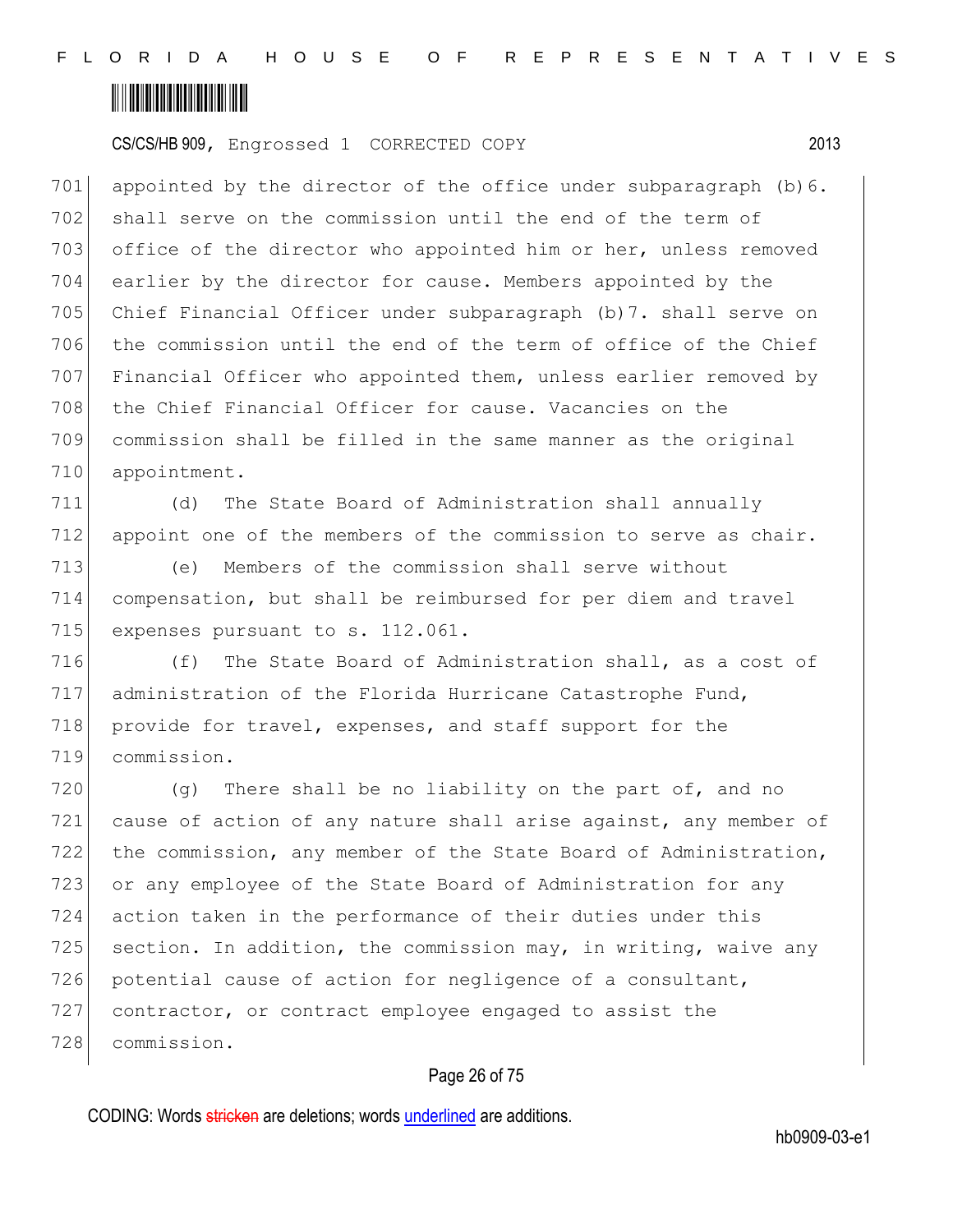CS/CS/HB 909, Engrossed 1 CORRECTED COPY 2013

729 Section 6. Subsection (5) of section 627.0629, Florida 730 Statutes, is amended to read:

731 627.0629 Residential property insurance; rate filings.-

732 (5) In order to provide an appropriate transition period, an insurer may implement an approved rate filing for residential property insurance over a period of years. Such insurer must 735 provide an informational notice to the office setting out its 736 schedule for implementation of the phased-in rate filing. The insurer may include in its rate the actual cost of private market reinsurance that corresponds to available coverage of the Temporary Increase in Coverage Limits, TICL, from the Florida Hurricane Catastrophe Fund. The insurer may also include the cost of reinsurance to replace the TICL reduction implemented 742 pursuant to s. 215.555(16)(d) 9. 215.555(17)(d) 9. However, this cost for reinsurance may not include any expense or profit load or result in a total annual base rate increase in excess of 10 745 percent.

746 Section 7. Paragraphs (a), (c), (i),  $(k)$ , and (q) of 747 subsection (6) of section 627.351, Florida Statutes, are 748 amended, and paragraphs (gg) and (hh) are added to that 749 subsection, to read:

750 627.351 Insurance risk apportionment plans.

751 (6) CITIZENS PROPERTY INSURANCE CORPORATION.—

752 (a) The public purpose of this subsection is to ensure 753 that there is an orderly market for property insurance for 754 residents and businesses of this state.

755 1. The Legislature finds that private insurers are 756 unwilling or unable to provide affordable property insurance

### Page 27 of 75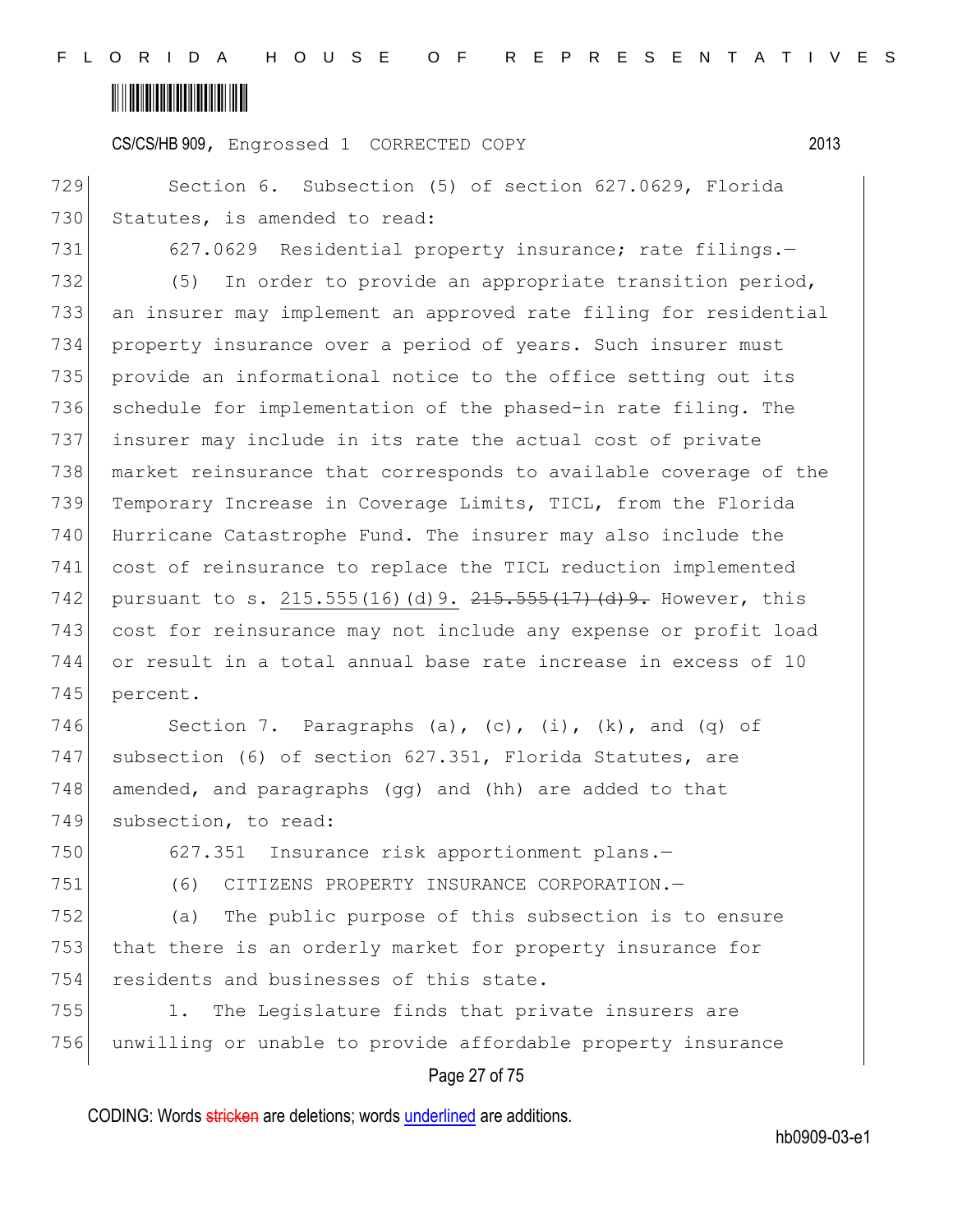

757 coverage in this state to the extent sought and needed. The 758 absence of affordable property insurance threatens the public 759 health, safety, and welfare and likewise threatens the economic 760 health of the state. The state therefore has a compelling public 761 interest and a public purpose to assist in assuring that 762 property in the state is insured and that it is insured at 763 affordable rates so as to facilitate the remediation, 764 reconstruction, and replacement of damaged or destroyed property 765 in order to reduce or avoid the negative effects otherwise 766 resulting to the public health, safety, and welfare, to the 767 economy of the state, and to the revenues of the state and local 768 governments which are needed to provide for the public welfare. 769 It is necessary, therefore, to provide affordable property 770 insurance to applicants who are in good faith entitled to 771 procure insurance through the voluntary market but are unable to 772 do so. The Legislature intends, therefore, that affordable 773 property insurance be provided and that it continue to be 774 provided, as long as necessary, through Citizens Property 775 Insurance Corporation, a government entity that is an integral 776 part of the state, and that is not a private insurance company. 777 To that end, the corporation shall strive to increase the 778 availability of affordable property insurance in this state, 779 while achieving efficiencies and economies, and while providing 780 service to policyholders, applicants, and agents which is no 781 less than the quality generally provided in the voluntary 782 market, for the achievement of the foregoing public purposes. 783 Because it is essential for this government entity to have the 784 maximum financial resources to pay claims following a

### Page 28 of 75

CODING: Words stricken are deletions; words underlined are additions.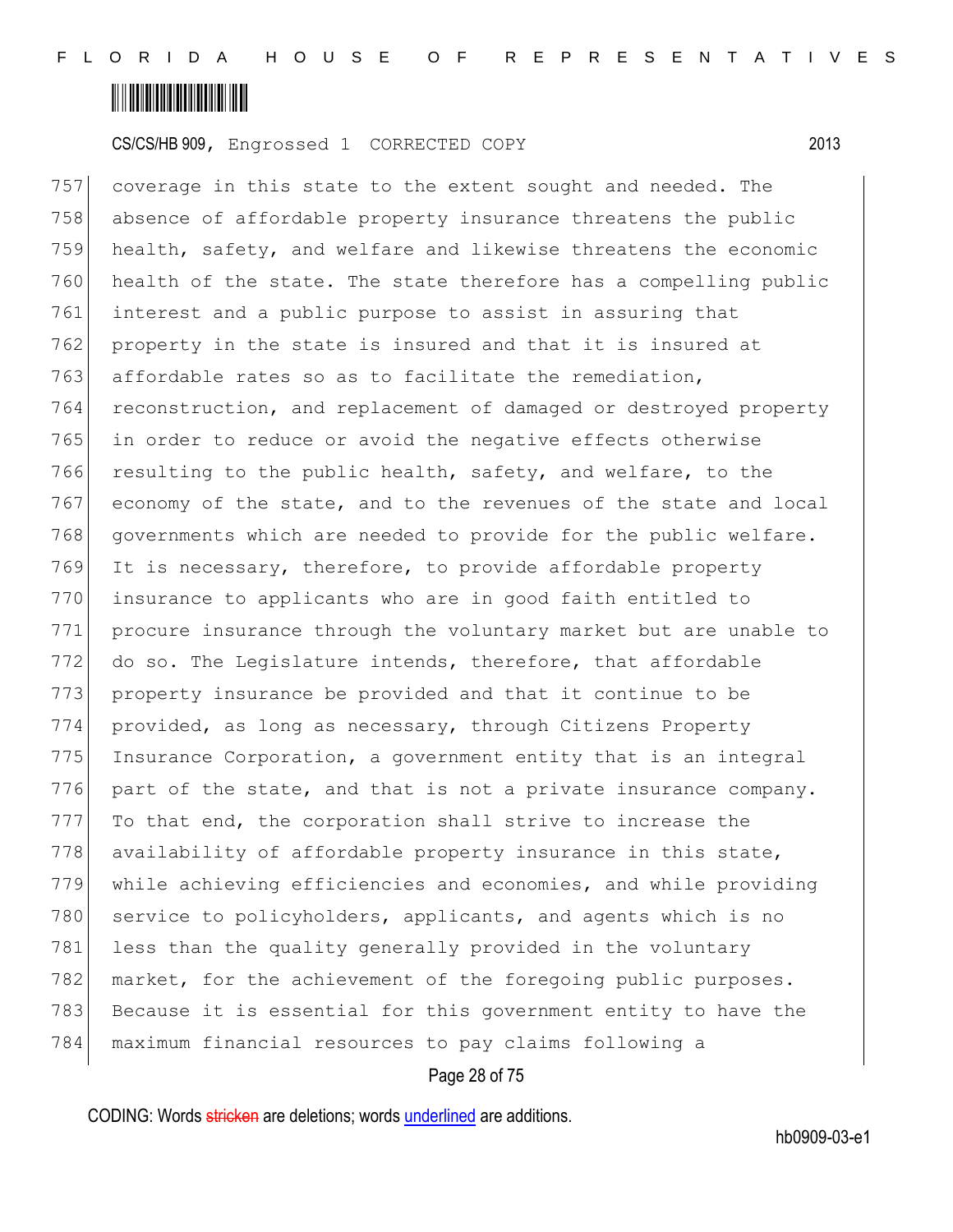

785 catastrophic hurricane, it is the intent of the Legislature that 786 the corporation continue to be an integral part of the state and 787 that the income of the corporation be exempt from federal income 788 taxation and that interest on the debt obligations issued by the 789 corporation be exempt from federal income taxation.

790 2. The Residential Property and Casualty Joint 791 Underwriting Association originally created by this statute 792 shall be known as the Citizens Property Insurance Corporation. 793 The corporation shall provide insurance for residential and 794 commercial property, for applicants who are entitled, but, in 795  $\vert$  good faith, are unable to procure insurance through the 796 voluntary market. The corporation shall operate pursuant to a 797 plan of operation approved by order of the Financial Services 798 Commission. The plan is subject to continuous review by the 799 commission. The commission may, by order, withdraw approval of 800 all or part of a plan if the commission determines that 801 conditions have changed since approval was granted and that the 802 purposes of the plan require changes in the plan. For the 803 purposes of this subsection, residential coverage includes both 804 personal lines residential coverage, which consists of the type 805 of coverage provided by homeowner's, mobile home owner's, 806 dwelling, tenant's, condominium unit owner's, and similar 807 policies; and commercial lines residential coverage, which 808 consists of the type of coverage provided by condominium 809 association, apartment building, and similar policies.

810 3. With respect to coverage for personal lines residential 811 structures: 812 a. Effective January 1, 2014 2009, a personal lines

Page 29 of 75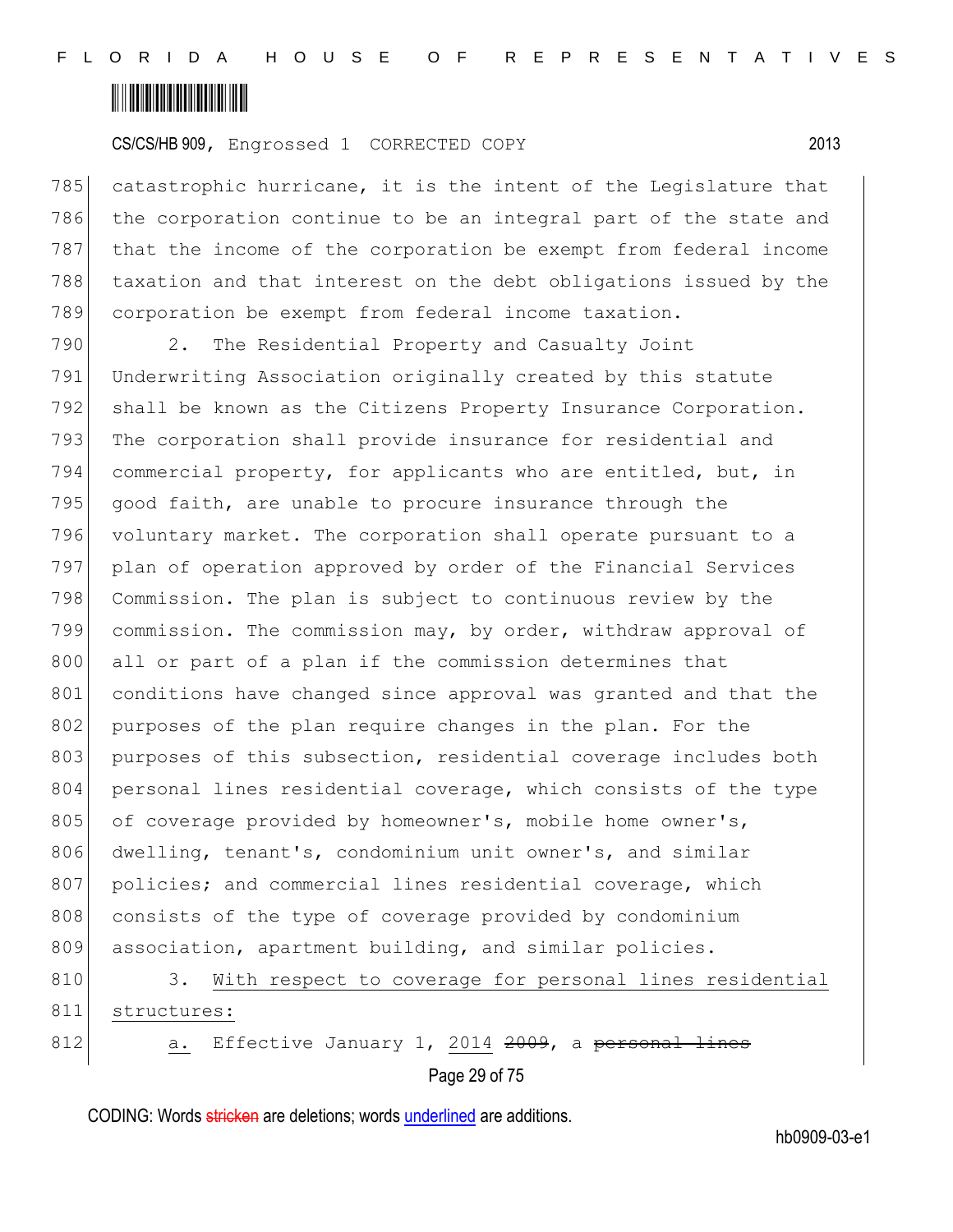

813 **residential** structure that has a dwelling replacement cost of \$1  $814$   $\leftrightarrow$  million or more, or a single condominium unit that has a 815 combined dwelling and contents replacement cost of  $$1$   $$2$  million 816 or more is not eligible for coverage by the corporation. Such 817 dwellings insured by the corporation on December 31, 2013 2008, 818 may continue to be covered by the corporation until the end of 819 the policy term. However, such dwellings may reapply and obtain 820 coverage if the property owner provides the corporation with a 821 sworn affidavit from one or more insurance agents, on a form 822 provided by the corporation, stating that the agents have made 823 their best efforts to obtain coverage and that the property has 824 been rejected for coverage by at least one authorized insurer 825 and at least three surplus lines insurers. If such conditions 826  $\sigma$  are met, the dwelling may be insured by the corporation for up  $827$  to 3 years, after which time the dwelling is ineligible for 828 coverage. The office shall approve the method used by the 829 corporation for valuing the dwelling replacement cost for the 830 purposes of this subparagraph. If a policyholder is insured by 831 the corporation before prior to being determined to be 832 ineligible pursuant to this subparagraph and such policyholder 833 files a lawsuit challenging the determination, the policyholder 834 may remain insured by the corporation until the conclusion of 835 the litigation.

836 b. Effective January 1, 2015, a structure that has a 837 dwelling replacement cost of \$900,000 or more, or a single 838 condominium unit that has a combined dwelling and contents 839 replacement cost of \$900,000 or more, is not eligible for 840 coverage by the corporation. Such dwellings insured by the

### Page 30 of 75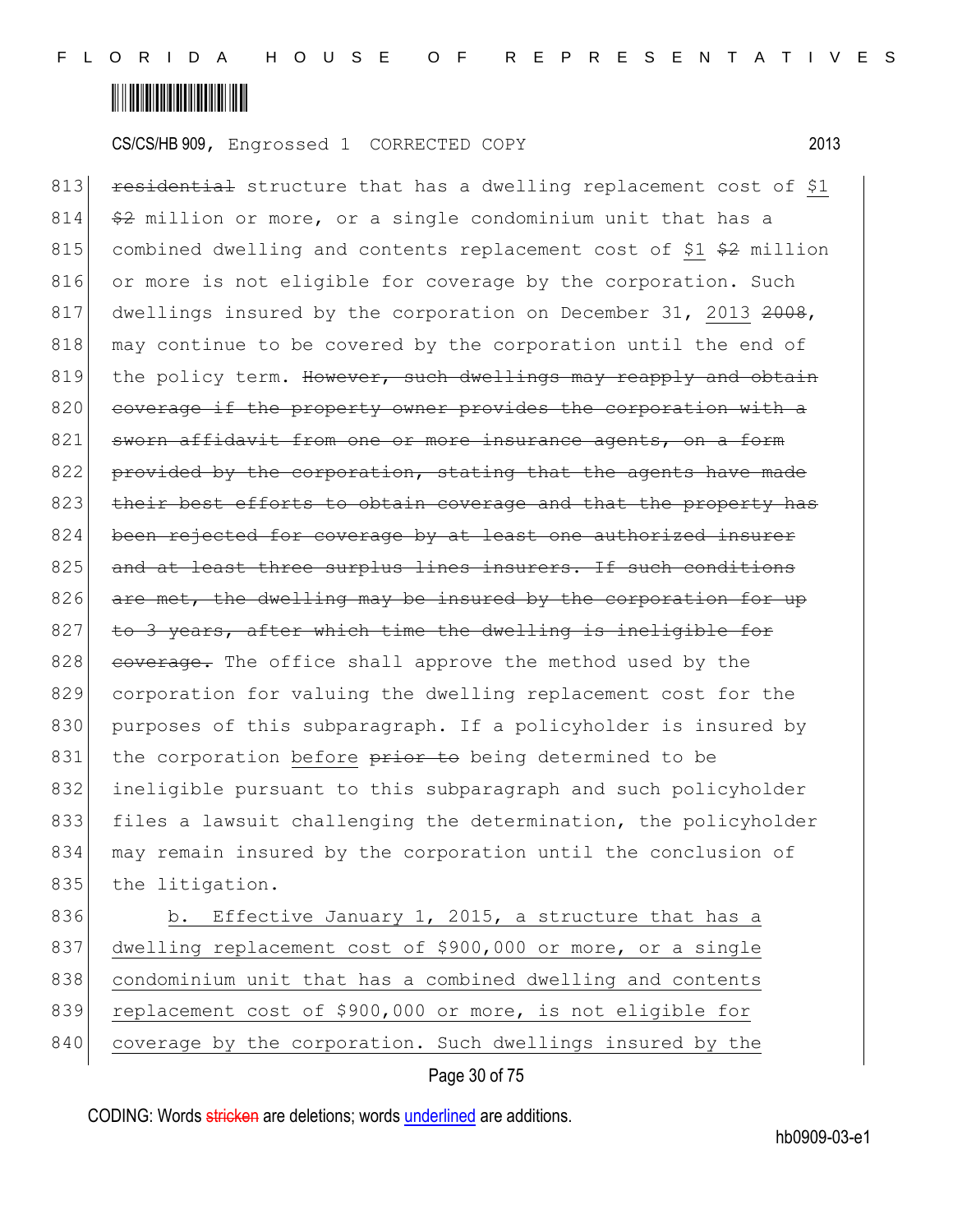|     | 2013<br>CS/CS/HB 909, Engrossed 1 CORRECTED COPY                 |
|-----|------------------------------------------------------------------|
| 841 | corporation on December 31, 2014, may continue to be covered by  |
| 842 | the corporation only until the end of the policy term.           |
| 843 | Effective January 1, 2016, a structure that has a<br>$\circ$ .   |
| 844 | dwelling replacement cost of \$800,000 or more, or a single      |
| 845 | condominium unit that has a combined dwelling and contents       |
| 846 | replacement cost of \$800,000 or more, is not eligible for       |
| 847 | coverage by the corporation. Such dwellings insured by the       |
| 848 | corporation on December 31, 2015, may continue to be covered by  |
| 849 | the corporation until the end of the policy term.                |
| 850 | d. Effective January 1, 2017, a structure that has a             |
| 851 | dwelling replacement cost of \$700,000 or more, or a single      |
| 852 | condominium unit that has a combined dwelling and contents       |
| 853 | replacement cost of \$700,000 or more, is not eligible for       |
| 854 | coverage by the corporation. Such dwellings insured by the       |
| 855 | corporation on December 31, 2016, may continue to be covered by  |
| 856 | the corporation until the end of the policy term.                |
| 857 |                                                                  |
| 858 | The requirements of sub-subparagraphs b.-f. do not apply in      |
| 859 | counties where the office determines there is not a reasonable   |
| 860 | degree of competition. In such counties a personal lines         |
| 861 | residential structure that has a dwelling replacement cost of    |
| 862 | less than \$1 million, or a single condominium unit that has a   |
| 863 | combined dwelling and contents replacement cost of less than \$1 |
| 864 | million, is eligible for coverage by the corporation.            |
| 865 | It is the intent of the Legislature that policyholders,<br>4.    |
| 866 | applicants, and agents of the corporation receive service and    |
| 867 | treatment of the highest possible level but never less than that |
| 868 | generally provided in the voluntary market. It is also intended  |
|     |                                                                  |

### Page 31 of 75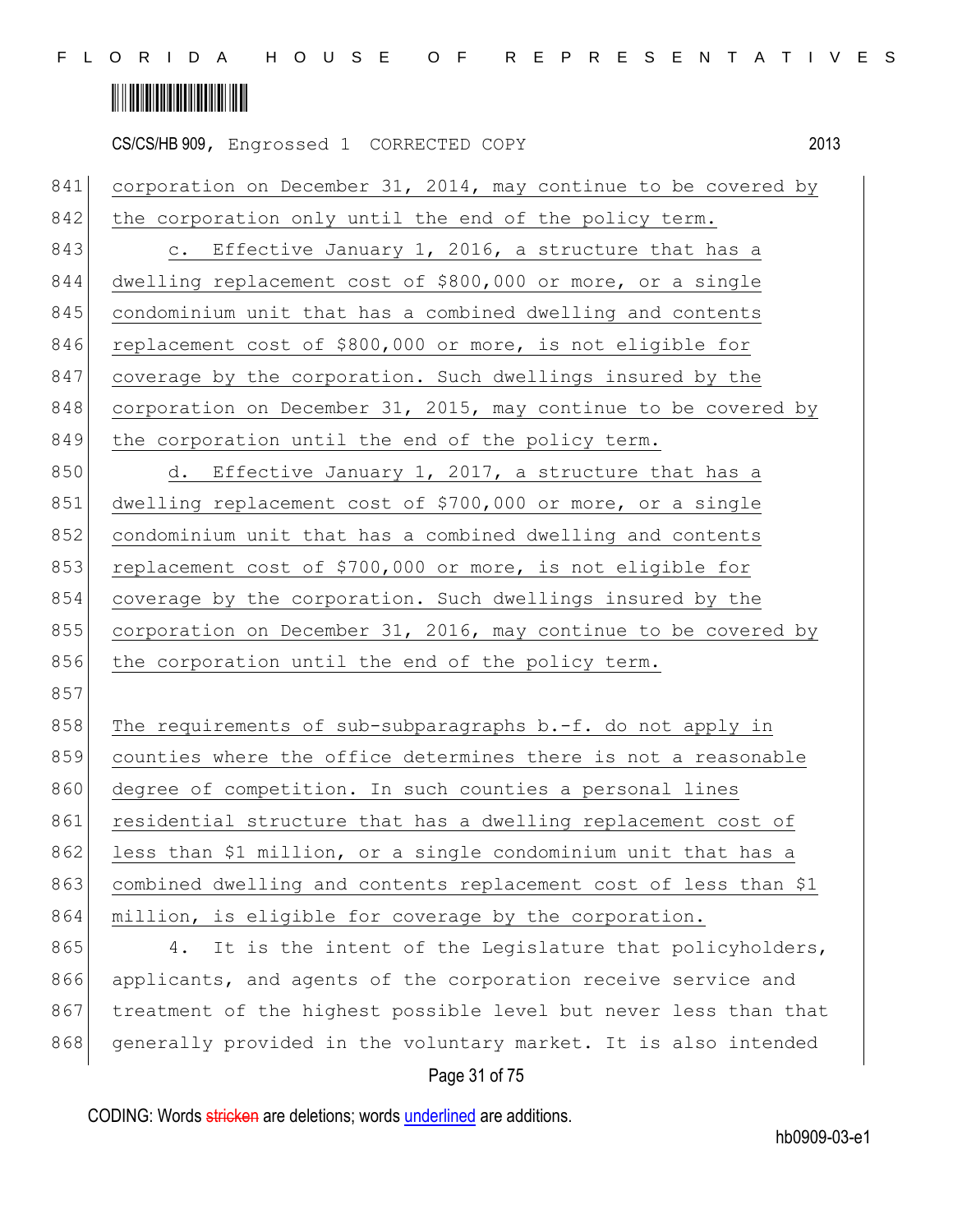CS/CS/HB 909, Engrossed 1 CORRECTED COPY 2013

869 that the corporation be held to service standards no less than 870 those applied to insurers in the voluntary market by the office 871 with respect to responsiveness, timeliness, customer courtesy, 872 and overall dealings with policyholders, applicants, or agents 873 of the corporation.

874 5.a. Effective January 1, 2009, a personal lines 875 residential structure that is located in the "wind-borne debris 876 region," as defined in s. 1609.2, International Building Code 877 (2006), and that has an insured value on the structure of 878 \$750,000 or more is not eligible for coverage by the corporation 879 unless the structure has opening protections as required under 880 the Florida Building Code for a newly constructed residential 881 structure in that area. A residential structure is shall be 882 deemed to comply with this subparagraph if it has shutters or 883 opening protections on all openings and if such opening 884 protections complied with the Florida Building Code at the time 885 they were installed.

886 b. Any major structure as defined in s. 161.54(6) (a) for 887 which a permit is applied on or after July 1, 2014, for new 888 construction or substantial improvement as defined in s. 889 161.54(12) is not eligible for coverage by the corporation if 890 the structure is seaward of the coastal construction control 891 line established pursuant to s. 161.053 or is within the Coastal 892 Barrier Resources System as designated by 16 U.S.C. ss. 3501-893 3510. 894 6. For any claim filed under any policy of the

895 corporation, a public adjuster may not charge, agree to, or 896 accept any compensation, payment, commission, fee, or other

Page 32 of 75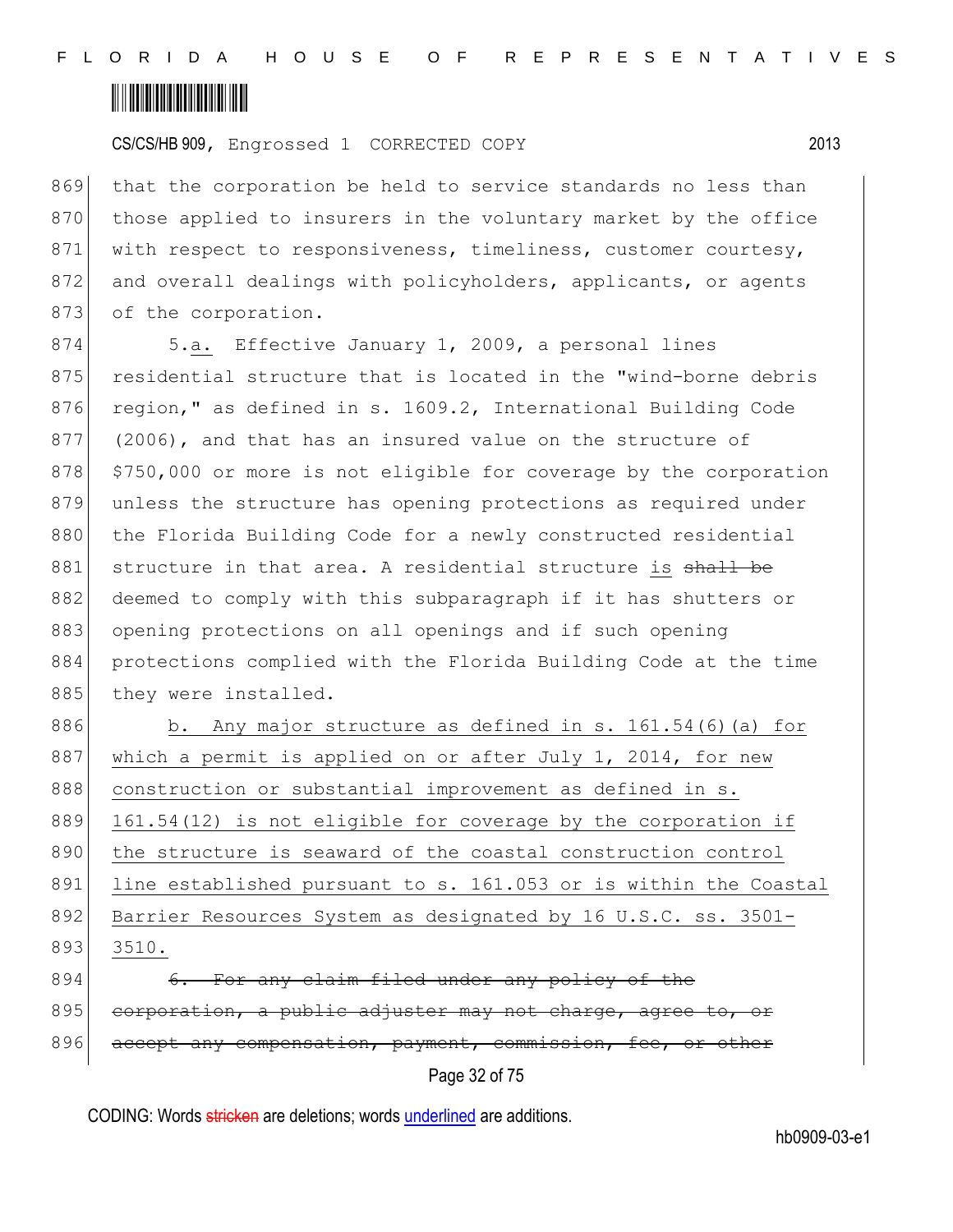CS/CS/HB 909, Engrossed 1 CORRECTED COPY 2013

897 thing of value greater than 10 percent of the additional amount 898 actually paid over the amount that was originally offered by the 899 corporation for any one claim.

900 (c) The corporation's plan of operation:

901 1. Must provide for adoption of residential property and 902 casualty insurance policy forms and commercial residential and 903 nonresidential property insurance forms, which must be approved 904 by the office before use. The corporation shall adopt the 905 following policy forms:

906 a. Standard personal lines policy forms that are 907 comprehensive multiperil policies providing full coverage of a 908 residential property equivalent to the coverage provided in the 909 private insurance market under an HO-3, HO-4, or HO-6 policy.

910 b. Basic personal lines policy forms that are policies 911 similar to an HO-8 policy or a dwelling fire policy that provide 912 coverage meeting the requirements of the secondary mortgage 913 market, but which is more limited than the coverage under a 914 standard policy.

915 **b** c. Commercial lines residential and nonresidential policy 916 forms that are generally similar to the basic perils of full 917 coverage obtainable for commercial residential structures and 918 commercial nonresidential structures in the admitted voluntary 919 market.

920 d. Personal lines and commercial lines residential 921 property insurance forms that cover the peril of wind only. The 922 forms are applicable only to residential properties located in 923 areas eligible for coverage under the coastal account referred 924 to in sub-subparagraph (b) 2.a.

### Page 33 of 75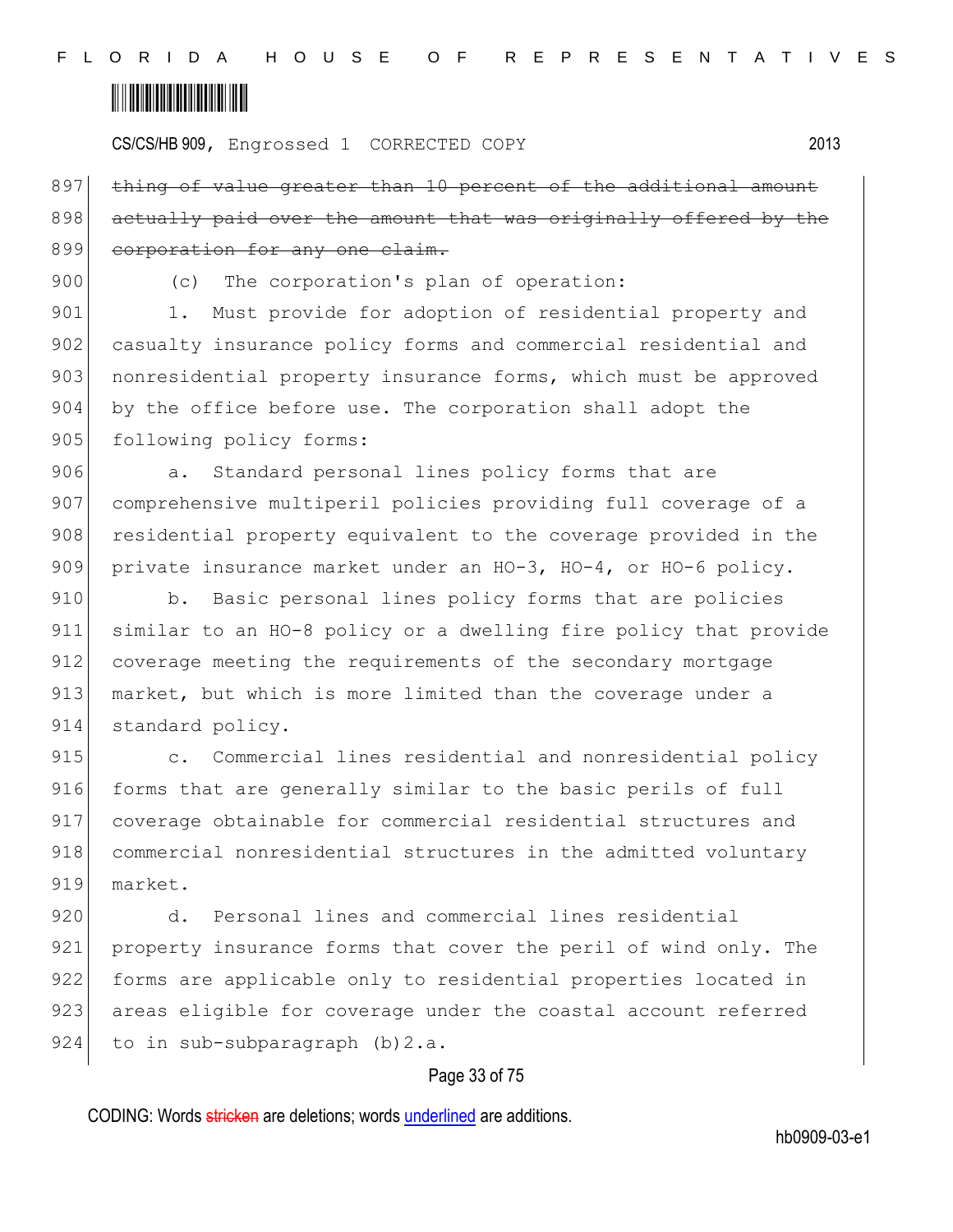CS/CS/HB 909, Engrossed 1 CORRECTED COPY 2013

925 e. Commercial lines nonresidential property insurance 926 forms that cover the peril of wind only. The forms are 927 applicable only to nonresidential properties located in areas 928 eligible for coverage under the coastal account referred to in 929 sub-subparagraph (b) 2.a.

930 f. The corporation may adopt variations of the policy 931 forms listed in sub-subparagraphs a.-e. which contain more 932 restrictive coverage.

933 g. Effective January 1, 2013, the corporation shall offer 934 a basic personal lines policy similar to an HO-8 policy with 935 dwelling repair based on common construction materials and 936 methods.

937 2. Must provide that the corporation adopt a program in 938 which the corporation and authorized insurers enter into quota 939 share primary insurance agreements for hurricane coverage, as 940 defined in s.  $627.4025(2)(a)$ , for eligible risks, and adopt 941 property insurance forms for eligible risks which cover the 942 peril of wind only.

### 943 a. As used in this subsection, the term:

944 (I) "Quota share primary insurance" means an arrangement 945 in which the primary hurricane coverage of an eligible risk is 946 provided in specified percentages by the corporation and an 947 authorized insurer. The corporation and authorized insurer are 948 each solely responsible for a specified percentage of hurricane 949 coverage of an eligible risk as set forth in a quota share 950 primary insurance agreement between the corporation and an 951 authorized insurer and the insurance contract. The 952 responsibility of the corporation or authorized insurer to pay

### Page 34 of 75

CODING: Words stricken are deletions; words underlined are additions.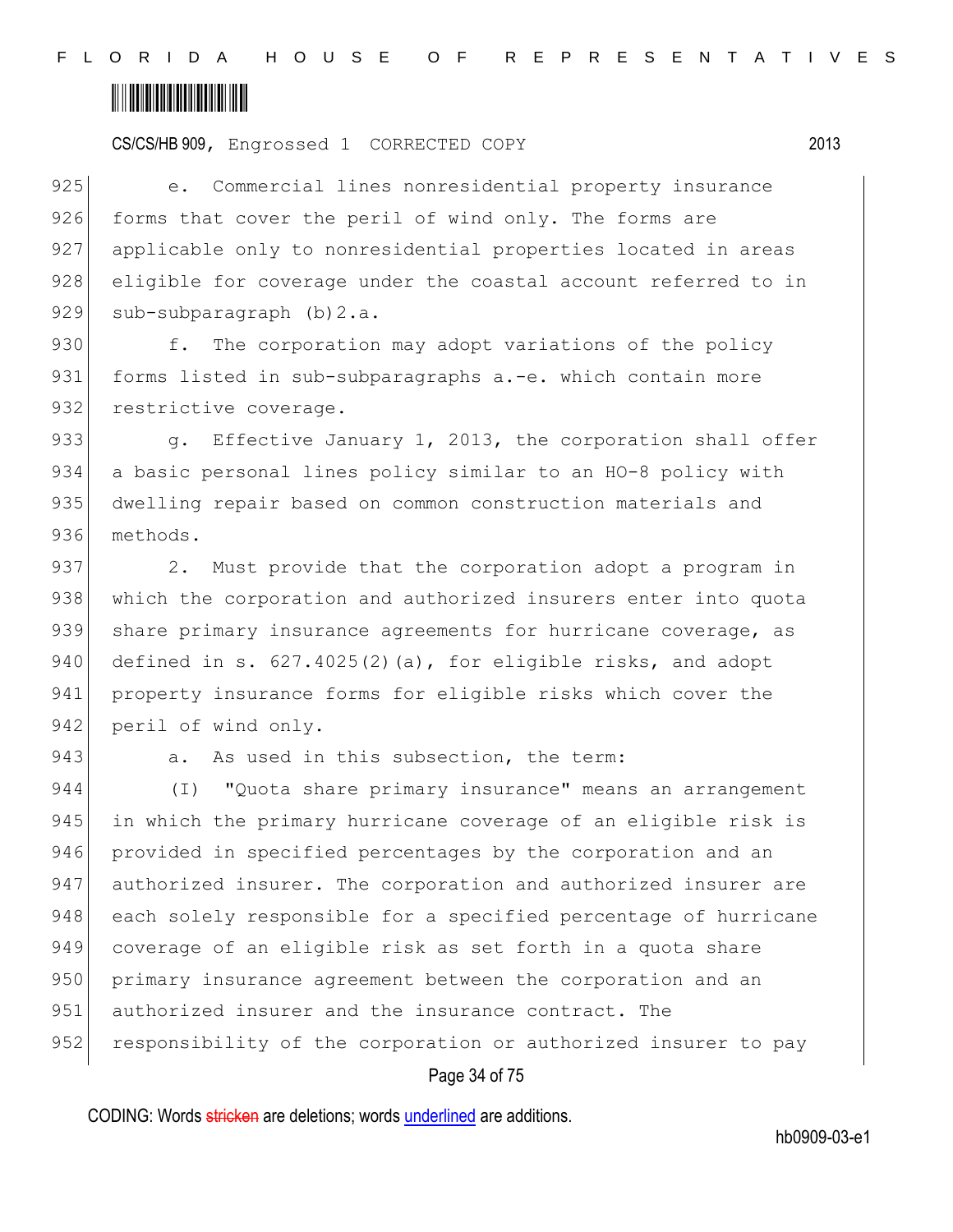

953 its specified percentage of hurricane losses of an eligible 954 risk, as set forth in the agreement, may not be altered by the 955 | inability of the other party to pay its specified percentage of 956 losses. Eligible risks that are provided hurricane coverage 957 through a quota share primary insurance arrangement must be 958 provided policy forms that set forth the obligations of the 959 corporation and authorized insurer under the arrangement, 960 clearly specify the percentages of quota share primary insurance 961 provided by the corporation and authorized insurer, and 962 conspicuously and clearly state that the authorized insurer and 963 the corporation may not be held responsible beyond their 964 specified percentage of coverage of hurricane losses.

965 (II) "Eligible risks" means personal lines residential and 966 commercial lines residential risks that meet the underwriting 967 criteria of the corporation and are located in areas that were 968 eligible for coverage by the Florida Windstorm Underwriting 969 Association on January 1, 2002.

970 b. The corporation may enter into quota share primary 971 insurance agreements with authorized insurers at corporation 972 coverage levels of 90 percent and 50 percent.

973 c. If the corporation determines that additional coverage 974 levels are necessary to maximize participation in quota share 975 primary insurance agreements by authorized insurers, the 976 corporation may establish additional coverage levels. However, 977 the corporation's quota share primary insurance coverage level 978 may not exceed 90 percent.

979 d. Any quota share primary insurance agreement entered 980 into between an authorized insurer and the corporation must

### Page 35 of 75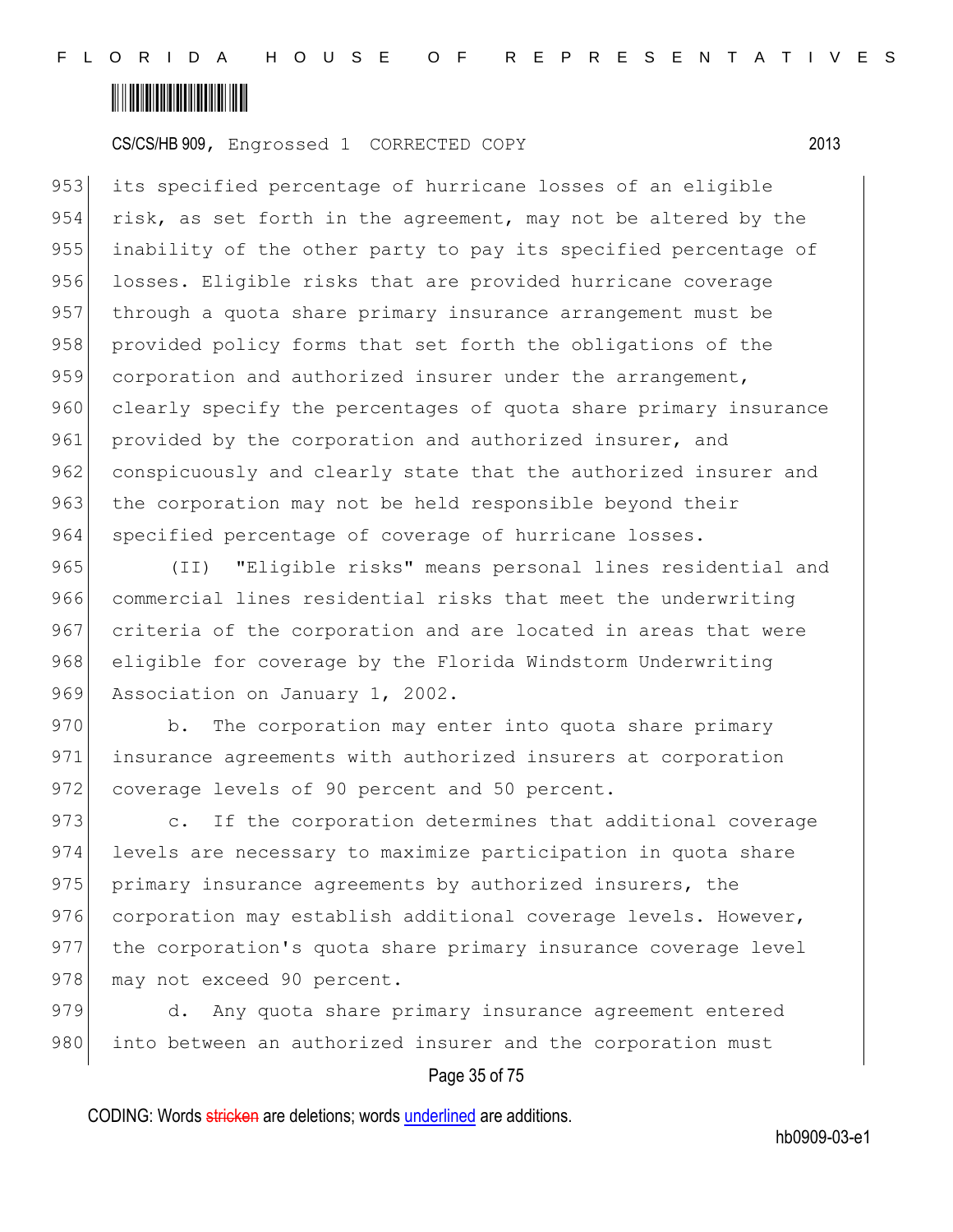

981 provide for a uniform specified percentage of coverage of 982 hurricane losses, by county or territory as set forth by the 983 corporation board, for all eligible risks of the authorized 984 insurer covered under the agreement.

985 e. Any quota share primary insurance agreement entered 986 into between an authorized insurer and the corporation is 987 subject to review and approval by the office. However, such 988 agreement shall be authorized only as to insurance contracts 989 entered into between an authorized insurer and an insured who is 990 already insured by the corporation for wind coverage.

991 f. For all eligible risks covered under quota share 992 primary insurance agreements, the exposure and coverage levels 993 for both the corporation and authorized insurers shall be 994 reported by the corporation to the Florida Hurricane Catastrophe 995 Fund. For all policies of eligible risks covered under such 996 agreements, the corporation and the authorized insurer must 997 maintain complete and accurate records for the purpose of 998 exposure and loss reimbursement audits as required by fund 999 rules. The corporation and the authorized insurer shall each 1000 maintain duplicate copies of policy declaration pages and 1001 supporting claims documents.

1002 g. The corporation board shall establish in its plan of 1003 operation standards for quota share agreements which ensure that 1004 there is no discriminatory application among insurers as to the 1005 terms of the agreements, pricing of the agreements, incentive 1006 provisions if any, and consideration paid for servicing policies 1007 or adjusting claims.



Page 36 of 75 1008 h. The quota share primary insurance agreement between the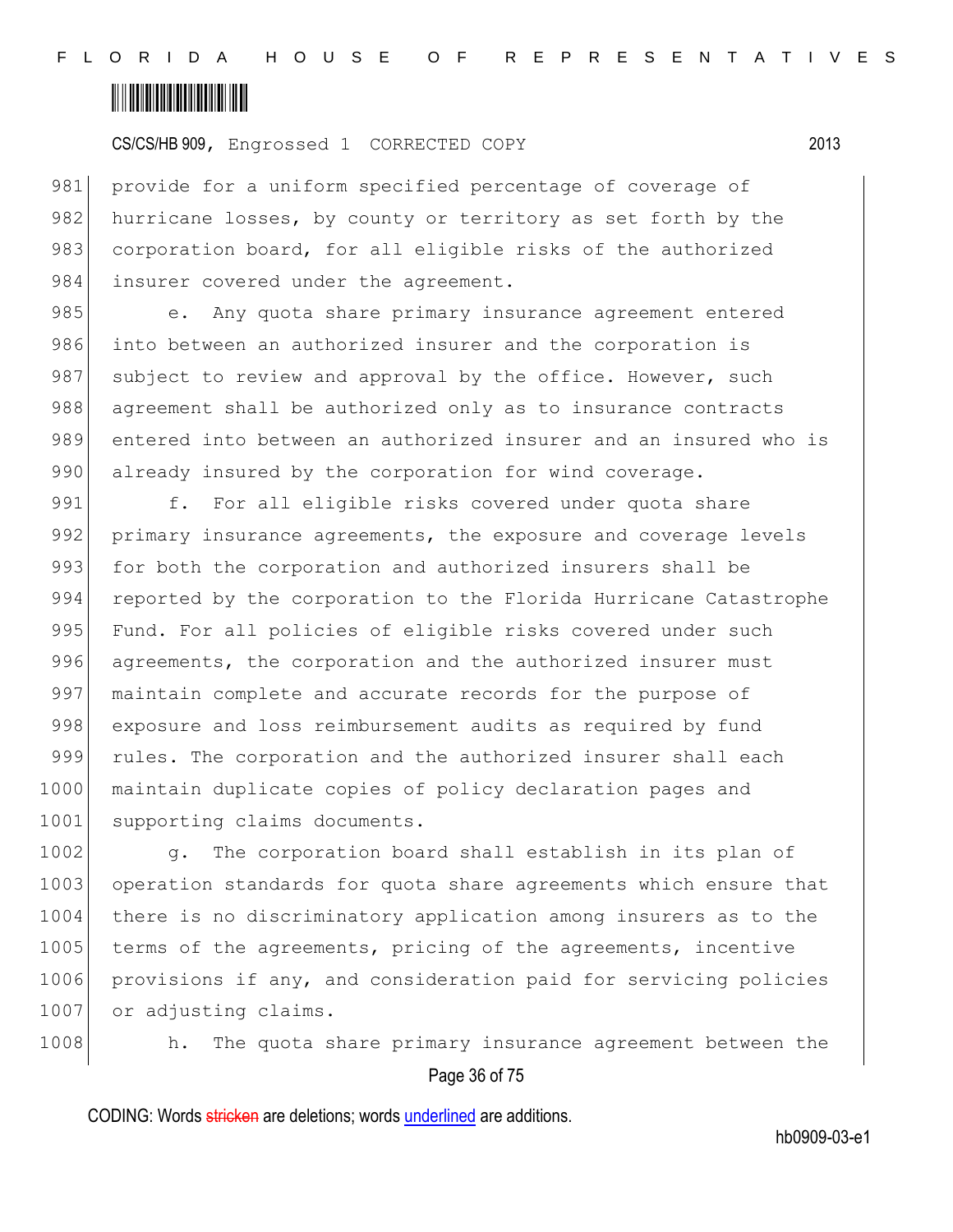

1009 corporation and an authorized insurer must set forth the 1010 specific terms under which coverage is provided, including, but 1011 not limited to, the sale and servicing of policies issued under 1012 the agreement by the insurance agent of the authorized insurer 1013 producing the business, the reporting of information concerning 1014 eligible risks, the payment of premium to the corporation, and 1015 arrangements for the adjustment and payment of hurricane claims 1016 incurred on eligible risks by the claims adjuster and personnel 1017 of the authorized insurer. Entering into a quota sharing 1018 insurance agreement between the corporation and an authorized 1019 insurer is voluntary and at the discretion of the authorized 1020 insurer.

1021 3.a. May provide that the corporation may employ or 1022 otherwise contract with individuals or other entities to provide 1023 administrative or professional services that may be appropriate 1024 to effectuate the plan. The corporation may borrow funds by 1025 issuing bonds or by incurring other indebtedness, and shall have 1026 other powers reasonably necessary to effectuate the requirements 1027 of this subsection, including, without limitation, the power to 1028 issue bonds and incur other indebtedness in order to refinance 1029 outstanding bonds or other indebtedness. The corporation may 1030 seek judicial validation of its bonds or other indebtedness 1031 under chapter 75. The corporation may issue bonds or incur other 1032 indebtedness, or have bonds issued on its behalf by a unit of 1033 local government pursuant to subparagraph  $(q)$ 2. in the absence 1034 of a hurricane or other weather-related event, upon a 1035 determination by the corporation, subject to approval by the 1036 office, that such action would enable it to efficiently meet the

#### Page 37 of 75

CODING: Words stricken are deletions; words underlined are additions.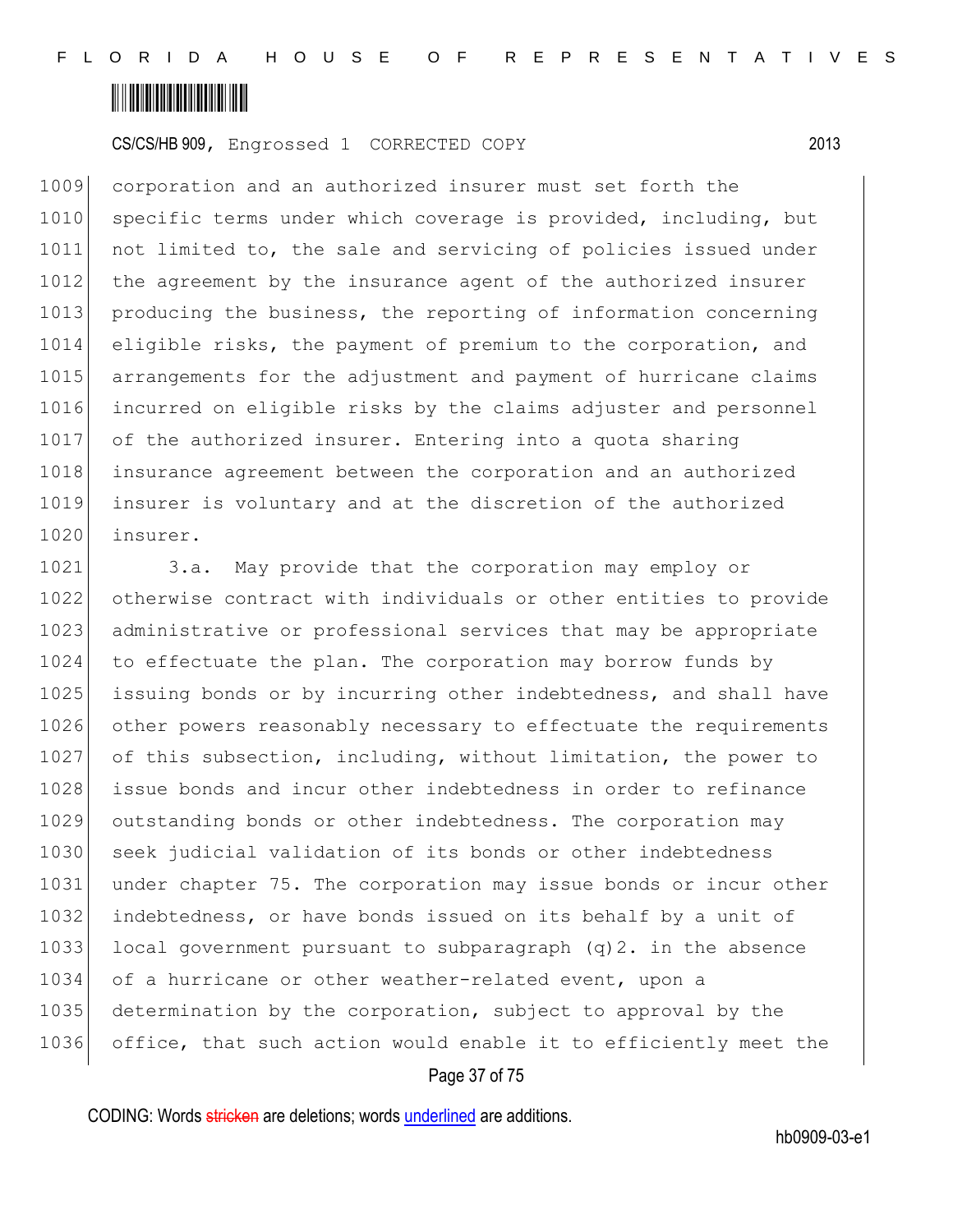

1037 financial obligations of the corporation and that such 1038 financings are reasonably necessary to effectuate the 1039 requirements of this subsection. The corporation may take all 1040 actions needed to facilitate tax-free status for such bonds or 1041 indebtedness, including formation of trusts or other affiliated 1042 entities. The corporation may pledge assessments, projected 1043 recoveries from the Florida Hurricane Catastrophe Fund, other 1044 reinsurance recoverables, policyholder surcharges and other 1045 surcharges, and other funds available to the corporation as 1046 security for bonds or other indebtedness. In recognition of s. 1047 10, Art. I of the State Constitution, prohibiting the impairment 1048 of obligations of contracts, it is the intent of the Legislature 1049 that no action be taken whose purpose is to impair any bond 1050 indenture or financing agreement or any revenue source committed 1051 by contract to such bond or other indebtedness.

1052 b. To ensure that the corporation is operating in an 1053 efficient and economic manner while providing quality service to 1054 policyholders, applicants, and agents, the board shall 1055 commission an independent third-party consultant having 1056 expertise in insurance company management or insurance company 1057 management consulting to prepare a report and make 1058 recommendations on the relative costs and benefits of 1059 outsourcing various policy issuance and service functions to 1060 private servicing carriers or entities performing similar 1061 functions in the private market for a fee, rather than 1062 performing such functions in-house. In making such 1063 recommendations, the consultant shall consider how other 1064 residual markets, both in this state and around the country,

#### Page 38 of 75

CODING: Words stricken are deletions; words underlined are additions.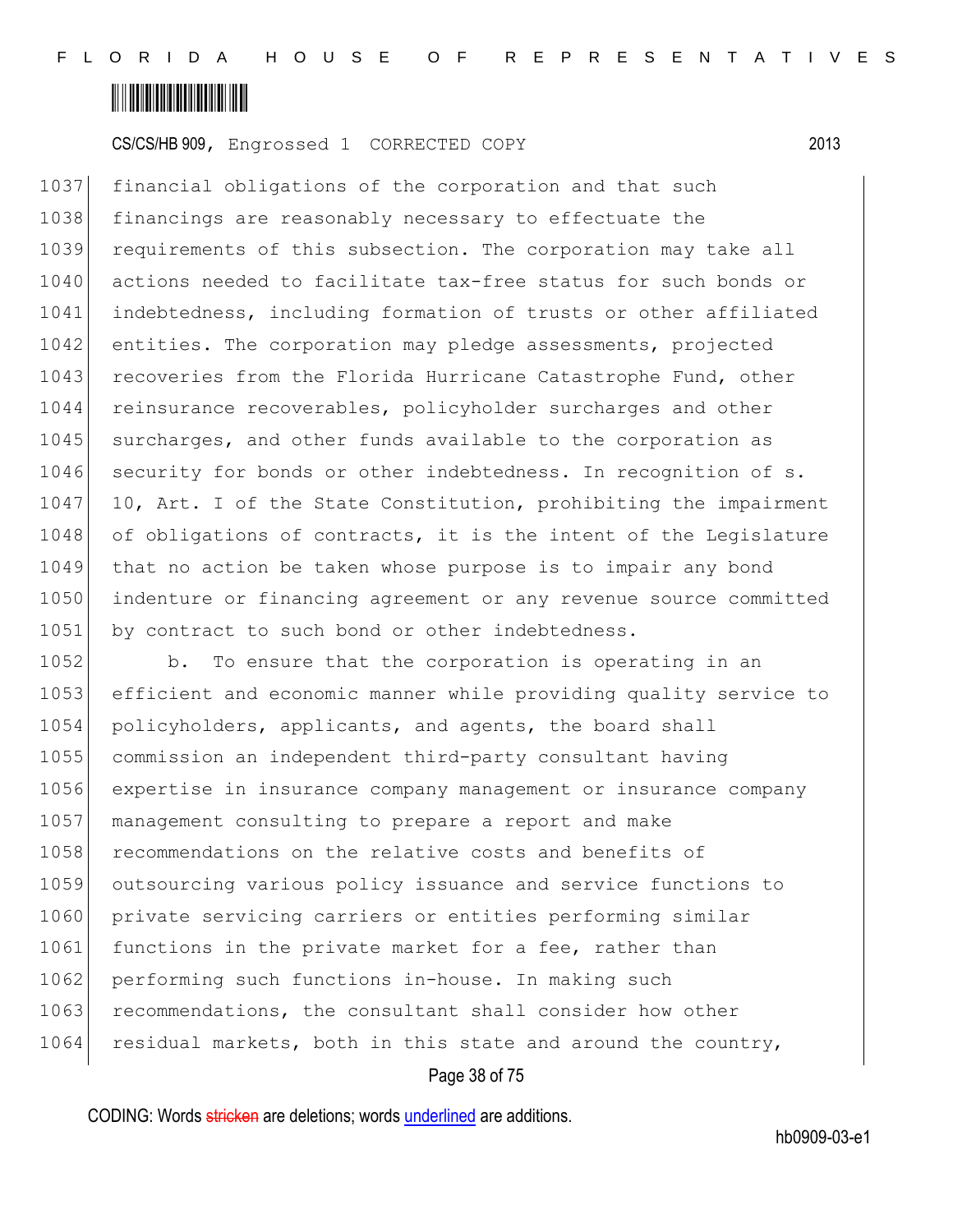

1065 outsource appropriate functions or use servicing carriers to 1066 better match expenses with revenues that fluctuate based on a 1067 widely varying policy count. The report must be completed by 1068 July 1, 2012. Upon receiving the report, the board shall develop 1069 a plan to implement the report and submit the plan for review, 1070 modification, and approval to the Financial Services Commission. 1071 Upon the commission's approval of the plan, the board shall 1072 begin implementing the plan by January 1, 2013.

1073 4. Must require that the corporation operate subject to 1074 the supervision and approval of a board of governors consisting 1075 of nine eight individuals who are residents of this state and 1076 who are, from different geographical areas of the  $\frac{1}{2}$  state, 1077 one of whom is appointed by the Governor and serves solely to 1078 advocate on behalf of the consumer. The appointment of a 1079 consumer representative by the Governor is in addition to the 1080 appointments authorized under sub-subparagraph a.

1081 a. The Governor, the Chief Financial Officer, the 1082 President of the Senate, and the Speaker of the House of 1083 Representatives shall each appoint two members of the board. At 1084 least one of the two members appointed by each appointing 1085 officer must have demonstrated expertise in insurance and is 1086 deemed to be within the scope of the exemption provided in s. 1087 112.313(7)(b). The Chief Financial Officer shall designate one 1088 of the appointees as chair. All board members serve at the 1089 pleasure of the appointing officer. All members of the board are 1090 subject to removal at will by the officers who appointed them. 1091 All board members, including the chair, must be appointed to 1092 serve for 3-year terms beginning annually on a date designated

#### Page 39 of 75

CODING: Words stricken are deletions; words underlined are additions.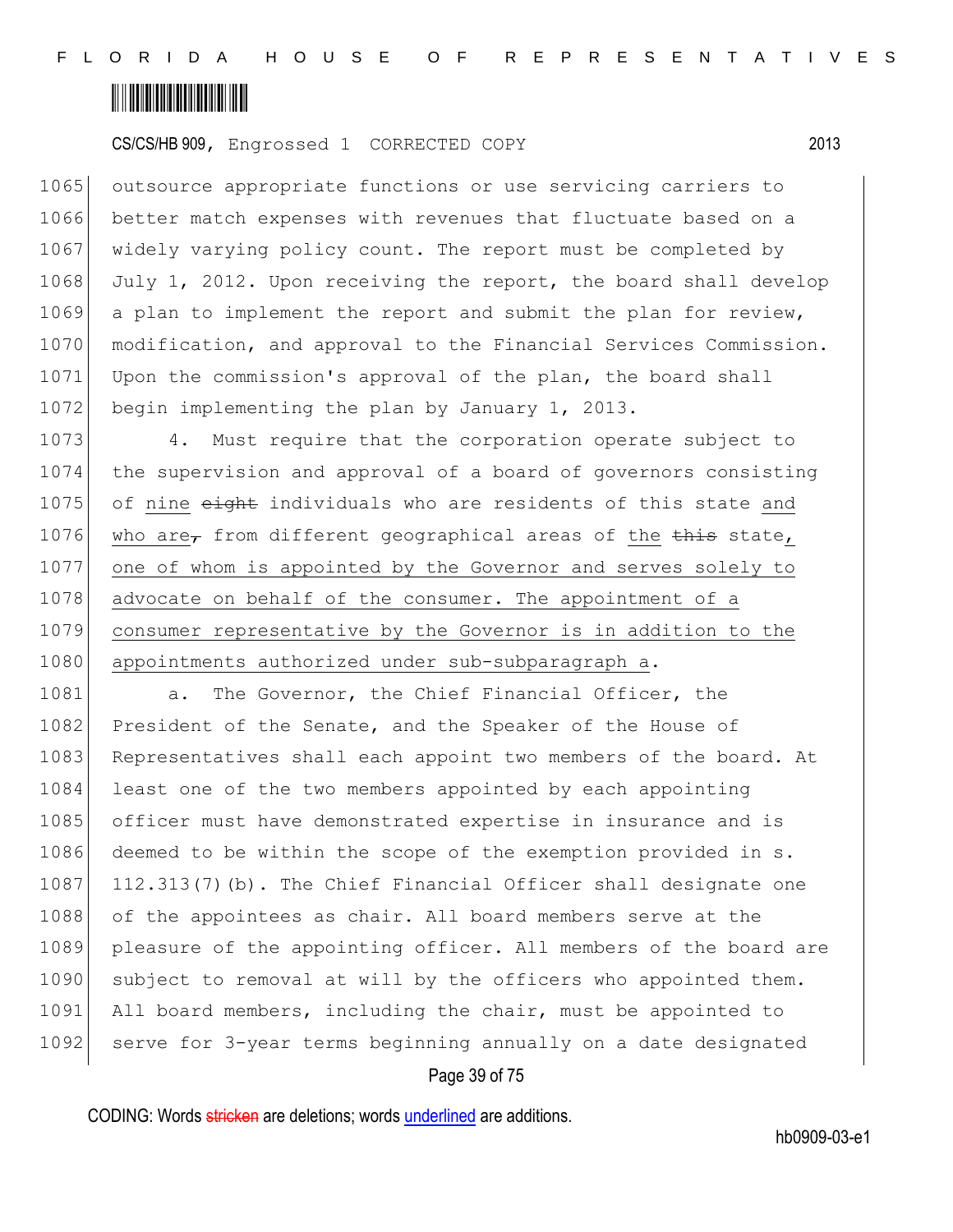

1093 by the plan. However, for the first term beginning on or after 1094 July 1, 2009, each appointing officer shall appoint one member 1095 of the board for a 2-year term and one member for a 3-year term. 1096 A board vacancy shall be filled for the unexpired term by the 1097 appointing officer. The Chief Financial Officer shall appoint a 1098 technical advisory group to provide information and advice to 1099 the board in connection with the board's duties under this 1100 subsection. The executive director and senior managers of the 1101 corporation shall be engaged by the board and serve at the 1102 pleasure of the board. Any executive director appointed on or 1103 after July 1, 2006, is subject to confirmation by the Senate. 1104 The executive director is responsible for employing other staff 1105 as the corporation may require, subject to review and 1106 concurrence by the board.

1107 b. The board shall create a Market Accountability Advisory 1108 Committee to assist the corporation in developing awareness of 1109 its rates and its customer and agent service levels in 1110 relationship to the voluntary market insurers writing similar 1111 coverage.

 (I) The members of the advisory committee consist of the following 11 persons, one of whom must be elected chair by the members of the committee: four representatives, one appointed by 1115 the Florida Association of Insurance Agents, one by the Florida Association of Insurance and Financial Advisors, one by the Professional Insurance Agents of Florida, and one by the Latin 1118 American Association of Insurance Agencies; three representatives appointed by the insurers with the three highest 1120 voluntary market share of residential property insurance

#### Page 40 of 75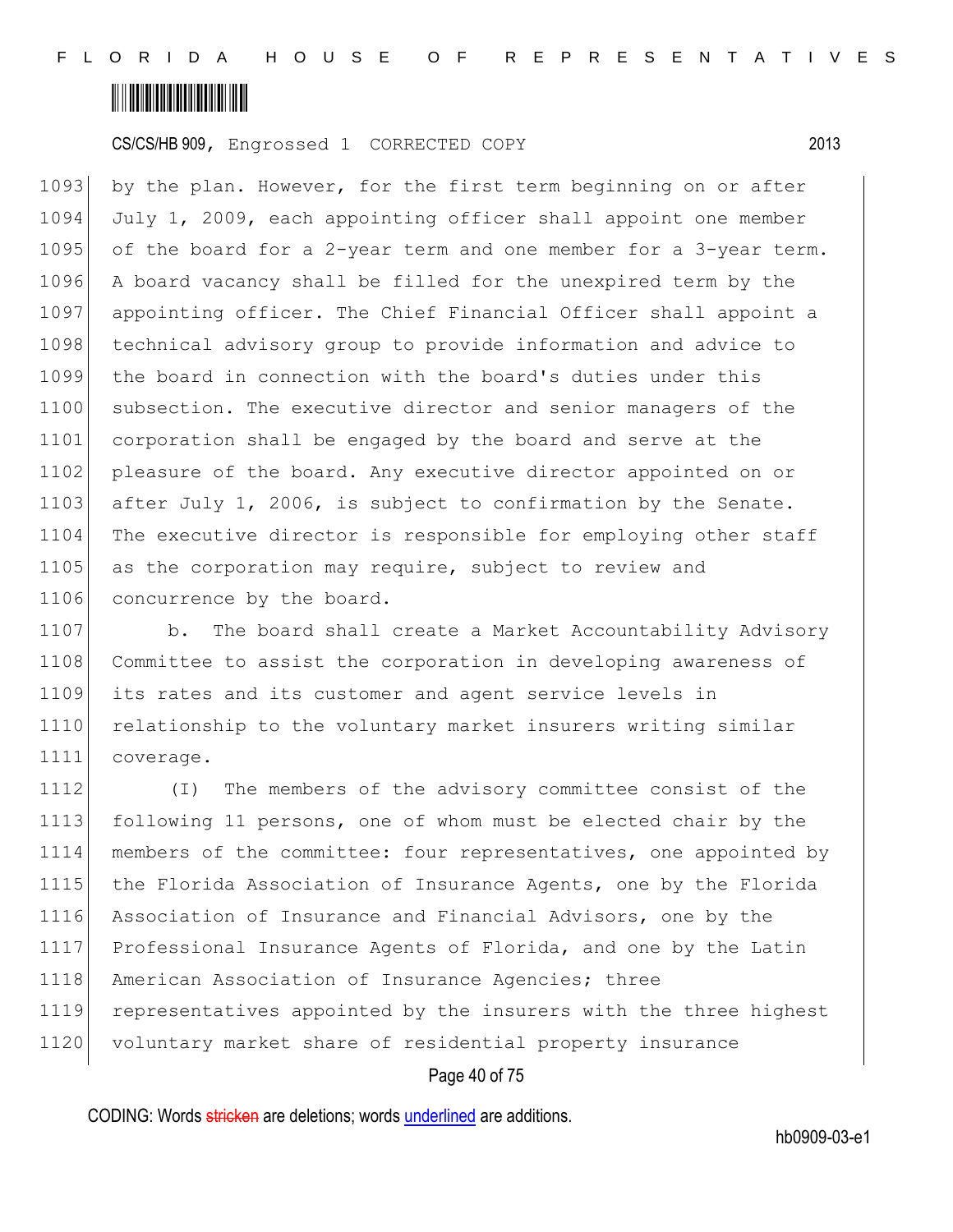

1121 business in the state; one representative from the Office of 1122 Insurance Regulation; one consumer appointed by the board who is 1123 insured by the corporation at the time of appointment to the 1124 committee; one representative appointed by the Florida 1125 Association of Realtors; and one representative appointed by the 1126 Florida Bankers Association. All members shall be appointed to 1127 3-year terms and may serve for consecutive terms.

 (II) The committee shall report to the corporation at each board meeting on insurance market issues which may include rates 1130 and rate competition with the voluntary market; service, including policy issuance, claims processing, and general 1132 responsiveness to policyholders, applicants, and agents; and matters relating to depopulation.

1134 5. Must provide a procedure for determining the 1135 eligibility of a risk for coverage, as follows:

1136 **a.** Subject to s. 627.3517, with respect to personal lines 1137 residential risks, if the risk is offered coverage from an 1138 authorized insurer at the insurer's approved rate under a 1139 standard policy including wind coverage or, if consistent with 1140 the insurer's underwriting rules as filed with the office, a 1141 basic policy including wind coverage, for a new application to 1142 the corporation for coverage, the risk is not eligible for any 1143 policy issued by the corporation unless the premium for coverage 1144 from the authorized insurer is more than 15 percent greater than 1145 the premium for comparable coverage from the corporation. 1146 Whenever an offer of coverage for a personal lines residential 1147 risk is received for a policyholder of the corporation at 1148 renewal from an authorized insurer, if the offer is equal to or

Page 41 of 75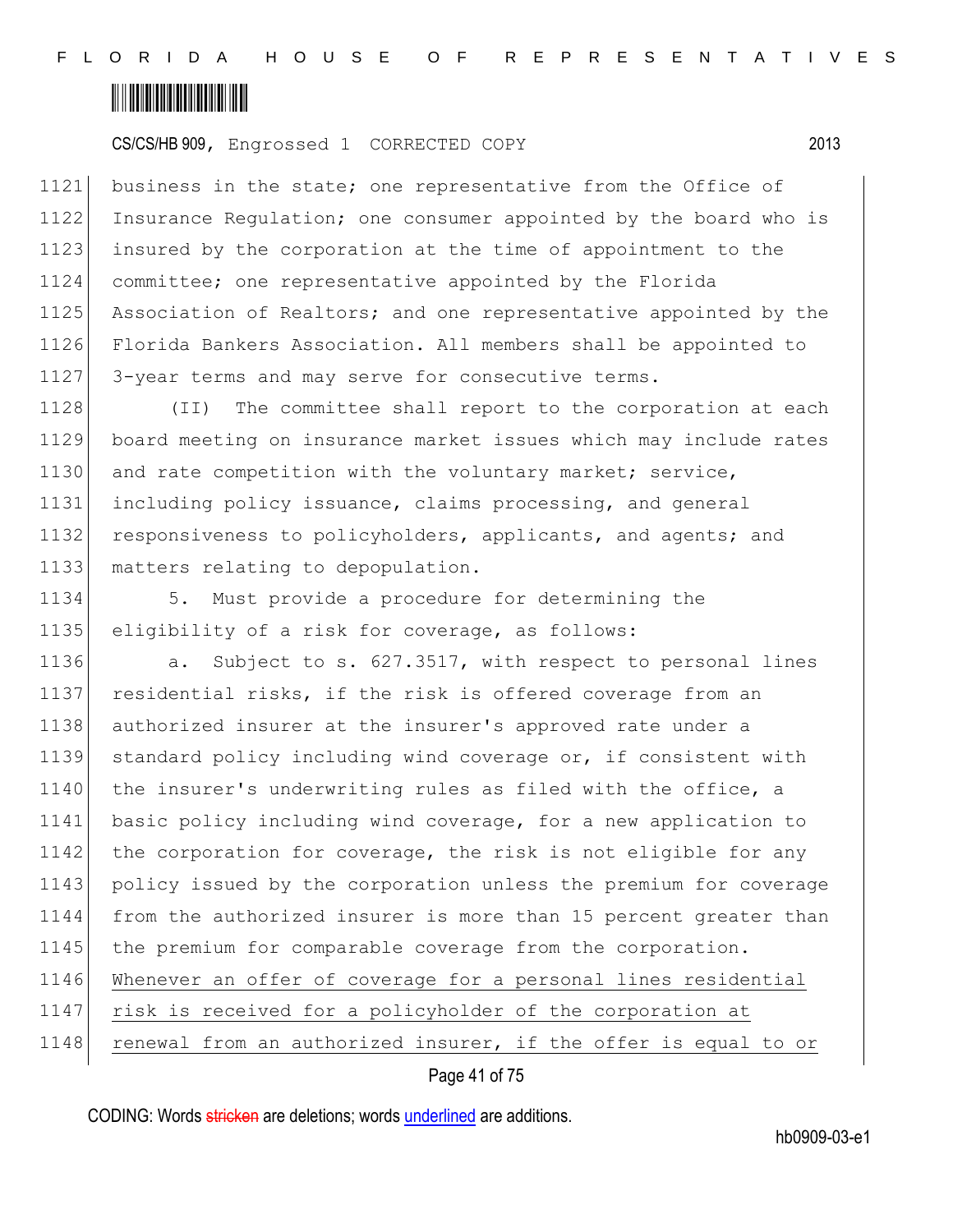

1149 less than the corporation's renewal premium for comparable 1150 coverage, the risk is not eligible for coverage with the 1151 corporation. If the risk is not able to obtain such offer, the 1152 risk is eligible for a standard policy including wind coverage 1153 or a basic policy including wind coverage issued by the 1154 corporation; however, if the risk could not be insured under a 1155 standard policy including wind coverage regardless of market 1156 conditions, the risk is eligible for a basic policy including 1157 wind coverage unless rejected under subparagraph 8. However,  $\theta$ 1158 policyholder of the corporation or a policyholder removed from 1159 the corporation through an assumption agreement remains eligible 1160 for coverage from the corporation until the end of the 1161 assumption period remains eligible for coverage from the 1162 corporation regardless of any offer of coverage from an 1163 authorized insurer or surplus lines insurer. The corporation 1164 shall determine the type of policy to be provided on the basis 1165 of objective standards specified in the underwriting manual and 1166 based on generally accepted underwriting practices.

1167 (I) If the risk accepts an offer of coverage through the market assistance plan or through a mechanism established by the corporation other than a plan established by s. 627.3518, before a policy is issued to the risk by the corporation or during the first 30 days of coverage by the corporation, and the producing agent who submitted the application to the plan or to the 1173 corporation is not currently appointed by the insurer, the insurer shall:

1175 (A) Pay to the producing agent of record of the policy for 1176 the first year, an amount that is the greater of the insurer's

#### Page 42 of 75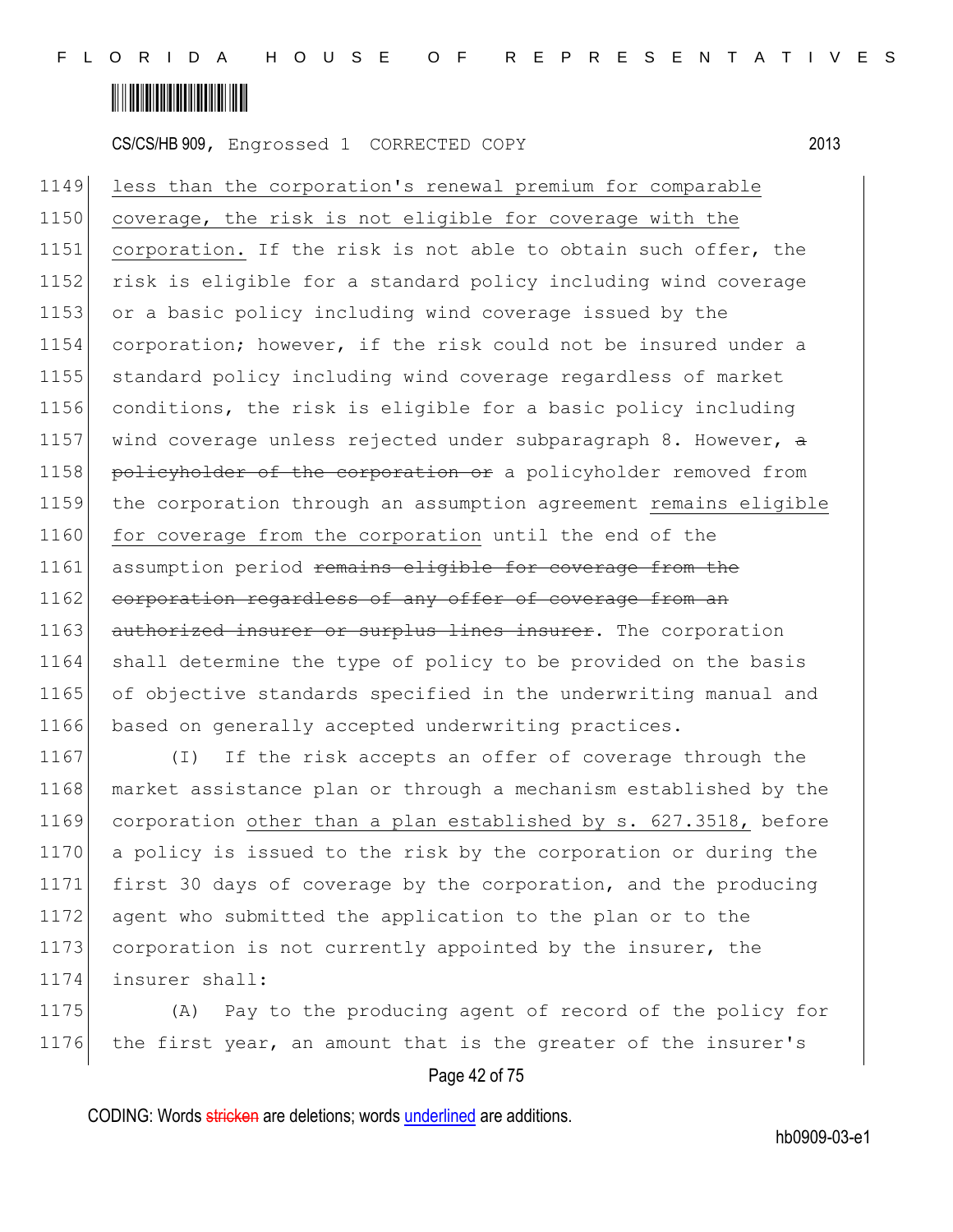# <u> III III III III III III III III II</u>

1185

CS/CS/HB 909, Engrossed 1 CORRECTED COPY 2013

1177 usual and customary commission for the type of policy written or 1178 a fee equal to the usual and customary commission of the 1179 corporation; or

1180 (B) Offer to allow the producing agent of record of the 1181 policy to continue servicing the policy for at least 1 year and 1182 offer to pay the agent the greater of the insurer's or the 1183 corporation's usual and customary commission for the type of 1184 policy written.

1186 If the producing agent is unwilling or unable to accept 1187 appointment, the new insurer shall pay the agent in accordance 1188 with sub-sub-sub-subparagraph (A).

1189 (II) If the corporation enters into a contractual 1190 agreement for a take-out plan, the producing agent of record of 1191 the corporation policy is entitled to retain any unearned 1192 commission on the policy, and the insurer shall:

1193 (A) Pay to the producing agent of record, for the first 1194 year, an amount that is the greater of the insurer's usual and 1195 customary commission for the type of policy written or a fee 1196 equal to the usual and customary commission of the corporation; 1197 or

1198 (B) Offer to allow the producing agent of record to 1199 continue servicing the policy for at least 1 year and offer to 1200 pay the agent the greater of the insurer's or the corporation's 1201 usual and customary commission for the type of policy written. 1202

1203 If the producing agent is unwilling or unable to accept 1204 appointment, the new insurer shall pay the agent in accordance

#### Page 43 of 75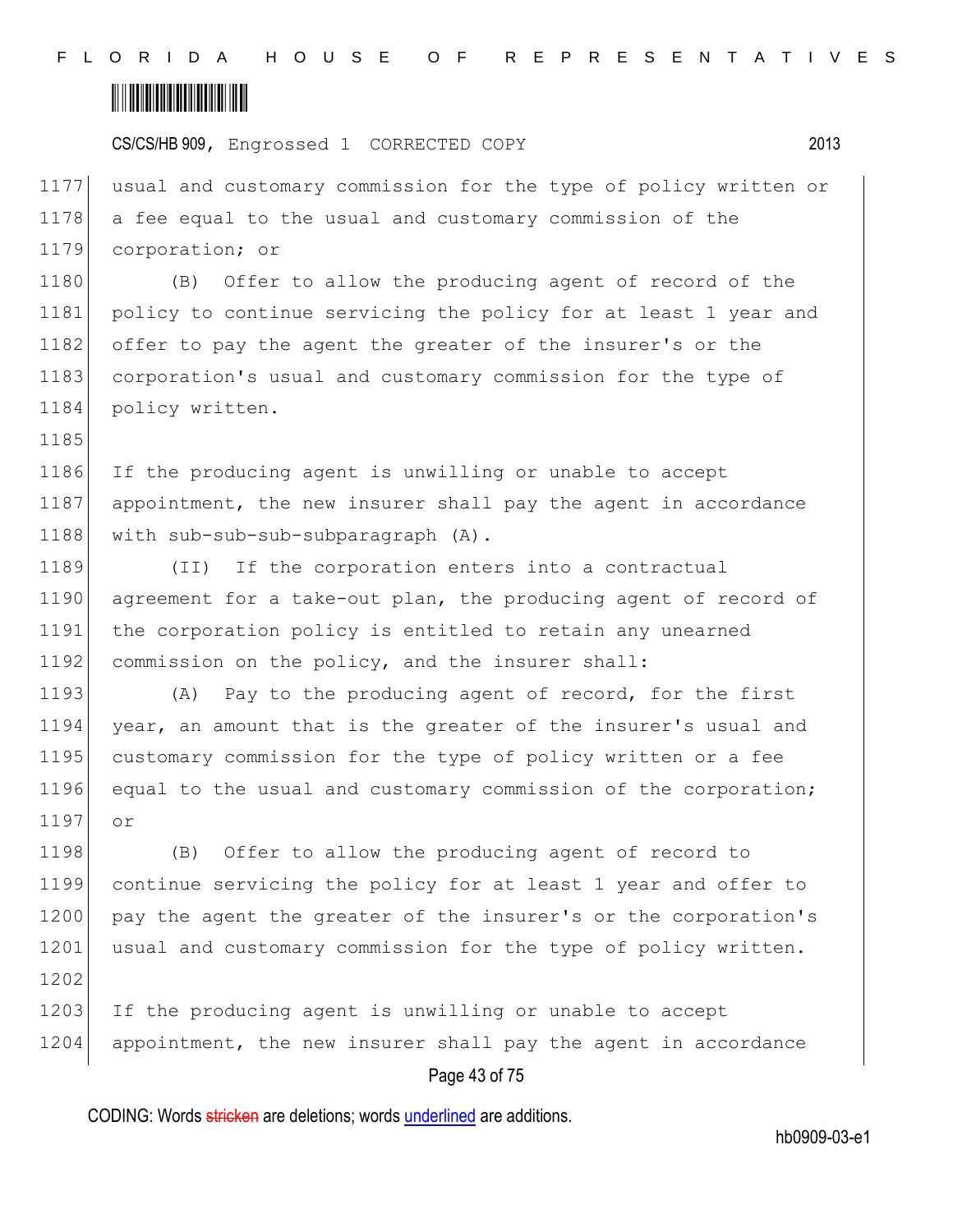

1205 with sub-sub-sub-subparagraph (A).

1206 b. With respect to commercial lines residential risks, for 1207 a new application to the corporation for coverage, if the risk 1208 is offered coverage under a policy including wind coverage from 1209 an authorized insurer at its approved rate, the risk is not 1210 eligible for a policy issued by the corporation unless the 1211 premium for coverage from the authorized insurer is more than 15 1212 percent greater than the premium for comparable coverage from 1213 the corporation. Whenever an offer of coverage for a commercial 1214 lines residential risk is received for a policyholder of the 1215 corporation at renewal from an authorized insurer, if the offer 1216 is equal to or less than the corporation's renewal premium for 1217 comparable coverage, the risk is not eligible for coverage with 1218 the corporation. If the risk is not able to obtain any such 1219 offer, the risk is eligible for a policy including wind coverage 1220 issued by the corporation. However, a policyholder of the 1221 corporation or a policyholder removed from the corporation 1222 through an assumption agreement remains eligible for coverage 1223 from the corporation until the end of the assumption period 1224 remains eligible for coverage from the corporation regardless of 1225 an offer of coverage from an authorized insurer or surplus lines  $1226$  insurer.

1227 (I) If the risk accepts an offer of coverage through the 1228 market assistance plan or through a mechanism established by the 1229 corporation other than a plan established by s. 627.3518, before 1230 a policy is issued to the risk by the corporation or during the 1231 first 30 days of coverage by the corporation, and the producing 1232 agent who submitted the application to the plan or the

#### Page 44 of 75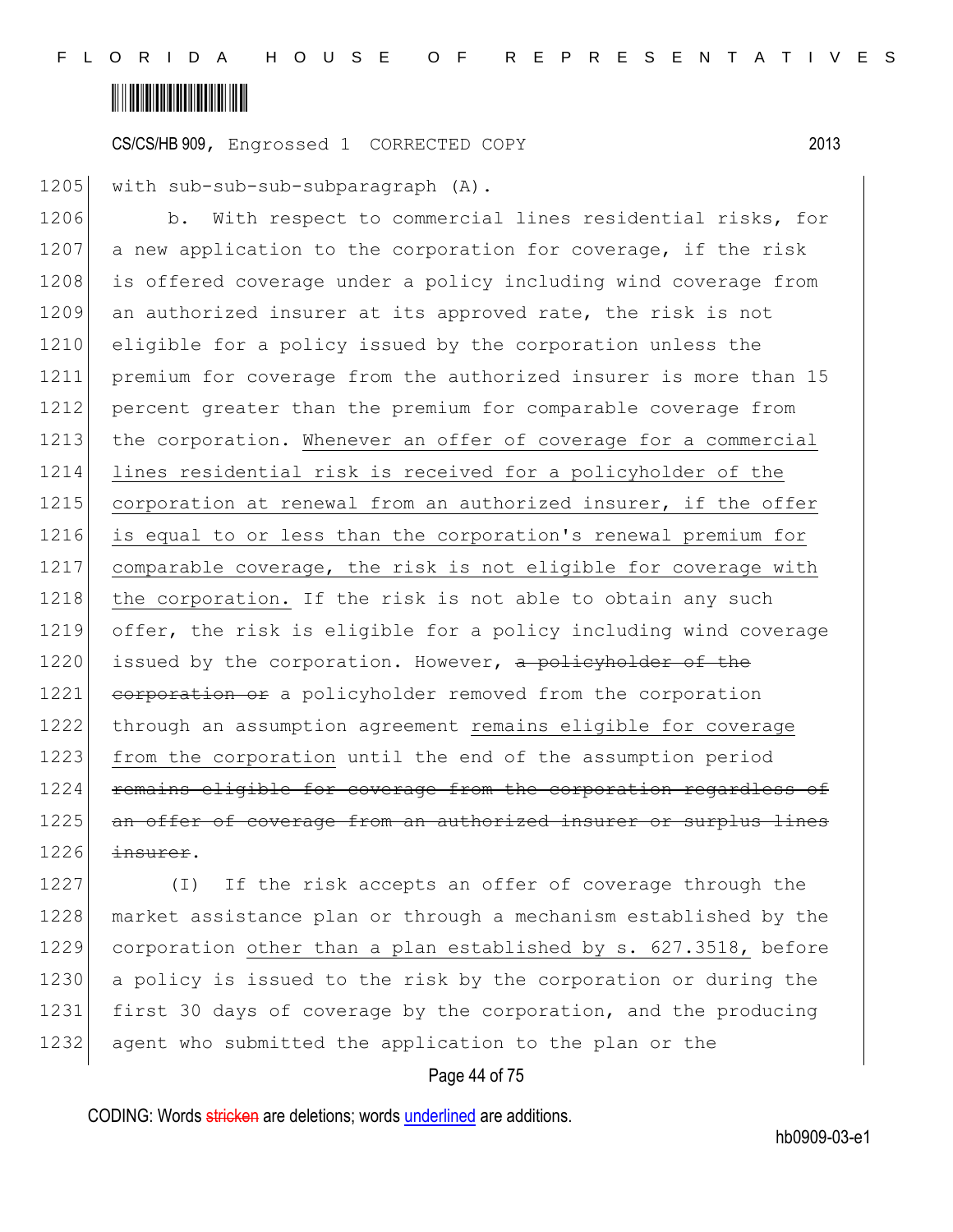# <u> III III III III III III III III II</u>

1245

CS/CS/HB 909, Engrossed 1 CORRECTED COPY 2013

1233 corporation is not currently appointed by the insurer, the 1234 insurer shall:

1235 (A) Pay to the producing agent of record of the policy, 1236 for the first year, an amount that is the greater of the 1237 insurer's usual and customary commission for the type of policy 1238 written or a fee equal to the usual and customary commission of 1239 the corporation; or

1240 (B) Offer to allow the producing agent of record of the 1241 policy to continue servicing the policy for at least 1 year and 1242 offer to pay the agent the greater of the insurer's or the 1243 corporation's usual and customary commission for the type of 1244 policy written.

1246 If the producing agent is unwilling or unable to accept 1247 appointment, the new insurer shall pay the agent in accordance 1248 with sub-sub-sub-subparagraph (A).

1249 (II) If the corporation enters into a contractual 1250 agreement for a take-out plan, the producing agent of record of 1251 the corporation policy is entitled to retain any unearned 1252 commission on the policy, and the insurer shall:

1253 (A) Pay to the producing agent of record, for the first 1254 year, an amount that is the greater of the insurer's usual and 1255 customary commission for the type of policy written or a fee 1256 equal to the usual and customary commission of the corporation; 1257 or

1258 (B) Offer to allow the producing agent of record to 1259 continue servicing the policy for at least 1 year and offer to 1260 pay the agent the greater of the insurer's or the corporation's

#### Page 45 of 75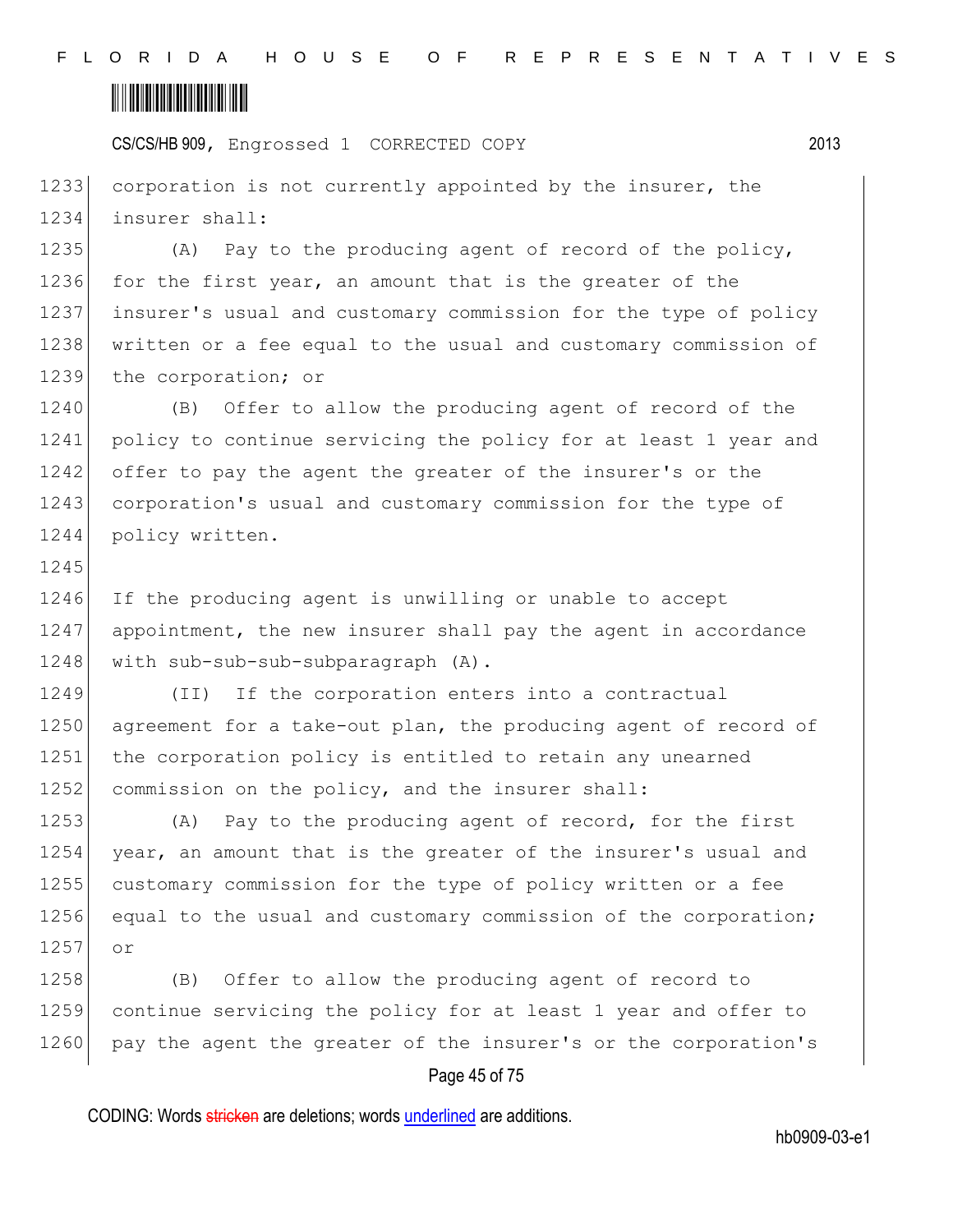

1261 usual and customary commission for the type of policy written. 1262

1263 If the producing agent is unwilling or unable to accept 1264 appointment, the new insurer shall pay the agent in accordance 1265 | with sub-sub-sub-subparagraph (A).

1266 c. For purposes of determining comparable coverage under 1267 sub-subparagraphs a. and b., the comparison must be based on 1268 those forms and coverages that are reasonably comparable. The 1269 corporation may rely on a determination of comparable coverage 1270 and premium made by the producing agent who submits the 1271 application to the corporation, made in the agent's capacity as 1272 the corporation's agent. A comparison may be made solely of the 1273 premium with respect to the main building or structure only on 1274 the following basis: the same coverage A or other building 1275 limits; the same percentage hurricane deductible that applies on 1276 an annual basis or that applies to each hurricane for commercial 1277 residential property; the same percentage of ordinance and law 1278 coverage, if the same limit is offered by both the corporation 1279 and the authorized insurer; the same mitigation credits, to the 1280 extent the same types of credits are offered both by the 1281 corporation and the authorized insurer; the same method for loss 1282 payment, such as replacement cost or actual cash value, if the 1283 same method is offered both by the corporation and the 1284 authorized insurer in accordance with underwriting rules; and 1285 any other form or coverage that is reasonably comparable as 1286 determined by the board. If an application is submitted to the 1287 corporation for wind-only coverage in the coastal account, the 1288 premium for the corporation's wind-only policy plus the premium

#### Page 46 of 75

CODING: Words stricken are deletions; words underlined are additions.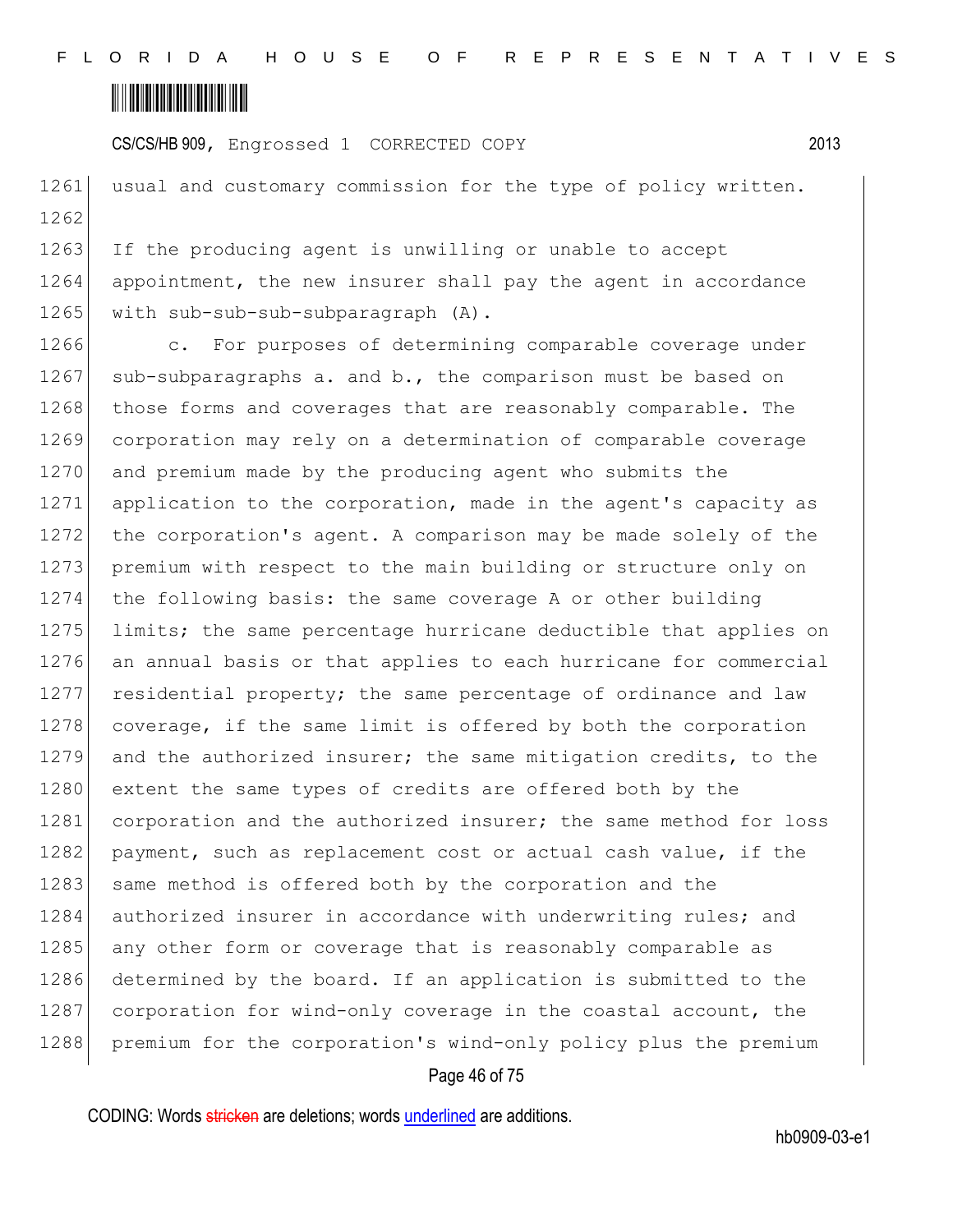

1289 for the ex-wind policy that is offered by an authorized insurer 1290 to the applicant must be compared to the premium for multiperil 1291 coverage offered by an authorized insurer, subject to the 1292 standards for comparison specified in this subparagraph. If the 1293 corporation or the applicant requests from the authorized 1294 insurer a breakdown of the premium of the offer by types of 1295 coverage so that a comparison may be made by the corporation or 1296 its agent and the authorized insurer refuses or is unable to 1297 provide such information, the corporation may treat the offer as 1298 not being an offer of coverage from an authorized insurer at the 1299 insurer's approved rate.

1300 6. Must include rules for classifications of risks and 1301 rates.

1302 7. Must provide that if premium and investment income for 1303 an account attributable to a particular calendar year are in 1304 excess of projected losses and expenses for the account 1305 attributable to that year, such excess shall be held in surplus 1306 in the account. Such surplus must be available to defray 1307 deficits in that account as to future years and used for that 1308 purpose before assessing assessable insurers and assessable 1309 insureds as to any calendar year.

1310 8. Must provide objective criteria and procedures to be uniformly applied to all applicants in determining whether an individual risk is so hazardous as to be uninsurable. In making this determination and in establishing the criteria and procedures, the following must be considered:

1315 a. Whether the likelihood of a loss for the individual 1316 risk is substantially higher than for other risks of the same

#### Page 47 of 75

CODING: Words stricken are deletions; words underlined are additions.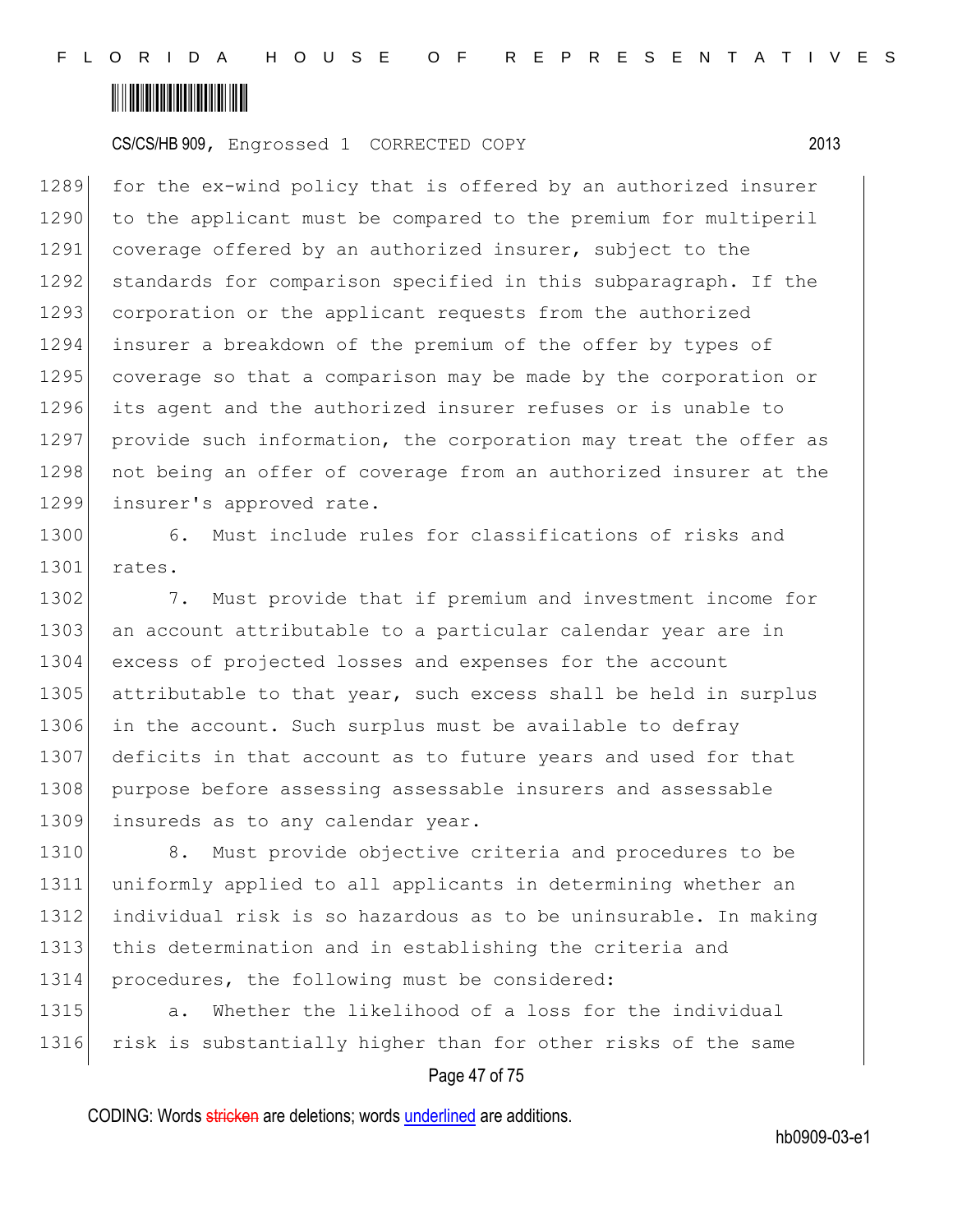

1317 class; and

1318 b. Whether the uncertainty associated with the individual 1319 risk is such that an appropriate premium cannot be determined. 1320

1321 The acceptance or rejection of a risk by the corporation shall 1322 be construed as the private placement of insurance, and the 1323 provisions of chapter 120 do not apply.

1324 9. Must provide that the corporation make its best efforts 1325 to procure catastrophe reinsurance at reasonable rates, to cover 1326 its projected 100-year probable maximum loss as determined by 1327 the board of governors.

1328 10. The policies issued by the corporation must provide 1329 that if the corporation or the market assistance plan obtains an 1330 offer from an authorized insurer to cover the risk at its 1331 approved rates, the risk is no longer eligible for renewal 1332 through the corporation, except as otherwise provided in this 1333 subsection.

1334 11. Corporation policies and applications must include a 1335 notice that the corporation policy could, under this section, be 1336 replaced with a policy issued by an authorized insurer which 1337 does not provide coverage identical to the coverage provided by 1338 the corporation. The notice must also specify that acceptance of 1339 corporation coverage creates a conclusive presumption that the 1340 applicant or policyholder is aware of this potential.

1341 12. May establish, subject to approval by the office, 1342 different eligibility requirements and operational procedures 1343 for any line or type of coverage for any specified county or 1344 area if the board determines that such changes are justified due

#### Page 48 of 75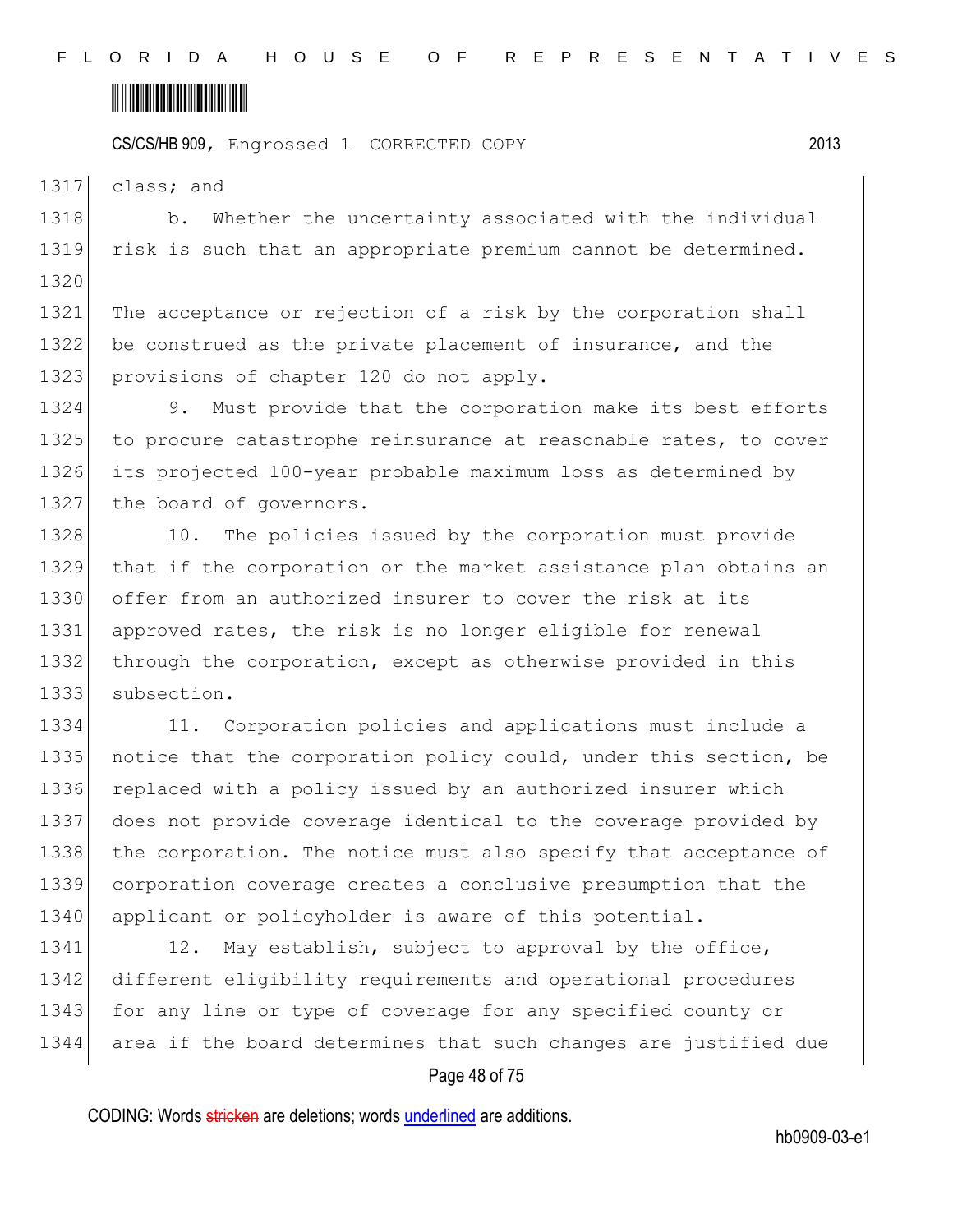

1345 to the voluntary market being sufficiently stable and 1346 competitive in such area or for such line or type of coverage 1347 and that consumers who, in good faith, are unable to obtain 1348 insurance through the voluntary market through ordinary methods 1349 continue to have access to coverage from the corporation. If 1350 coverage is sought in connection with a real property transfer, 1351 the requirements and procedures may not provide an effective 1352 date of coverage later than the date of the closing of the 1353 transfer as established by the transferor, the transferee, and, 1354 if applicable, the lender.

1355 13. Must provide that, with respect to the coastal 1356 account, any assessable insurer with a surplus as to 1357 policyholders of \$25 million or less writing 25 percent or more 1358 of its total countrywide property insurance premiums in this 1359 state may petition the office, within the first 90 days of each 1360 calendar year, to qualify as a limited apportionment company. A 1361 reqular assessment levied by the corporation on a limited 1362 apportionment company for a deficit incurred by the corporation 1363 for the coastal account may be paid to the corporation on a 1364 monthly basis as the assessments are collected by the limited 1365 apportionment company from its insureds, but a limited 1366 apportionment company must begin collecting the regular 1367 assessments not later than 90 days after the regular assessments 1368 are levied by the corporation, and the regular assessments must 1369 be paid in full within 15 months after being levied by the 1370 corporation. A limited apportionment company shall collect from 1371 its policyholders any emergency assessment imposed under sub-1372 subparagraph (b) 3.d. The plan must provide that, if the office

#### Page 49 of 75

CODING: Words stricken are deletions; words underlined are additions.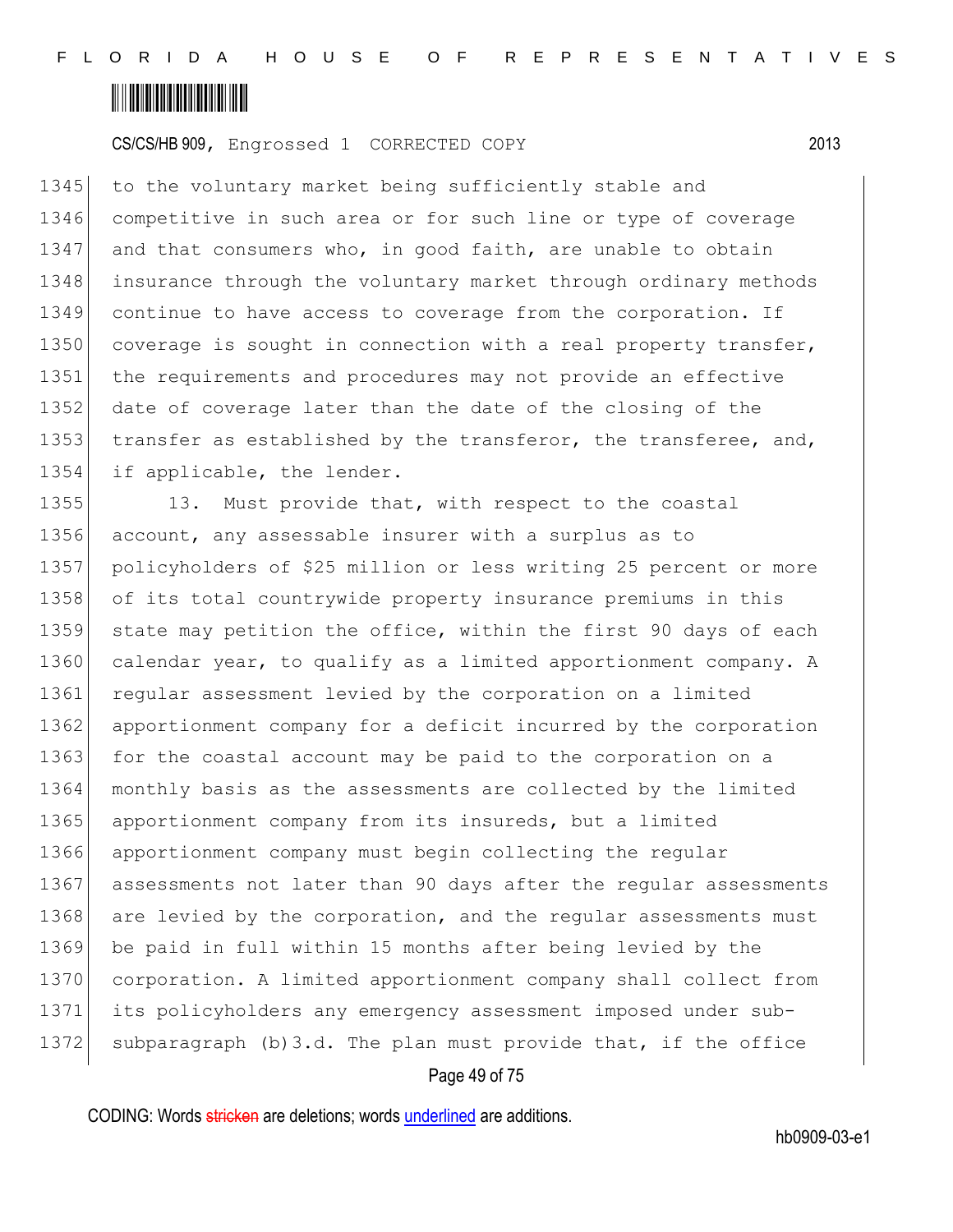

 determines that any regular assessment will result in an impairment of the surplus of a limited apportionment company, 1375 the office may direct that all or part of such assessment be deferred as provided in subparagraph (q)4. However, an emergency assessment to be collected from policyholders under sub-1378 subparagraph (b)3.d. may not be limited or deferred.

1379 14. Must provide that the corporation appoint as its 1380 licensed agents only those agents who also hold an appointment 1381 as defined in s. 626.015(3) with an insurer who at the time of 1382 the agent's initial appointment by the corporation is authorized 1383 to write and is actually writing personal lines residential 1384 property coverage, commercial residential property coverage, or 1385 commercial nonresidential property coverage within the state.

1386 15. Must provide a premium payment plan option to its 1387 policyholders which, at a minimum, allows for quarterly and 1388 semiannual payment of premiums. A monthly payment plan may, but 1389 is not required to, be offered.

1390 16. Must limit coverage on mobile homes or manufactured 1391 homes built before 1994 to actual cash value of the dwelling 1392 rather than replacement costs of the dwelling.

1393 17. May provide such limits of coverage as the board 1394 determines, consistent with the requirements of this subsection.

1395 18. May require commercial property to meet specified 1396 hurricane mitigation construction features as a condition of 1397 eligibility for coverage.

1398 19. Must provide that new or renewal policies issued by 1399 the corporation on or after January 1, 2012, which cover 1400 sinkhole loss do not include coverage for any loss to

#### Page 50 of 75

CODING: Words stricken are deletions; words underlined are additions.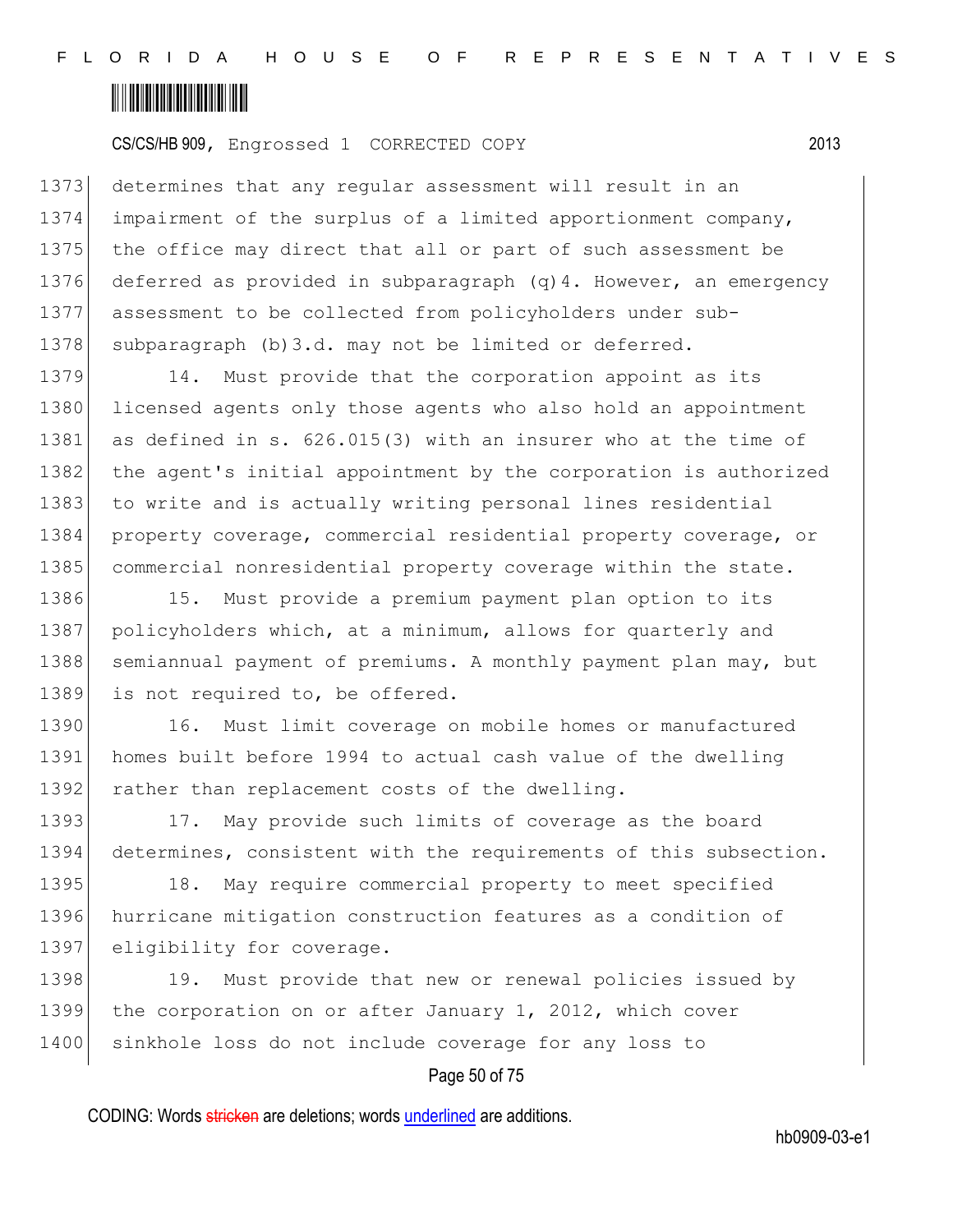

1401 appurtenant structures, driveways, sidewalks, decks, or patios 1402 that are directly or indirectly caused by sinkhole activity. The 1403 corporation shall exclude such coverage using a notice of 1404 coverage change, which may be included with the policy renewal, 1405 and not by issuance of a notice of nonrenewal of the excluded 1406 coverage upon renewal of the current policy.

1407 20. As of January 1, 2012, must require that the agent 1408 obtain from an applicant for coverage from the corporation an 1409 acknowledgment signed by the applicant, which includes, at a 1410 minimum, the following statement:

1411 **ACKNOWLEDGMENT OF POTENTIAL SURCHARGE** 

1412 **AND ASSESSMENT LIABILITY:** 

1413 1. AS A POLICYHOLDER OF CITIZENS PROPERTY INSURANCE 1414 CORPORATION, I UNDERSTAND THAT IF THE CORPORATION SUSTAINS A 1415 DEFICIT AS A RESULT OF HURRICANE LOSSES OR FOR ANY OTHER REASON, 1416 MY POLICY COULD BE SUBJECT TO SURCHARGES, WHICH WILL BE DUE AND 1417 PAYABLE UPON RENEWAL, CANCELLATION, OR TERMINATION OF THE 1418 POLICY, AND THAT THE SURCHARGES COULD BE AS HIGH AS 45 PERCENT 1419 OF MY PREMIUM, OR A DIFFERENT AMOUNT AS IMPOSED BY THE FLORIDA 1420 LEGISLATURE.

1421 2. I UNDERSTAND THAT I CAN AVOID THE CITIZENS POLICYHOLDER 1422 SURCHARGE, WHICH COULD BE AS HIGH AS 45 PERCENT OF MY PREMIUM, 1423 BY OBTAINING COVERAGE FROM A PRIVATE MARKET INSURER AND THAT TO 1424 BE ELIGIBLE FOR COVERAGE BY CITIZENS, I MUST FIRST TRY TO OBTAIN 1425 PRIVATE MARKET COVERAGE BEFORE APPLYING FOR OR RENEWING COVERAGE 1426 WITH CITIZENS. I UNDERSTAND THAT PRIVATE MARKET INSURANCE RATES 1427 ARE REGULATED AND APPROVED BY THE STATE.

Page 51 of 75 1428 3.2. I ALSO UNDERSTAND THAT I MAY BE SUBJECT TO EMERGENCY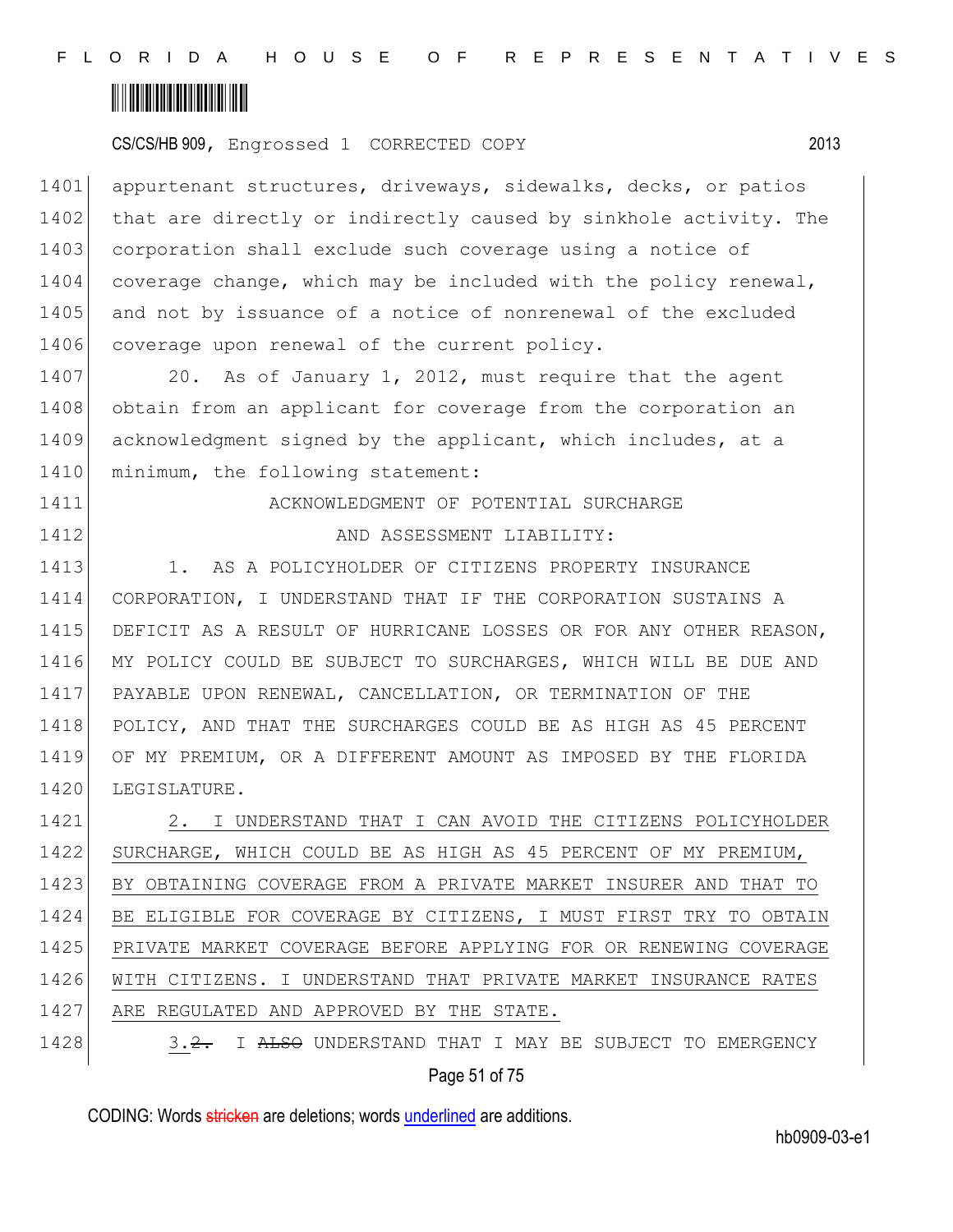### <u> III III III III III III III III II</u>

CS/CS/HB 909, Engrossed 1 CORRECTED COPY 2013

1429 ASSESSMENTS TO THE SAME EXTENT AS POLICYHOLDERS OF OTHER 1430 INSURANCE COMPANIES, OR A DIFFERENT AMOUNT AS IMPOSED BY THE 1431 FLORIDA LEGISLATURE.

1432 4.3. I ALSO UNDERSTAND THAT CITIZENS PROPERTY INSURANCE 1433 CORPORATION IS NOT SUPPORTED BY THE FULL FAITH AND CREDIT OF THE 1434 STATE OF FLORIDA.

1435 a. The corporation shall maintain, in electronic format or 1436 otherwise, a copy of the applicant's signed acknowledgment and 1437 provide a copy of the statement to the policyholder as part of 1438 the first renewal after the effective date of this subparagraph.

1439 b. The signed acknowledgment form creates a conclusive 1440 presumption that the policyholder understood and accepted his or 1441 her potential surcharge and assessment liability as a 1442 policyholder of the corporation.

1443 (i)1. The Office of the Internal Auditor is established 1444 within the corporation to provide a central point for 1445 coordination of and responsibility for activities that promote 1446 accountability, integrity, and efficiency to the policyholders 1447 and to the taxpayers of this state. The internal auditor shall 1448 be appointed by the board of governors, shall report to and be 1449 under the general supervision of the board of governors, and is 1450 not subject to supervision by an any employee of the 1451 corporation. Administrative staff and support shall be provided 1452 by the corporation. The internal auditor shall be appointed 1453 without regard to political affiliation. It is the duty and 1454 responsibility of the internal auditor to:

1455 a. Provide direction for, supervise, conduct, and 1456 coordinate audits, investigations, and management reviews

#### Page 52 of 75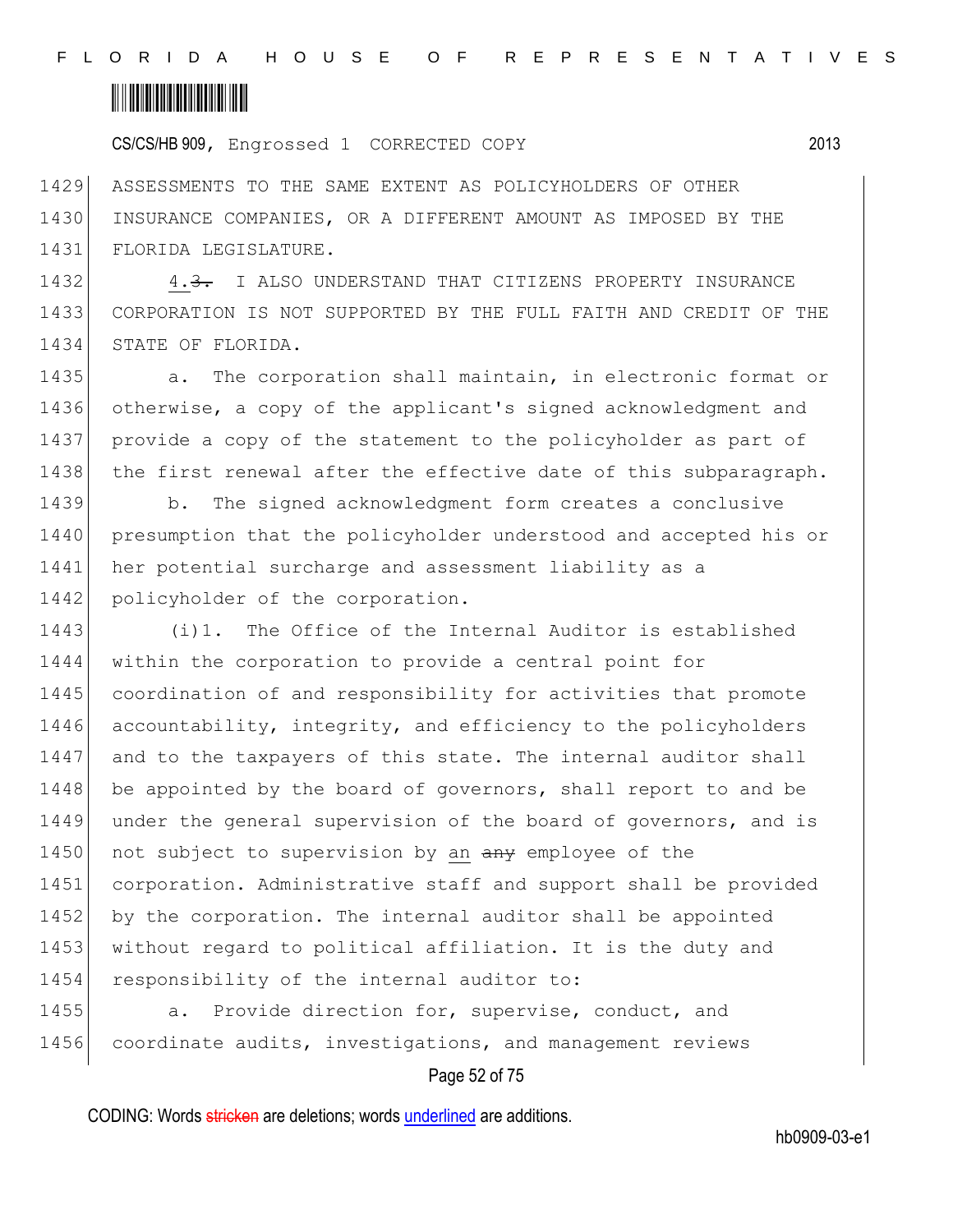

1457 relating to the programs and operations of the corporation.

1458 b. Conduct, supervise, or coordinate other activities 1459 carried out or financed by the corporation for the purpose of 1460 promoting efficiency in the administration of, or preventing and 1461 detecting fraud, abuse, and mismanagement in, its programs and 1462 operations.

1463 c. Submit final audit reports, reviews, or investigative 1464 reports to the board of governors, the executive director, the 1465 members of the Financial Services Commission, and the President 1466 of the Senate and the Speaker of the House of Representatives.

1467 d. Keep the board of governors informed concerning fraud, 1468 abuses, and internal control deficiencies relating to programs 1469 and operations administered or financed by the corporation, 1470 recommend corrective action, and report on the progress made in 1471 implementing corrective action.

1472 e. Cooperate and coordinate activities with the 1473 corporation's inspector general Report expeditiously to the 1474 Department of Law Enforcement or other law enforcement agencies, 1475 as appropriate, whenever the internal auditor has reasonable 1476 grounds to believe there has been a violation of criminal law.

1477 2. On or before February 15, the internal auditor shall 1478 prepare an annual report evaluating the effectiveness of the 1479 internal controls of the corporation and providing 1480 recommendations for corrective action, if necessary, and 1481 summarizing the audits, reviews, and investigations conducted by 1482 the office during the preceding fiscal year. The final report 1483 shall be furnished to the board of governors and the executive 1484 director, the President of the Senate, the Speaker of the House

#### Page 53 of 75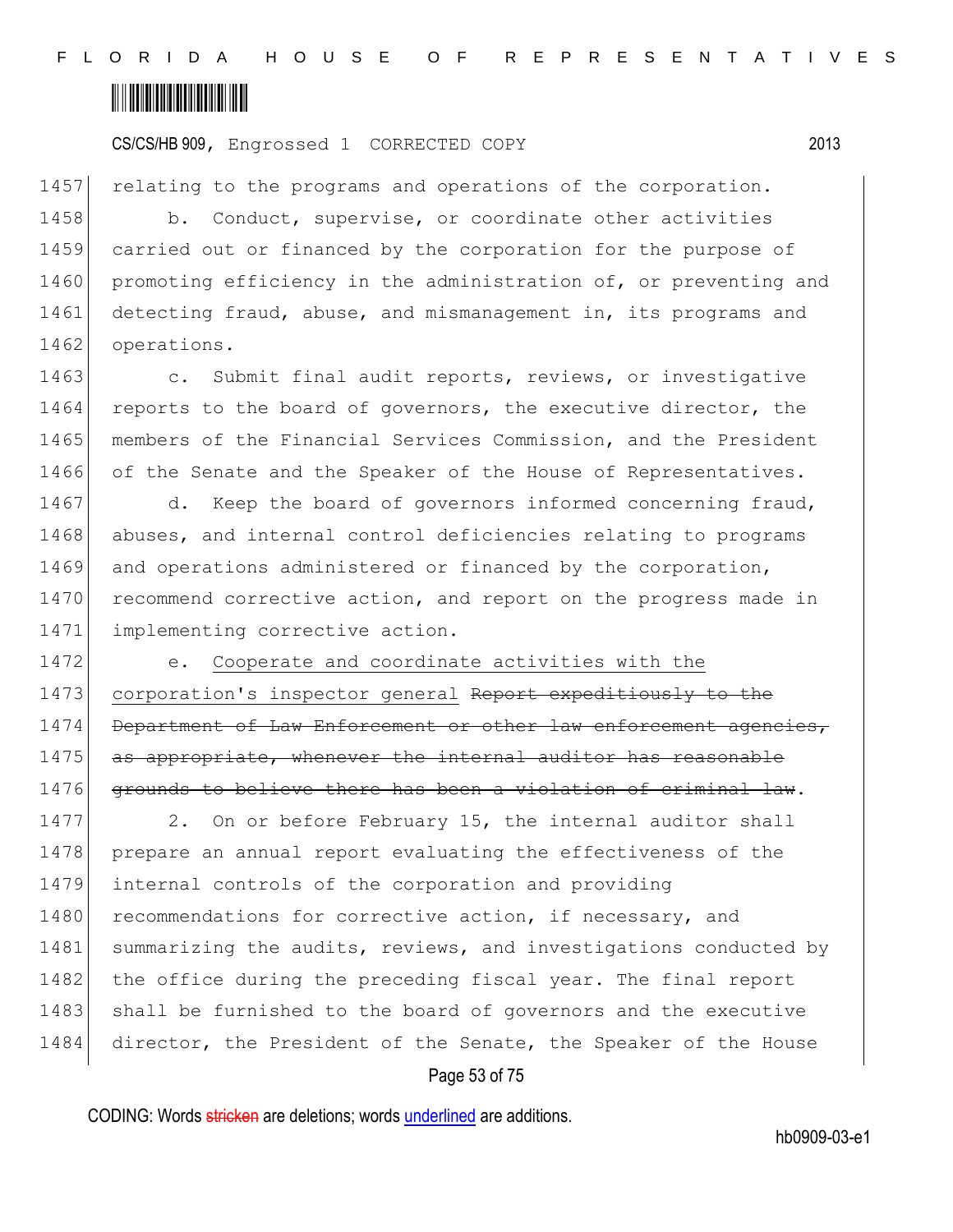

1485 of Representatives, and the Financial Services Commission.

1486 (k)1. The corporation shall establish and maintain a unit 1487 or division to investigate possible fraudulent claims by 1488 insureds or by persons making claims for services or repairs 1489 against policies held by insureds; or it may contract with 1490 others to investigate possible fraudulent claims for services or 1491 repairs against policies held by the corporation pursuant to s. 1492 626.9891. The corporation must comply with reporting 1493 requirements of s. 626.9891. An employee of the corporation 1494 shall notify the corporation's Office of the Inspector General 1495 Internal Auditor and the Division of Insurance Fraud within 48 1496 hours after having information that would lead a reasonable 1497 person to suspect that fraud may have been committed by any 1498 employee of the corporation.

1499 2. The corporation shall establish a unit or division 1500 responsible for receiving and responding to consumer complaints, 1501 which unit or division is the sole responsibility of a senior 1502 manager of the corporation.

1503 (q)1. The corporation shall certify to the office its 1504 needs for annual assessments as to a particular calendar year, 1505 and for any interim assessments that it deems to be necessary to 1506 sustain operations as to a particular year pending the receipt 1507 of annual assessments. Upon verification, the office shall 1508 approve such certification, and the corporation shall levy such 1509 annual or interim assessments. Such assessments shall be 1510 prorated as provided in paragraph (b). The corporation shall 1511 take all reasonable and prudent steps necessary to collect the 1512 amount of assessments due from each assessable insurer,

#### Page 54 of 75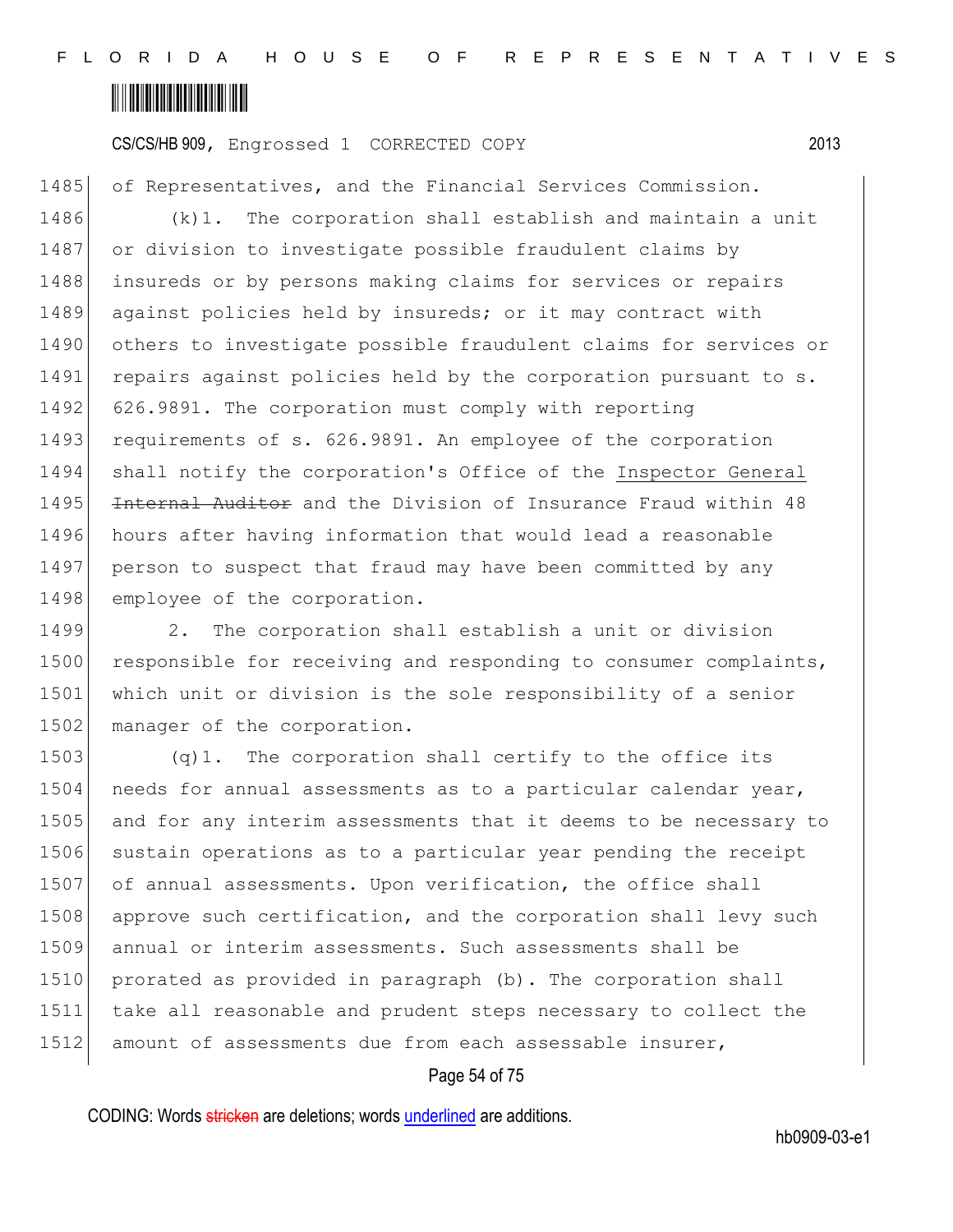

 including, if prudent, filing suit to collect the assessments, and the office may provide such assistance to the corporation it deems appropriate. If the corporation is unable to collect an 1516 assessment from any assessable insurer, the uncollected assessments shall be levied as an additional assessment against 1518 the assessable insurers and any assessable insurer required to pay an additional assessment as a result of such failure to pay 1520 shall have a cause of action against such nonpaying assessable insurer. Assessments shall be included as an appropriate factor in the making of rates. The failure of a surplus lines agent to collect and remit any regular or emergency assessment levied by the corporation is considered to be a violation of s. 626.936 and subjects the surplus lines agent to the penalties provided in that section.

1527 2. The governing body of any unit of local government, any 1528 residents of which are insured by the corporation, may issue bonds as defined in s. 125.013 or s. 166.101 from time to time to fund an assistance program, in conjunction with the corporation, for the purpose of defraying deficits of the corporation. In order to avoid needless and indiscriminate proliferation, duplication, and fragmentation of such assistance programs, any unit of local government, any residents of which are insured by the corporation, may provide for the payment of 1536 losses, regardless of whether or not the losses occurred within or outside of the territorial jurisdiction of the local government. Revenue bonds under this subparagraph may not be issued until validated pursuant to chapter 75, unless a state of emergency is declared by executive order or proclamation of the

#### Page 55 of 75

CODING: Words stricken are deletions; words underlined are additions.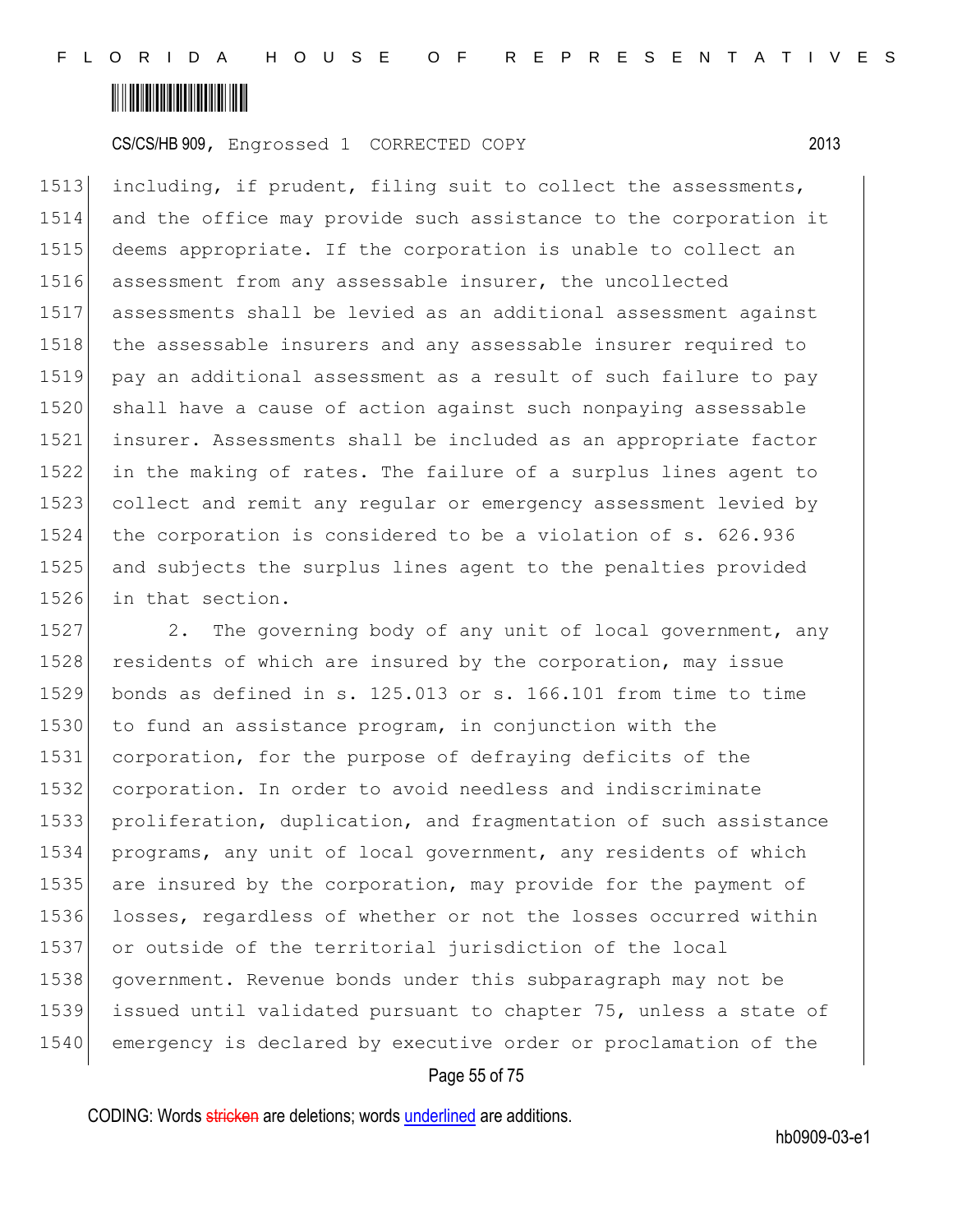

 Governor pursuant to s. 252.36 making such findings as are 1542 necessary to determine that it is in the best interests of, and 1543 necessary for, the protection of the public health, safety, and general welfare of residents of this state and declaring it an essential public purpose to permit certain municipalities or counties to issue such bonds as will permit relief to claimants and policyholders of the corporation. Any such unit of local 1548 government may enter into such contracts with the corporation and with any other entity created pursuant to this subsection as 1550 are necessary to carry out this paragraph. Any bonds issued under this subparagraph shall be payable from and secured by moneys received by the corporation from emergency assessments 1553 under sub-subparagraph (b) 3.d., and assigned and pledged to or on behalf of the unit of local government for the benefit of the holders of such bonds. The funds, credit, property, and taxing power of the state or of the unit of local government shall not 1557 be pledged for the payment of such bonds.

1558 3.a. The corporation shall adopt one or more programs 1559 subject to approval by the office for the reduction of both new 1560 and renewal writings in the corporation. Beginning January 1, 1561 2008, any program the corporation adopts for the payment of 1562 bonuses to an insurer for each risk the insurer removes from the 1563 corporation shall comply with s. 627.3511(2) and may not exceed 1564 the amount referenced in s. 627.3511(2) for each risk removed. 1565 The corporation may consider any prudent and not unfairly 1566 discriminatory approach to reducing corporation writings, and 1567 may adopt a credit against assessment liability or other 1568 liability that provides an incentive for insurers to take risks

#### Page 56 of 75

CODING: Words stricken are deletions; words underlined are additions.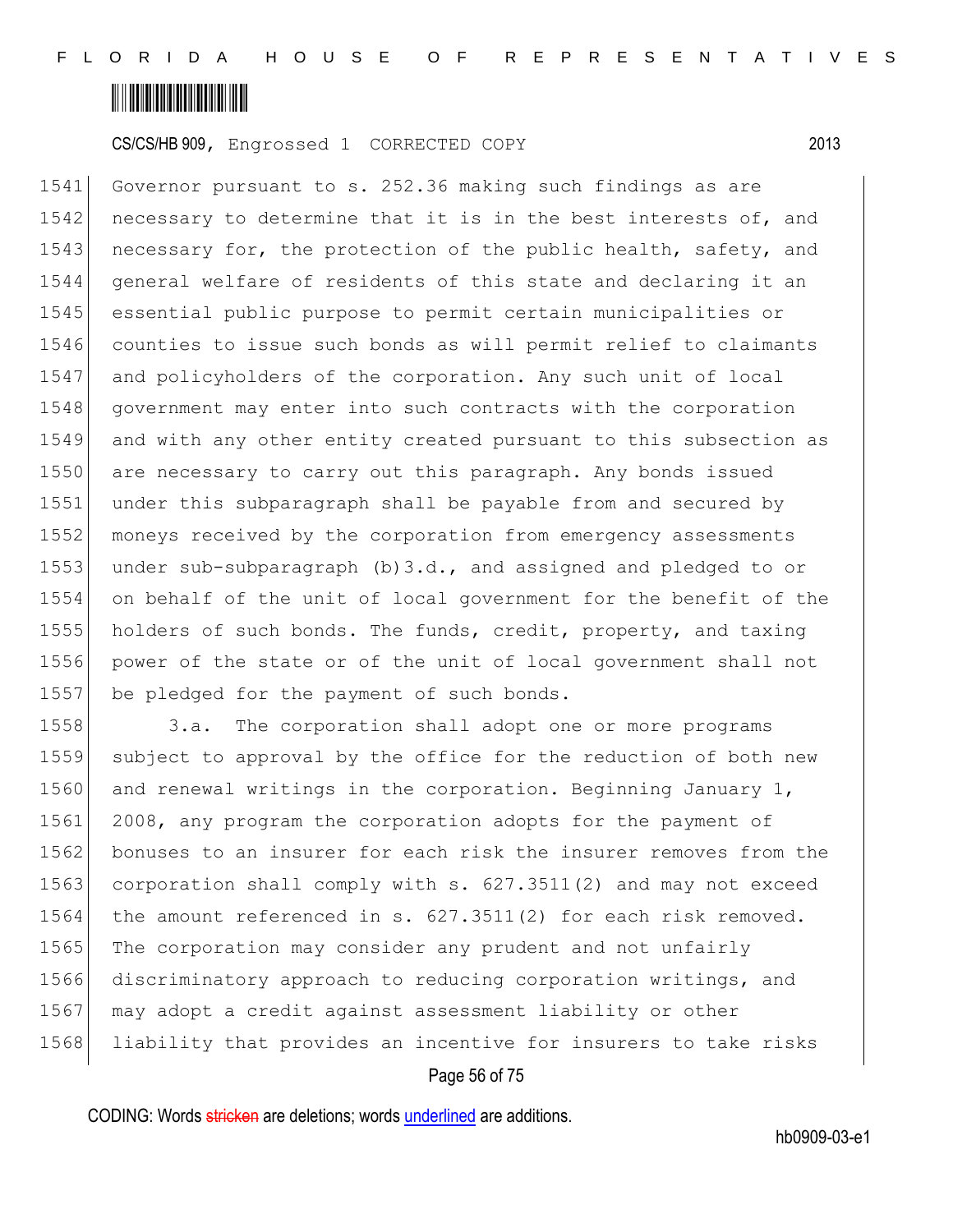

1569 out of the corporation and to keep risks out of the corporation 1570 by maintaining or increasing voluntary writings in counties or 1571 areas in which corporation risks are highly concentrated and a 1572 program to provide a formula under which an insurer voluntarily 1573 taking risks out of the corporation by maintaining or increasing 1574 voluntary writings will be relieved wholly or partially from 1575 assessments under sub-subparagraph (b)3.a. However, any "take-1576 out bonus" or payment to an insurer must be conditioned on the 1577 property being insured for at least 5 years by the insurer, 1578 unless canceled or nonrenewed by the policyholder. If the policy 1579 is canceled or nonrenewed by the policyholder before the end of 1580 the 5-year period, the amount of the take-out bonus must be 1581 prorated for the time period the policy was insured. When the 1582 corporation enters into a contractual agreement for a take-out 1583 plan, the producing agent of record of the corporation policy is 1584 entitled to retain any unearned commission on such policy, and 1585 the insurer shall either:

1586 (I) Pay to the producing agent of record of the policy, 1587 for the first year, an amount which is the greater of the 1588 insurer's usual and customary commission for the type of policy 1589 written or a policy fee equal to the usual and customary 1590 commission of the corporation; or

1591 (II) Offer to allow the producing agent of record of the 1592 policy to continue servicing the policy for a period of not less 1593 than 1 year and offer to pay the agent the insurer's usual and 1594 customary commission for the type of policy written. If the 1595 producing agent is unwilling or unable to accept appointment by 1596 the new insurer, the new insurer shall pay the agent in

#### Page 57 of 75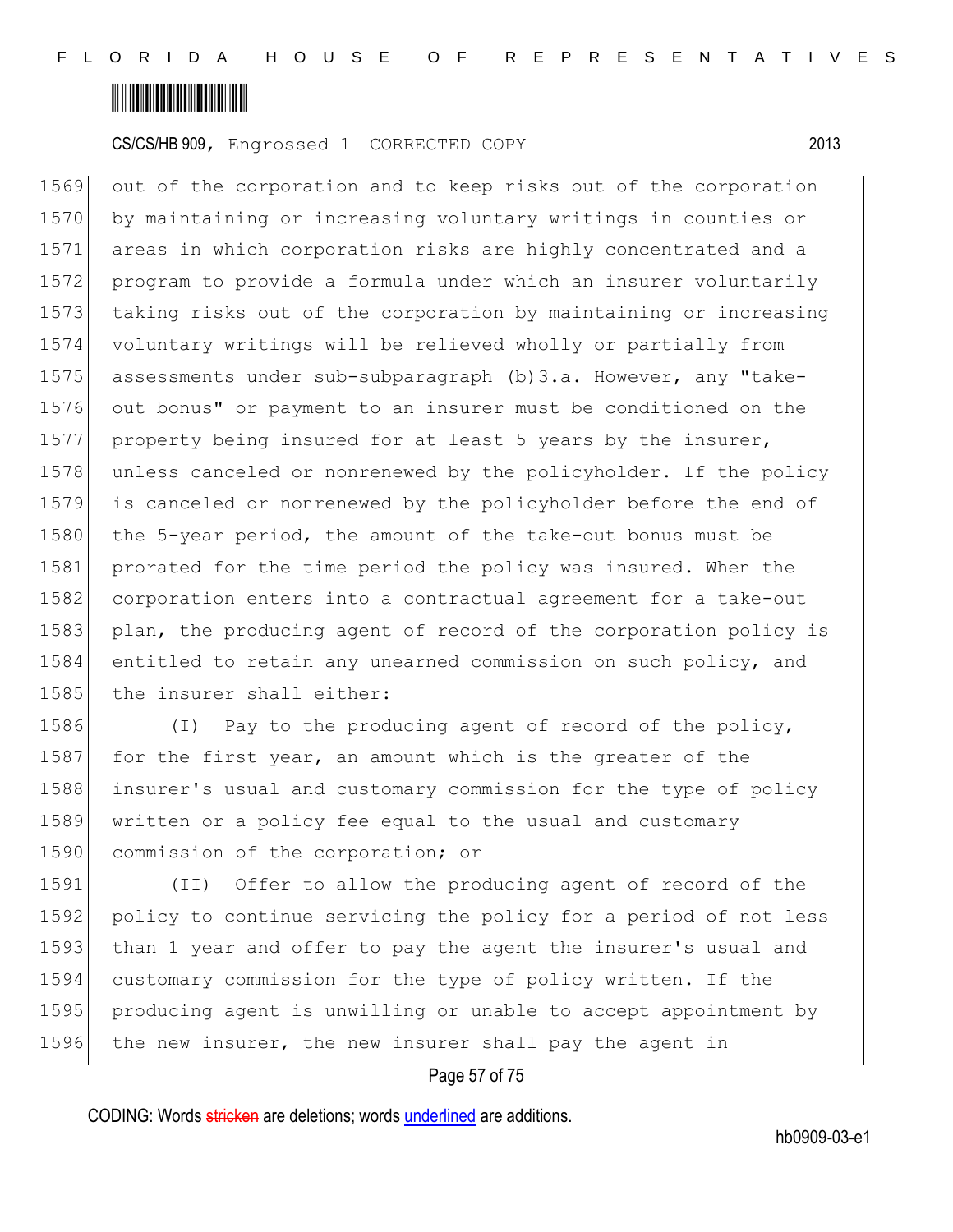

1597 accordance with sub-sub-subparagraph (I).

1598 b. Any credit or exemption from regular assessments 1599 adopted under this subparagraph shall last no longer than the 3 1600 years following the cancellation or expiration of the policy by 1601 the corporation. With the approval of the office, the board may 1602 extend such credits for an additional year if the insurer 1603 guarantees an additional year of renewability for all policies 1604 removed from the corporation, or for 2 additional years if the 1605 insurer guarantees 2 additional years of renewability for all 1606 policies so removed.

1607 c. There shall be no credit, limitation, exemption, or 1608 deferment from emergency assessments to be collected from 1609 policyholders pursuant to sub-subparagraph (b)3.d.

1610 4. The plan shall provide for the deferment, in whole or 1611 in part, of the assessment of an assessable insurer, other than 1612 an emergency assessment collected from policyholders pursuant to 1613 sub-subparagraph (b)  $3.d.,$  if the office finds that payment of 1614 the assessment would endanger or impair the solvency of the 1615 insurer. In the event an assessment against an assessable 1616 insurer is deferred in whole or in part, the amount by which 1617 such assessment is deferred may be assessed against the other 1618 assessable insurers in a manner consistent with the basis for 1619 assessments set forth in paragraph (b).

1620 5. Effective July 1, 2007, in order to evaluate the costs 1621 and benefits of approved take-out plans, if the corporation pays 1622 a bonus or other payment to an insurer for an approved take-out 1623 plan, it shall maintain a record of the address or such other 1624 identifying information on the property or risk removed in order

#### Page 58 of 75

CODING: Words stricken are deletions; words underlined are additions.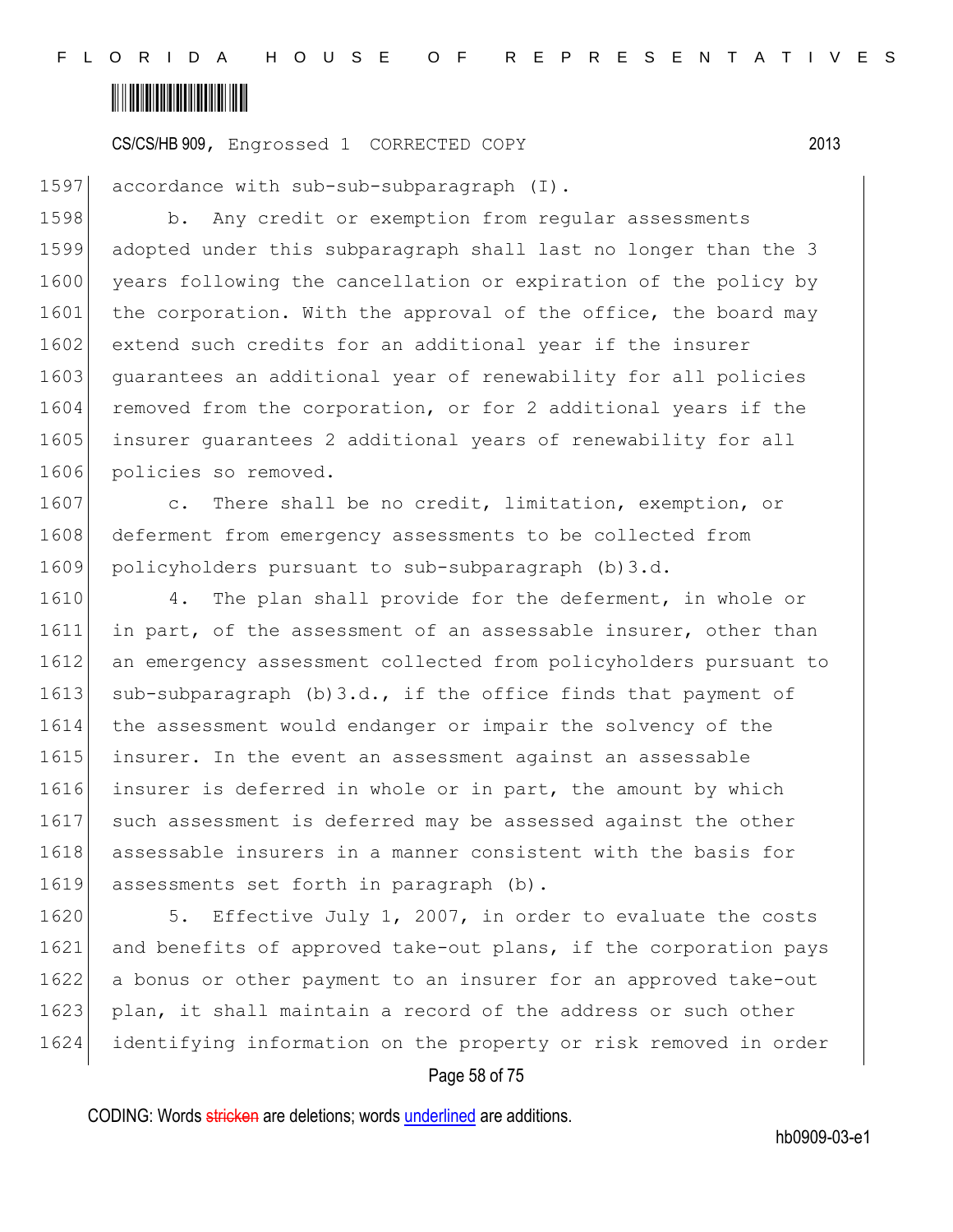## <u> III III III III III III III III II</u>

CS/CS/HB 909, Engrossed 1 CORRECTED COPY 2013

1625 to track if and when the property or risk is later insured by 1626 the corporation.

1627 6. Any policy taken out, assumed, or removed from the 1628 corporation is, as of the effective date of the take-out, 1629 assumption, or removal, direct insurance issued by the insurer 1630 and not by the corporation, even if the corporation continues to 1631 service the policies. This subparagraph applies to policies of 1632 the corporation and not policies taken out, assumed, or removed 1633 from any other entity.

1634 7. For a policy taken out, assumed, or removed from the 1635 corporation, the insurer may, for a period of no more than 3 1636 years, continue to use any of the corporation's policy forms or 1637 endorsements that apply to the policy taken out, removed, or 1638 assumed without obtaining approval from the office for use of 1639 such policy form or endorsement.

1640 (gg) The Office of Inspector General is established within 1641 the corporation to provide a central point for coordination of 1642 and responsibility for activities that promote accountability, 1643 integrity, and efficiency. The office shall be headed by an 1644 inspector general, which is a senior management position that 1645 involves planning, coordinating, and performing activities 1646 assigned to and assumed by the inspector general for the 1647 corporation. 1648 1. The inspector general shall be appointed by the

1649 Financial Services Commission and may only be removed from 1650 office by the commission. The inspector general shall be 1651 appointed without regard to political affiliation. 1652 a. At a minimum, the inspector general must possess a

Page 59 of 75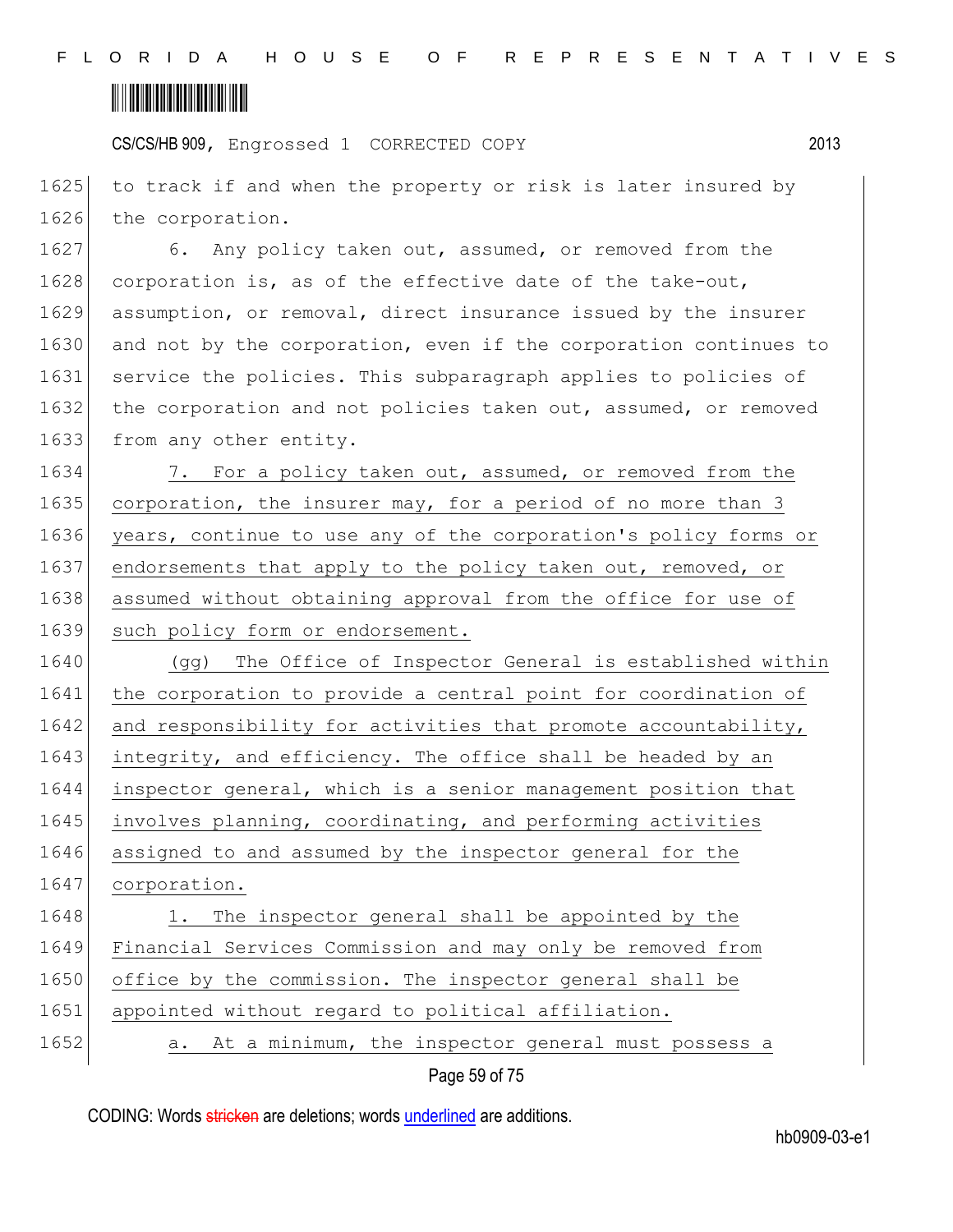|      | 2013<br>CS/CS/HB 909, Engrossed 1 CORRECTED COPY                 |
|------|------------------------------------------------------------------|
| 1653 | bachelor's degree from an accredited college or university and 8 |
| 1654 | years of professional experience related to the duties of an     |
| 1655 | inspector general as described in this paragraph, of which 5     |
| 1656 | years must have been at a supervisory level.                     |
| 1657 | b. The inspector general shall report to, and be under the       |
| 1658 | supervision of, the chair of the board of governors. The         |
| 1659 | executive director or corporation staff may not prevent or       |
| 1660 | prohibit the inspector general from initiating, carrying out, or |
| 1661 | completing any audit, review, evaluation, study, or              |
| 1662 | investigation.                                                   |
| 1663 | 2. The inspector general shall initiate, direct,                 |
| 1664 | coordinate, participate in, and perform audits, reviews,         |
| 1665 | evaluations, studies, and investigations designed to assess      |
| 1666 | management practices; compliance with laws, rules, and policies; |
| 1667 | and program effectiveness and efficiency. This includes:         |
| 1668 | Conducting internal examinations; investigating<br>a.            |
| 1669 | allegations of fraud, waste, abuse, malfeasance, mismanagement,  |
| 1670 | employee misconduct, or violations of corporation policies; and  |
| 1671 | conducting any other investigations as directed by the Financial |
| 1672 | Services Commission or as independently determined.              |
| 1673 | b. Evaluating and recommending actions regarding security,       |
| 1674 | the ethical behavior of personnel and vendors, and compliance    |
| 1675 | with rules, laws, policies, and personnel matters; and rendering |
| 1676 | ethics opinions.                                                 |
| 1677 | c. Evaluating personnel and administrative policy                |
| 1678 | compliance, management and operational matters, and human        |
| 1679 | resources-related matters.                                       |
| 1680 | d. Evaluating the application of a corporation code of           |
|      | Page 60 of 75                                                    |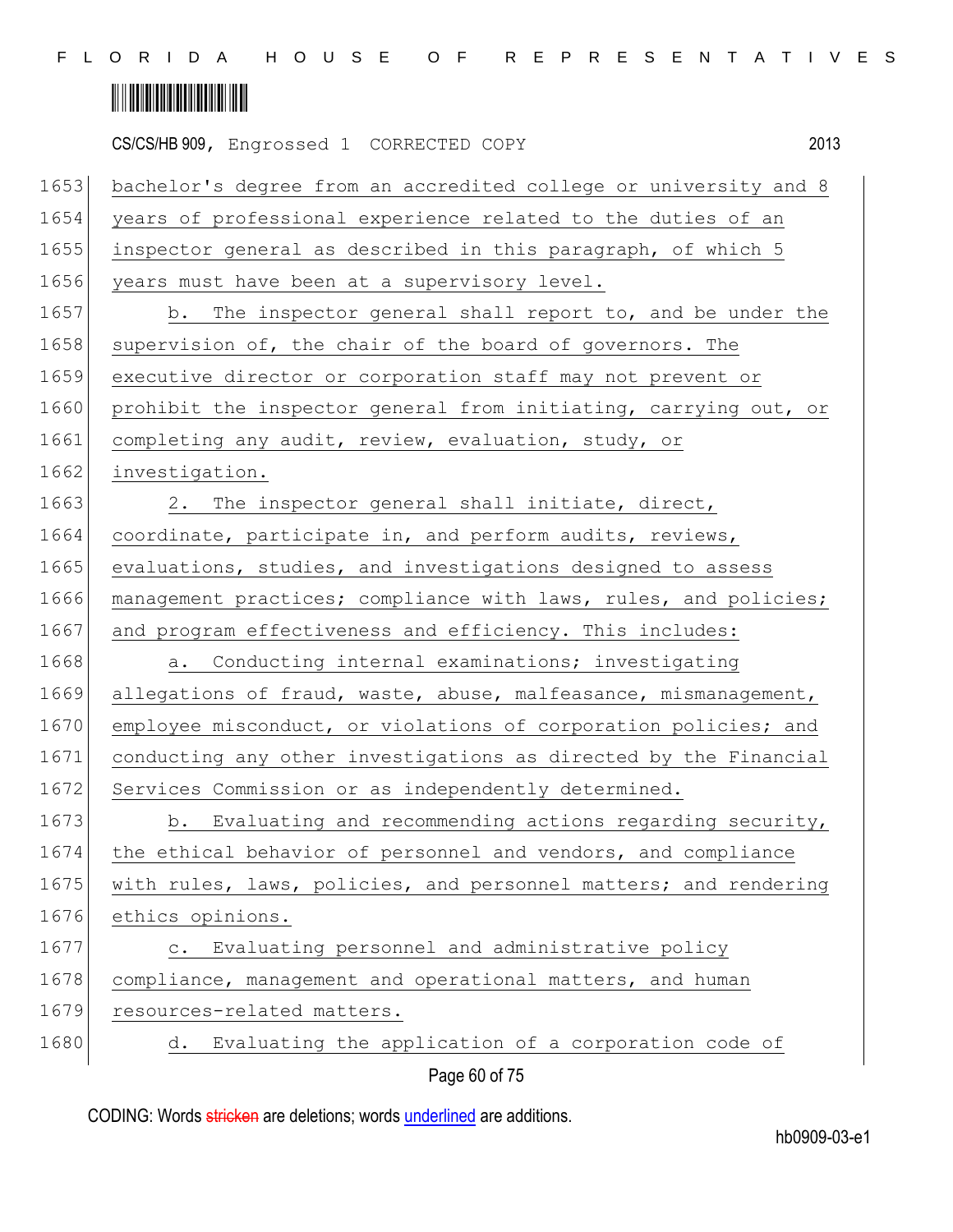|      | 2013<br>CS/CS/HB 909, Engrossed 1 CORRECTED COPY                 |
|------|------------------------------------------------------------------|
| 1681 | ethics, providing reviews and recommendations on the design and  |
| 1682 | content of ethics-related policy training courses, educating     |
| 1683 | employees on the code and on appropriate conduct, and checking   |
| 1684 | for compliance.                                                  |
| 1685 | e. Evaluating the activities of the senior management team       |
| 1686 | and management's compliance with recommended solutions.          |
| 1687 | f. Cooperating and coordinating activities with the chief        |
| 1688 | of internal audit.                                               |
| 1689 | Maintaining records of investigations and discipline in<br>g.    |
| 1690 | accordance with established policies, or as otherwise required.  |
| 1691 | h. Supervising and directing the tasks and assignments of        |
| 1692 | the staff assigned to assist with the inspector general's        |
| 1693 | projects, including regular review and feedback regarding work   |
| 1694 | in progress and providing recommendations regarding relevant     |
| 1695 | training and staff development activities.                       |
| 1696 | i. Directing, planning, preparing, and presenting interim        |
| 1697 | and final reports and oral briefings which communicate the       |
| 1698 | results of studies, reviews, and investigations.                 |
| 1699 | j. Providing the executive director with independent and         |
| 1700 | objective assessments of programs and activities.                |
| 1701 | k. Completing special projects, assignments, and other           |
| 1702 | duties as requested by the Financial Services Commission.        |
| 1703 | 1. Reporting expeditiously to the Department of Law              |
| 1704 | Enforcement or other law enforcement agencies, as appropriate,   |
| 1705 | whenever the inspector general has reasonable grounds to believe |
| 1706 | there has been a violation of criminal law.                      |
| 1707 | The corporation must prepare a report for each<br>(hh)           |
| 1708 | calendar year outlining both the statewide average and county-   |
|      |                                                                  |

Page 61 of 75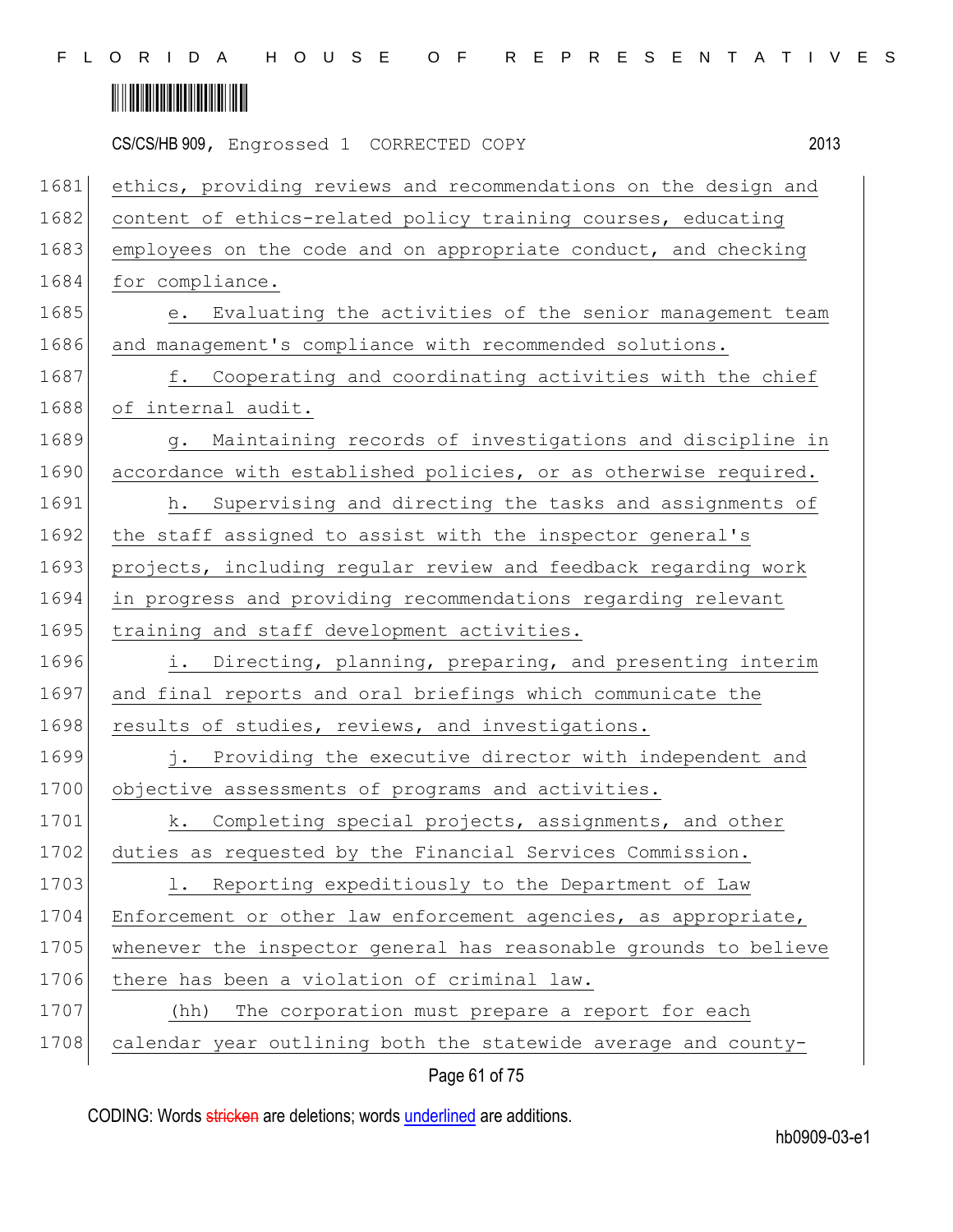|      | CS/CS/HB 909, Engrossed 1 CORRECTED COPY<br>2013                 |  |
|------|------------------------------------------------------------------|--|
| 1709 | specific details of the loss ratio attributable to losses that   |  |
| 1710 | are not catastrophic losses for residential coverage provided by |  |
| 1711 | the corporation, which information must be presented to the      |  |
| 1712 | office and available for public inspection on the Internet       |  |
| 1713 | website of the corporation by January 15th of the following      |  |
| 1714 | calendar year.                                                   |  |
| 1715 | Section 8. Effective October 1, 2013, paragraphs (e) and         |  |
| 1716 | (t) of subsection (6) of section 627.351, Florida Statutes, are  |  |
| 1717 | amended to read:                                                 |  |
| 1718 | 627.351 Insurance risk apportionment plans.-                     |  |
| 1719 | (6)<br>CITIZENS PROPERTY INSURANCE CORPORATION.-                 |  |
| 1720 | (e)<br>The corporation is subject to s. 287.057 for the          |  |
| 1721 | purchase of commodities and contractual services except as       |  |
| 1722 | otherwise provided in this paragraph. Services provided by       |  |
| 1723 | tradepersons or technical experts to assist a licensed adjuster  |  |
| 1724 | in the evaluation of individual claims are not subject to the    |  |
| 1725 | procurement requirements of this section. Additionally, the      |  |
| 1726 | procurement of financial services providers and underwriters     |  |
| 1727 | must be made pursuant to s. 627.3513 Purchases that equal or     |  |
| 1728 | exceed $$2,500$ , but are less than $$25,000$ , shall be made by |  |
| 1729 | receipt of written quotes, written record of telephone quotes,   |  |
| 1730 | or informal bids, whenever practical. The procurement of goods   |  |
| 1731 | or services valued at or over \$25,000 shall be subject to       |  |
| 1732 | competitive solicitation, except in situations where the goods   |  |
| 1733 | or services are provided by a sole source or are deemed an       |  |
| 1734 | emergency purchase; the services are exempted from competitive   |  |
| 1735 | solicitation requirements under s. 287.057(3)(f); or the         |  |
| 1736 | procurement of services is subject to s. 627.3513. Justification |  |
|      | Page 62 of 75                                                    |  |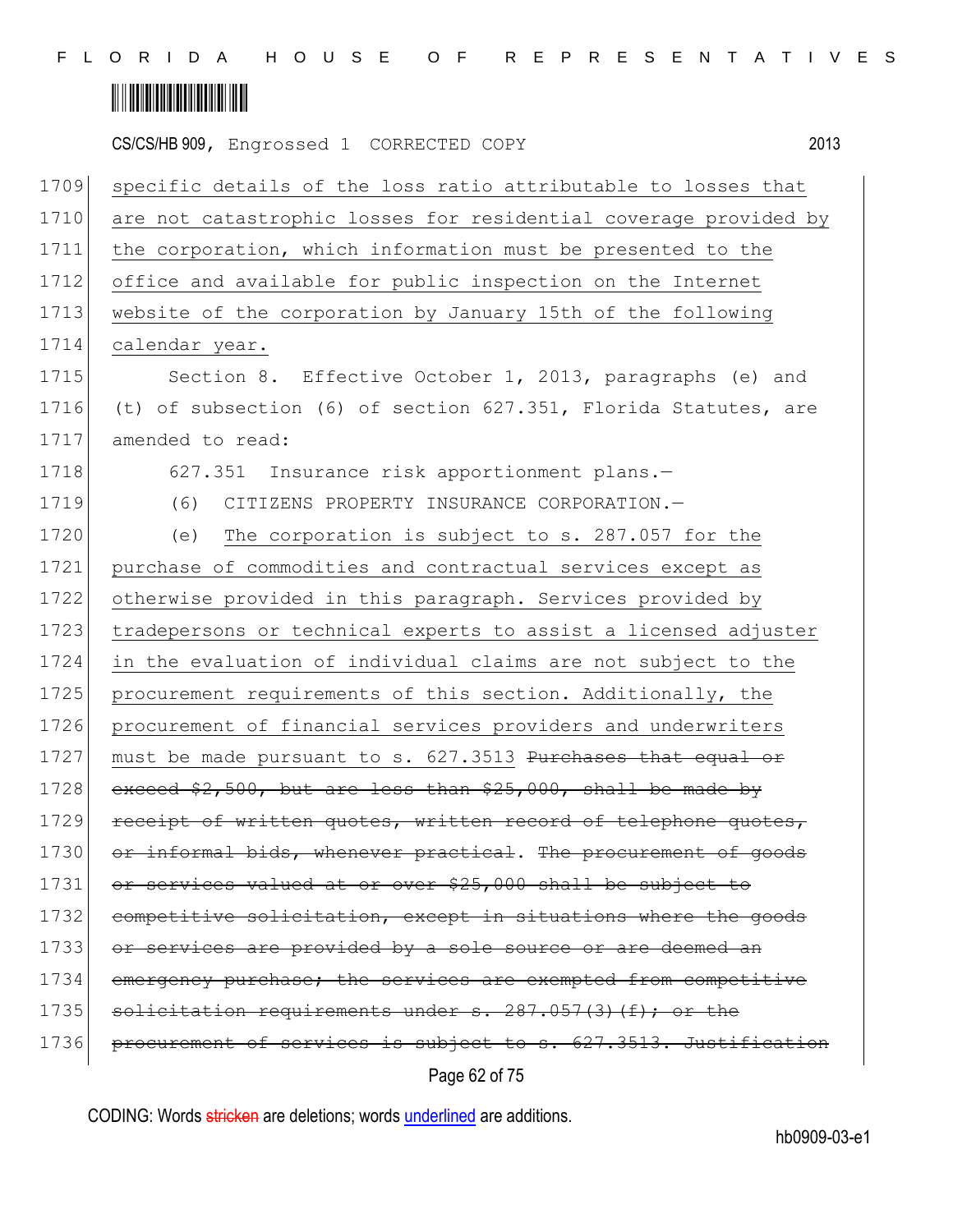|      | CS/CS/HB 909, Engrossed 1 CORRECTED COPY                           | 2013 |
|------|--------------------------------------------------------------------|------|
| 1737 | for the sole-sourcing or emergency procurement must be             |      |
| 1738 | documented. Contracts for goods or services valued at or more      |      |
| 1739 | than $\frac{1}{2}$ \$100,000 are subject to approval by the board. |      |
| 1740 | The corporation is an agency for purposes of s.<br>1.              |      |
| 1741 | 287.057, except that, for purposes of s. 287.057(22), the          |      |
| 1742 | corporation is an eligible user.                                   |      |
| 1743 | The authority of the Department of Management Services<br>a.       |      |
| 1744 | and the Chief Financial Officer under s. 287.057 extends to the    |      |
| 1745 | corporation as if the corporation were an agency.                  |      |
| 1746 | The executive director of the corporation is the agency<br>b.      |      |
| 1747 | head under s. 287.057, except for resolution of bid protests for   |      |
| 1748 | which the board would serve as the agency head.                    |      |
| 1749 | The corporation must provide notice of a decision or<br>2.         |      |
| 1750 | intended decision concerning a solicitation, contract award, or    |      |
| 1751 | exceptional purchase by electronic posting. Such notice must       |      |
| 1752 | contain the following statement: "Failure to file a protest        |      |
| 1753 | within the time prescribed in this section constitutes a waiver    |      |
| 1754 | of proceedings."                                                   |      |
| 1755 | A person adversely affected by the corporation's<br>a.             |      |
| 1756 | decision or intended decision to award a contract pursuant to s.   |      |
| 1757 | 287.057(1) or s. 287.057(3)(c) who elects to challenge the         |      |
| 1758 | decision must file a written notice of protest with the            |      |
| 1759 | executive director of the corporation within 72 hours after the    |      |
| 1760 | corporation posts a notice of its decision or intended decision.   |      |
| 1761 | For a protest of the terms, conditions, and specifications         |      |
| 1762 | contained in a solicitation, including any provisions governing    |      |
| 1763 | the methods for ranking bids, proposals, replies, awarding         |      |
| 1764 | contracts, reserving rights of further negotiation, or modifying   |      |

Page 63 of 75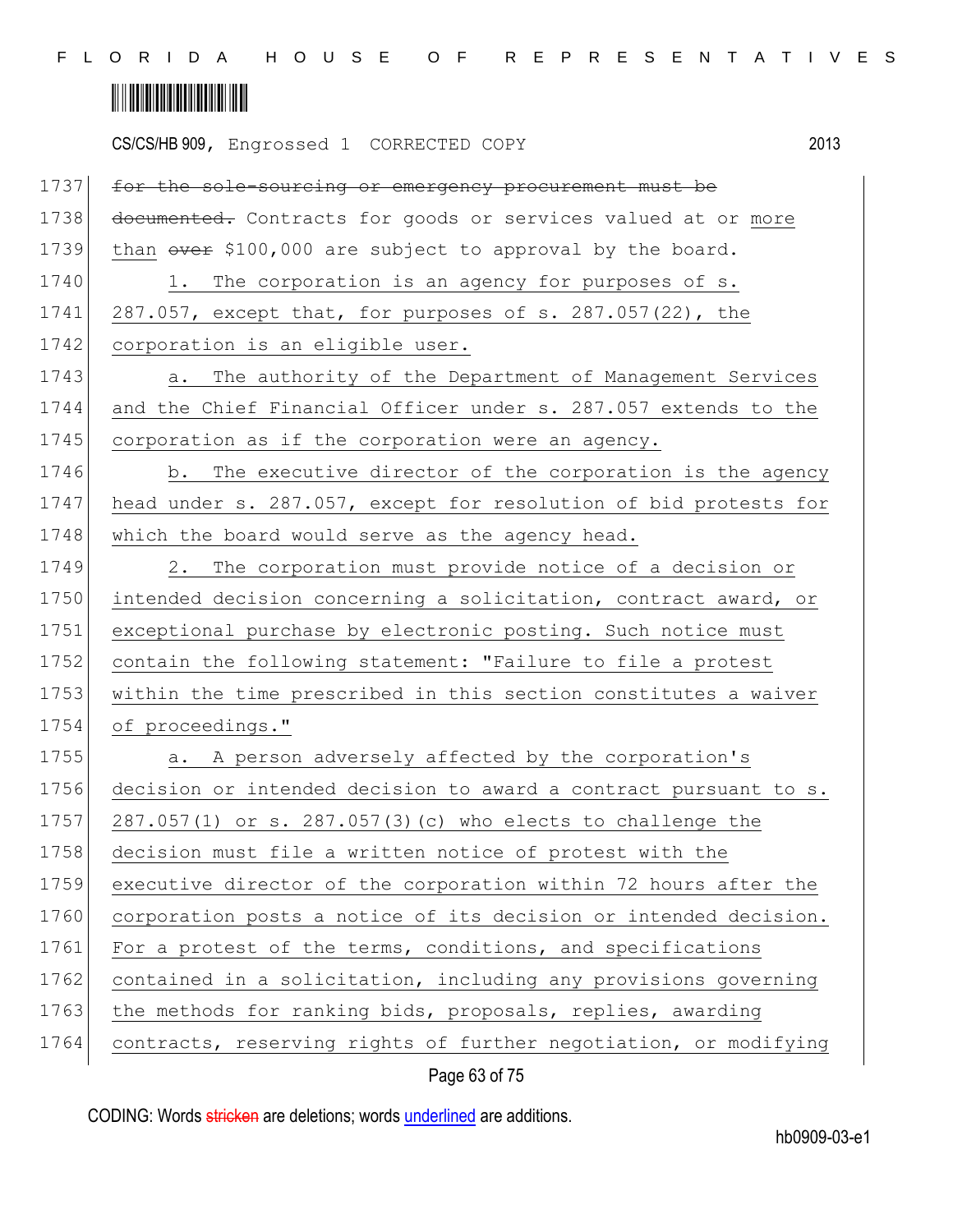### <u> III III III III III III III III II</u>

CS/CS/HB 909, Engrossed 1 CORRECTED COPY 2013 1765 or amending any contract, the notice of protest must be filed in 1766 writing within 72 hours after the posting of the solicitation. 1767 Saturdays, Sundays, and state holidays are excluded in the 1768 computation of the 72-hour time period. 1769 b. A formal written protest must be filed within 10 days 1770 after the date the notice of protest is filed. The formal 1771 written protest must state with particularity the facts and law 1772 upon which the protest is based. Upon receipt of a formal 1773 written protest that has been timely filed, the corporation must 1774 stop the solicitation or contract award process until the 1775 subject of the protest is resolved by final board action unless 1776 the executive director sets forth in writing particular facts 1777 and circumstances that require the continuance of the 1778 solicitation or contract award process without delay in order to 1779 avoid an immediate and serious danger to the public health, 1780 safety, or welfare. The corporation must provide an opportunity 1781 to resolve the protest by mutual agreement between the parties 1782 within 7 business days after receipt of the formal written 1783 protest. If the subject of a protest is not resolved by mutual 1784 agreement within 7 business days, the corporation's board must 1785 place the protest on the agenda and resolve it at its next 1786 regularly scheduled meeting. The protest must be heard by the 1787 board at a publicly noticed meeting in accordance with 1788 procedures established by the board. 1789 c. In a protest of an invitation-to-bid or request-for-1790 proposals procurement, submissions made after the bid or 1791 proposal opening which amend or supplement the bid or proposal 1792 may not be considered. In protesting an invitation-to-negotiate

Page 64 of 75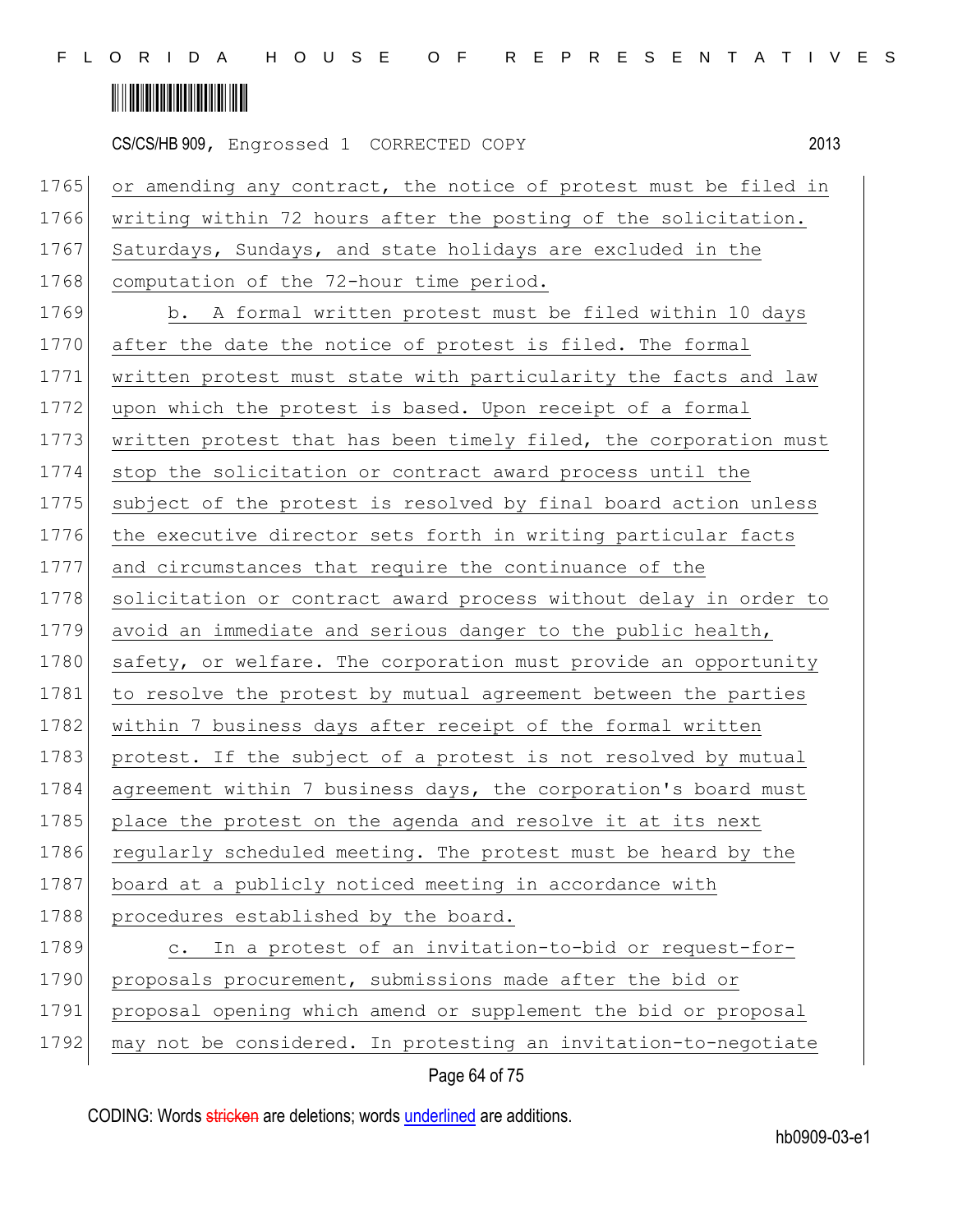

1793 procurement, submissions made after the corporation announces 1794 its intent to award a contract, reject all replies, or withdraw 1795 the solicitation that amends or supplements the reply may not be 1796 considered. Unless otherwise provided by law, the burden of 1797 proof rests with the party protesting the corporation's action. 1798 In a competitive-procurement protest, other than a rejection of 1799 all bids, proposals, or replies, the corporation's board must 1800 conduct a de novo proceeding to determine whether the 1801 corporation's proposed action is contrary to the corporation's 1802 governing statutes, the corporation's rules or policies, or the 1803 solicitation specifications. The standard of proof for the 1804 proceeding is whether the corporation's action was clearly 1805 erroneous, contrary to competition, arbitrary, or capricious. In 1806 any bid-protest proceeding contesting an intended corporation 1807 action to reject all bids, proposals, or replies, the standard 1808 of review by the board is whether the corporation's intended 1809 action is illegal, arbitrary, dishonest, or fraudulent. 1810 d. Failure to file a notice of protest or failure to file 1811 a formal written protest constitutes a waiver of proceedings.

1812 3. Contract actions and decisions by the board under this 1813 paragraph are final. Any further legal remedy must be made in 1814 the Circuit Court of Leon County.

1815 (t) For the purposes of s. 199.183(1), the corporation 1816 shall be considered a political subdivision of the state and 1817 shall be exempt from the corporate income tax. The premiums, 1818 assessments, investment income, and other revenue of the 1819 corporation are funds received for providing property insurance 1820 coverage as required by this subsection, paying claims for

#### Page 65 of 75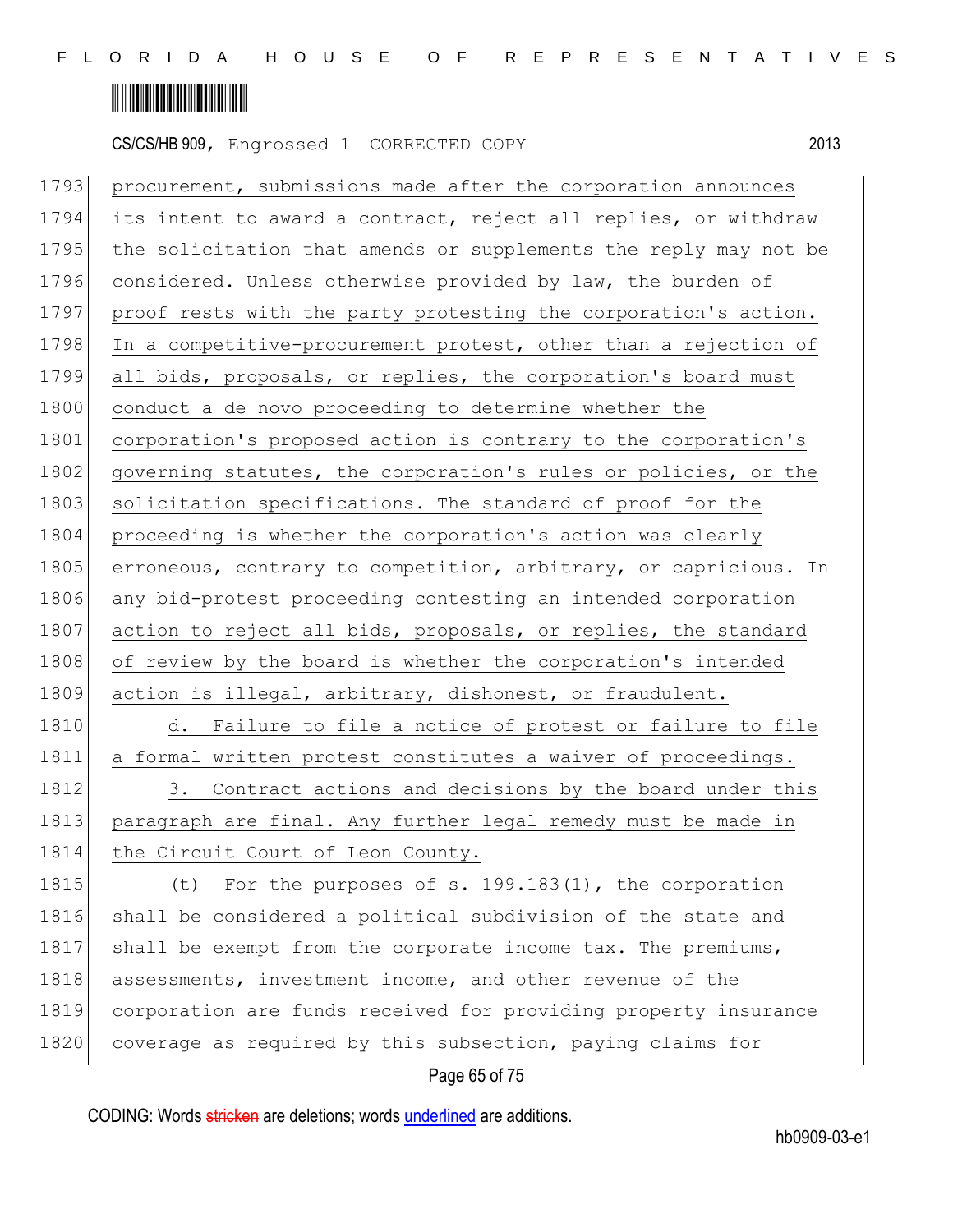

1821 Florida citizens insured by the corporation, securing and 1822 repaying debt obligations issued by the corporation, and 1823 conducting all other activities of the corporation, and shall 1824 not be considered taxes, fees, licenses, or charges for services 1825 imposed by the Legislature on individuals, businesses, or 1826 agencies outside state government. Bonds and other debt 1827 obligations issued by or on behalf of the corporation are not to 1828 be considered "state bonds" within the meaning of s. 215.58(8). 1829 The corporation is not subject to the procurement provisions of 1830 chapter 287 as provided in paragraph (e), and policies and 1831 decisions of the corporation relating to incurring debt, levying 1832 of assessments and the sale, issuance, continuation, terms and 1833 claims under corporation policies, and all services relating 1834 thereto, are not subject to the provisions of chapter 120. The 1835 corporation is not required to obtain or to hold a certificate 1836 of authority issued by the office, nor is it required to 1837 participate as a member insurer of the Florida Insurance 1838 Guaranty Association. However, the corporation is required to 1839 pay, in the same manner as an authorized insurer, assessments 1840 levied by the Florida Insurance Guaranty Association. It is the 1841 intent of the Legislature that the tax exemptions provided in 1842 this paragraph will augment the financial resources of the 1843 corporation to better enable the corporation to fulfill its 1844 public purposes. Any debt obligations issued by the corporation, 1845 their transfer, and the income therefrom, including any profit 1846 made on the sale thereof, shall at all times be free from 1847 taxation of every kind by the state and any political 1848 subdivision or local unit or other instrumentality thereof;

#### Page 66 of 75

CODING: Words stricken are deletions; words underlined are additions.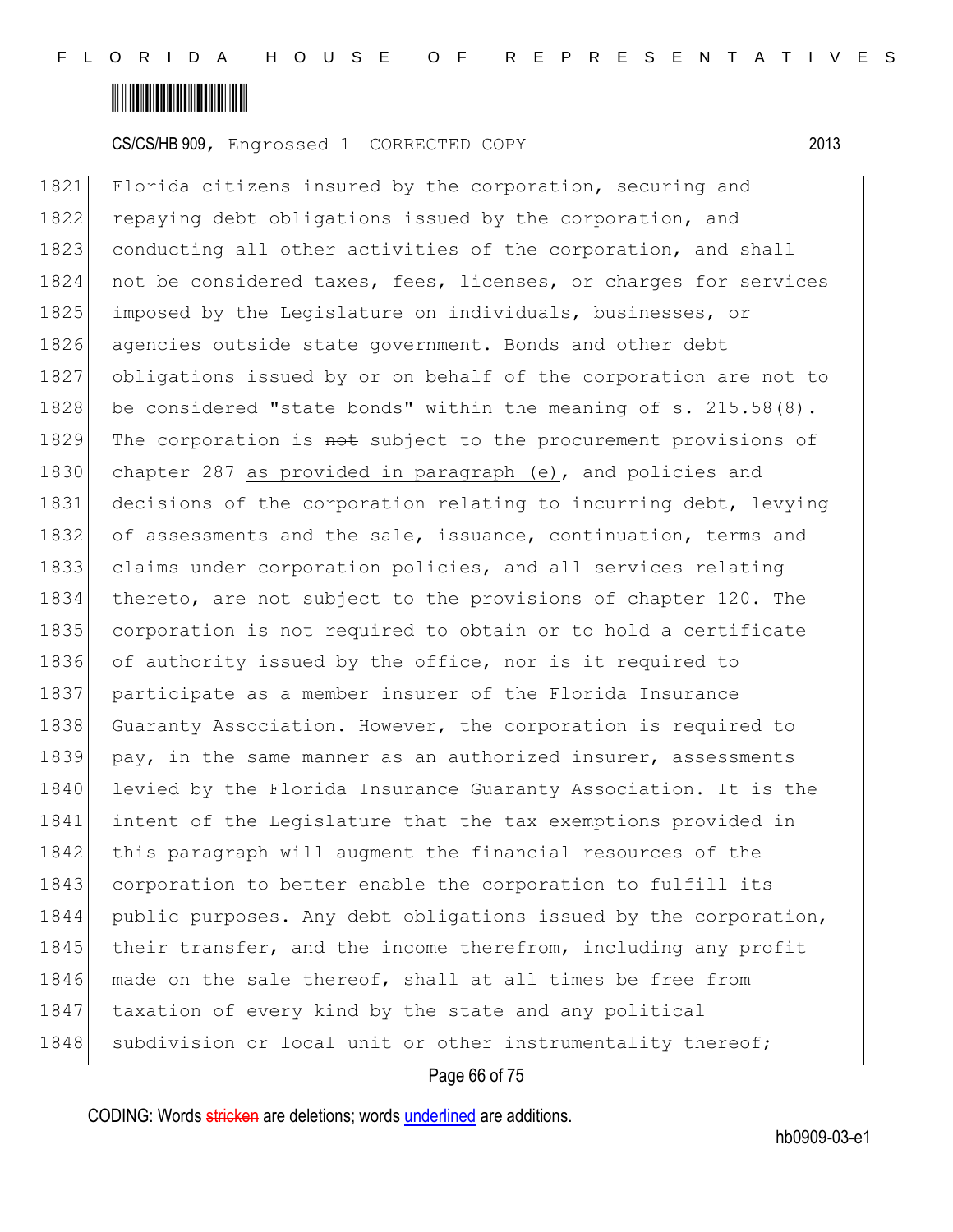

|      | CS/CS/HB 909, Engrossed 1 CORRECTED COPY                         | 2013 |
|------|------------------------------------------------------------------|------|
| 1849 | however, this exemption does not apply to any tax imposed by     |      |
| 1850 | chapter 220 on interest, income, or profits on debt obligations  |      |
| 1851 | owned by corporations other than the corporation.                |      |
| 1852 | Section 9. The purchase of commodities and contractual           |      |
| 1853 | services by Citizens Property Insurance Corporation commenced    |      |
| 1854 | before October 1, 2013, is governed by the law in effect on      |      |
| 1855 | September 30, 2013.                                              |      |
| 1856 | Section 10. Section 627.3518, Florida Statutes, is created       |      |
| 1857 | to read:                                                         |      |
| 1858 | 627.3518 Citizens Property Insurance Corporation                 |      |
| 1859 | policyholder eligibility clearinghouse program. The purpose of   |      |
| 1860 | this section is to provide a framework for the corporation to    |      |
| 1861 | implement a clearinghouse program by January 1, 2014.            |      |
| 1862 | (1)<br>As used in this section, the term:                        |      |
| 1863 | "Corporation" means Citizens Property Insurance<br>(a)           |      |
| 1864 | Corporation.                                                     |      |
| 1865 | "Exclusive agent" means any licensed insurance agent<br>(b)      |      |
| 1866 | that has, by contract, agreed to act exclusively for one company |      |
| 1867 | or group of affiliated insurance companies and is disallowed by  |      |
| 1868 | the provisions of that contract to directly write for any other  |      |
| 1869 | unaffiliated insurer absent express consent from the company or  |      |
| 1870 | group of affiliated insurance companies.                         |      |
| 1871 | "Independent agent" means any licensed insurance agent<br>(C)    |      |
| 1872 | not described in paragraph (b).                                  |      |
| 1873 | "Program" means the clearinghouse created under this<br>(d)      |      |
| 1874 | section.                                                         |      |
| 1875 | In order to confirm eligibility with the corporation<br>(2)      |      |
| 1876 | and to enhance access of new applicants for coverage and         |      |
|      | Page 67 of 75                                                    |      |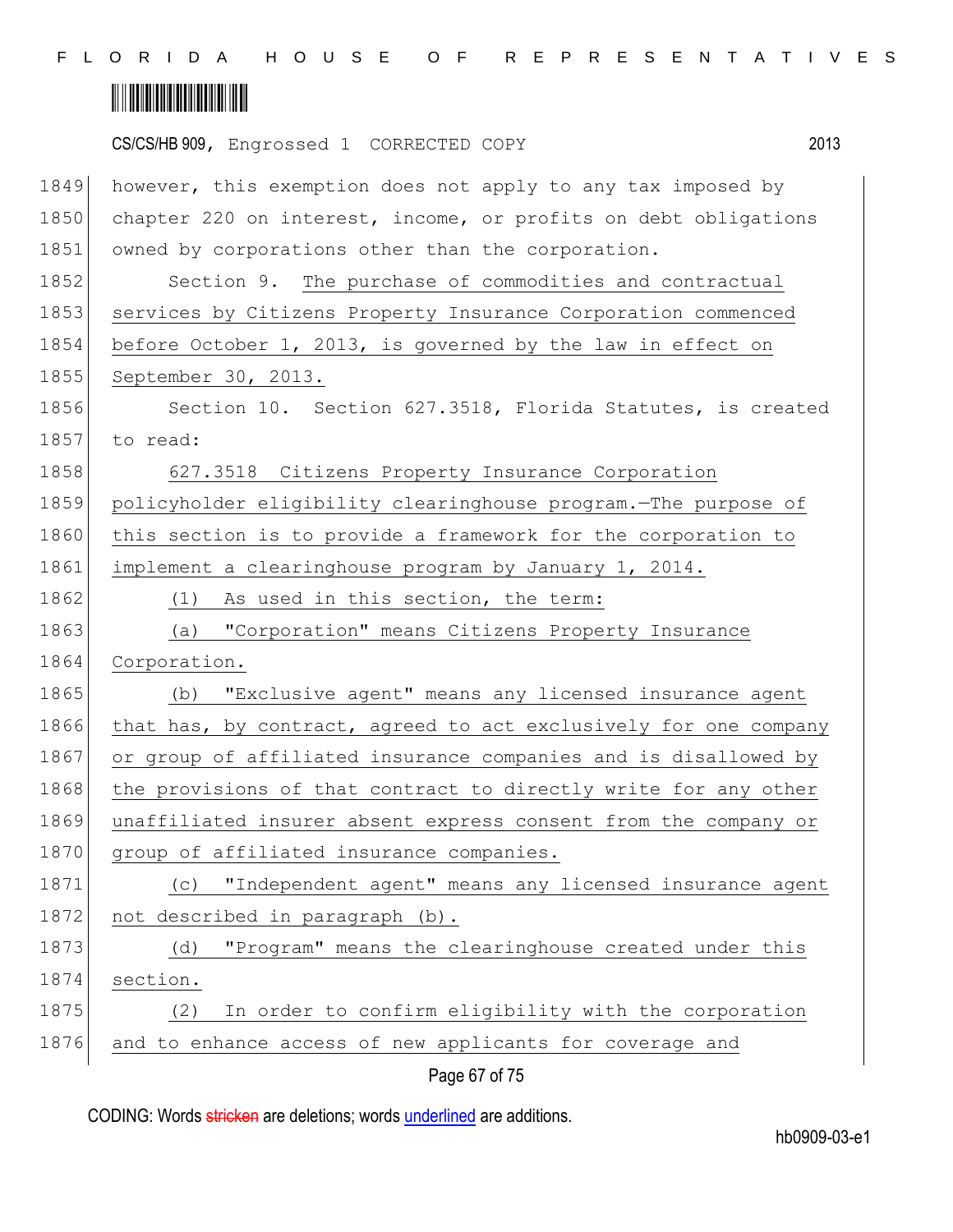

|      | 2013<br>CS/CS/HB 909, Engrossed 1 CORRECTED COPY                 |
|------|------------------------------------------------------------------|
| 1877 | existing policyholders of the corporation to offers of coverage  |
| 1878 | from authorized and surplus lines insurers, the corporation      |
| 1879 | shall establish a program for personal residential risks in      |
| 1880 | order to facilitate the diversion of ineligible applicants and   |
| 1881 | existing policyholders from the corporation into the voluntary   |
| 1882 | insurance market. The corporation shall also develop appropriate |
| 1883 | procedures for facilitating the diversion of ineligible          |
| 1884 | applicants and existing policyholders for commercial residential |
| 1885 | coverage into the private insurance market and shall report such |
| 1886 | procedures to the President of the Senate and the Speaker of the |
| 1887 | House of Representatives by January 1, 2014.                     |
| 1888 | The corporation board shall establish the<br>(3)                 |
| 1889 | clearinghouse program as an organizational unit within the       |
| 1890 | corporation. The program shall have all the rights and           |
| 1891 | responsibilities in carrying out its duties as a licensed        |
| 1892 | general lines agent, but may not be required to employ or engage |
| 1893 | a licensed general lines agent or to maintain an insurance       |
| 1894 | agency license to carry out its activities in the solicitation   |
| 1895 | and placement of insurance coverage. In establishing the         |
| 1896 | program, the corporation may:                                    |
| 1897 | (a) Require all new applications, and all policies due for       |
| 1898 | renewal, to be submitted for coverage to the program in order to |
| 1899 | facilitate obtaining an offer of coverage from an authorized     |
| 1900 | insurer before binding or renewing coverage by the corporation.  |
| 1901 | Employ or otherwise contract with individuals or other<br>(b)    |
| 1902 | entities for appropriate administrative or professional services |
| 1903 | to effectuate the plan within the corporation in accordance with |
| 1904 | the applicable purchasing requirements under s. 627.351.         |

### Page 68 of 75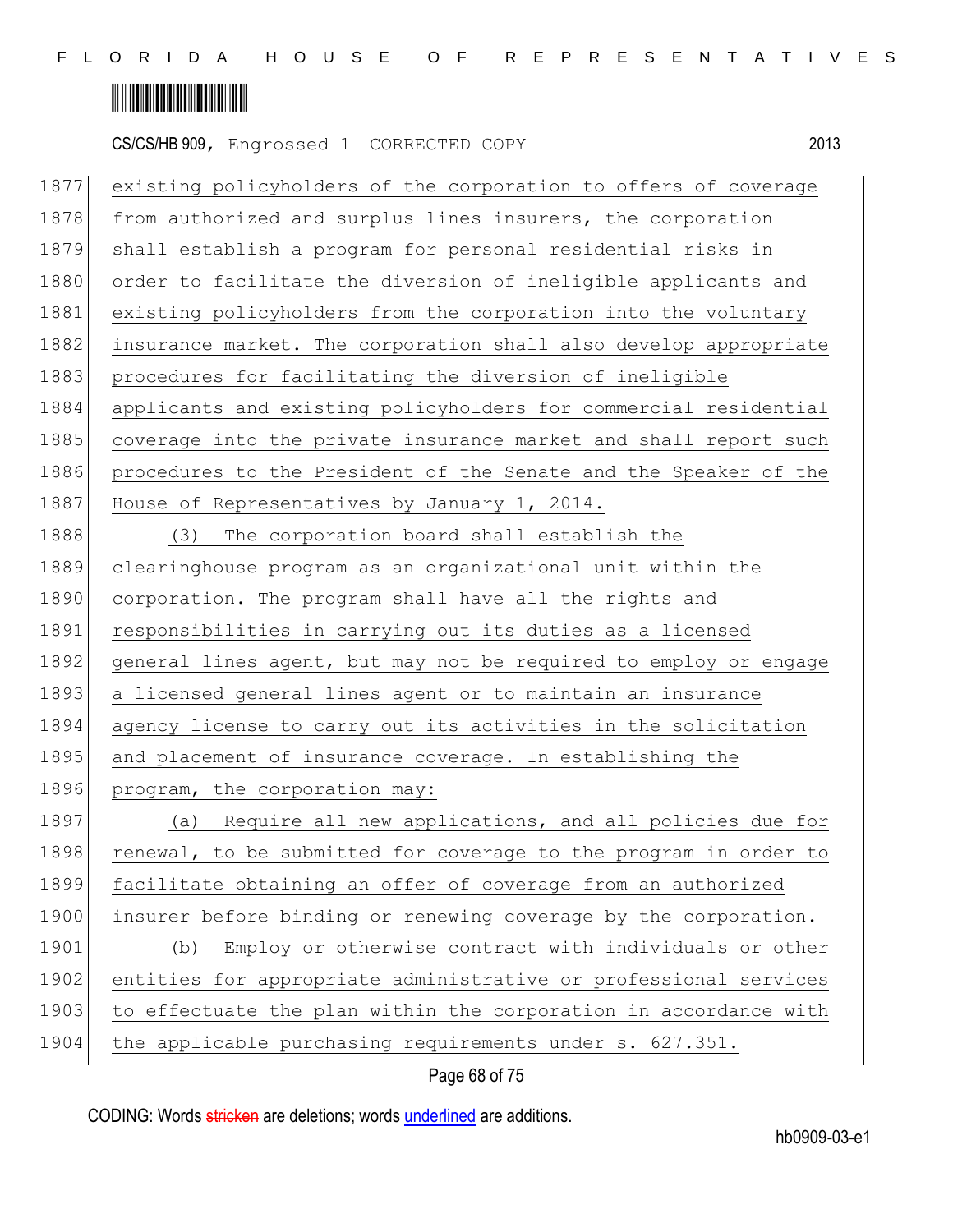|      | 2013<br>CS/CS/HB 909, Engrossed 1 CORRECTED COPY                 |
|------|------------------------------------------------------------------|
| 1905 | Enter into contracts with any authorized insurer to<br>(C)       |
| 1906 | participate in the program and accept an appointment by such     |
| 1907 | insurer.                                                         |
| 1908 | Provide funds to operate the program. Insurers and<br>(d)        |
| 1909 | agents participating in the program are not required to pay a    |
| 1910 | fee to offset or partially offset the cost of the program or use |
| 1911 | the program for renewal of policies initially written through    |
| 1912 | the clearinghouse.                                               |
| 1913 | Develop an enhanced application that includes<br>(e)             |
| 1914 | information to assist private insurers in determining whether to |
| 1915 | make an offer of coverage through the program.                   |
| 1916 | For personal lines residential risks, require, before<br>(f)     |
| 1917 | approving all new applications for coverage by the corporation,  |
| 1918 | that every application be subject to a period of 2 business days |
| 1919 | when any insurer participating in the program may select the     |
| 1920 | application for coverage. The insurer may issue a binder on any  |
| 1921 | policy selected for coverage for a period of at least 30 days    |
| 1922 | but not more than 60 days.                                       |
| 1923 | (4)<br>Any authorized insurer may participate in the program;    |
| 1924 | however, participation is not mandatory for any insurer.         |
| 1925 | Insurers making offers of coverage to new applicants or renewal  |
| 1926 | policyholders through the program:                               |
| 1927 | (a) May not be required to individually appoint any agent        |
| 1928 | whose customer is underwritten and bound through the program.    |
| 1929 | Notwithstanding s. 626.112, insurers are not required to appoint |
| 1930 | any agent on a policy underwritten through the program for as    |
| 1931 | long as that policy remains with the insurer. Insurers may, at   |
| 1932 | their election, appoint any agent whose customer is initially    |
|      |                                                                  |

Page 69 of 75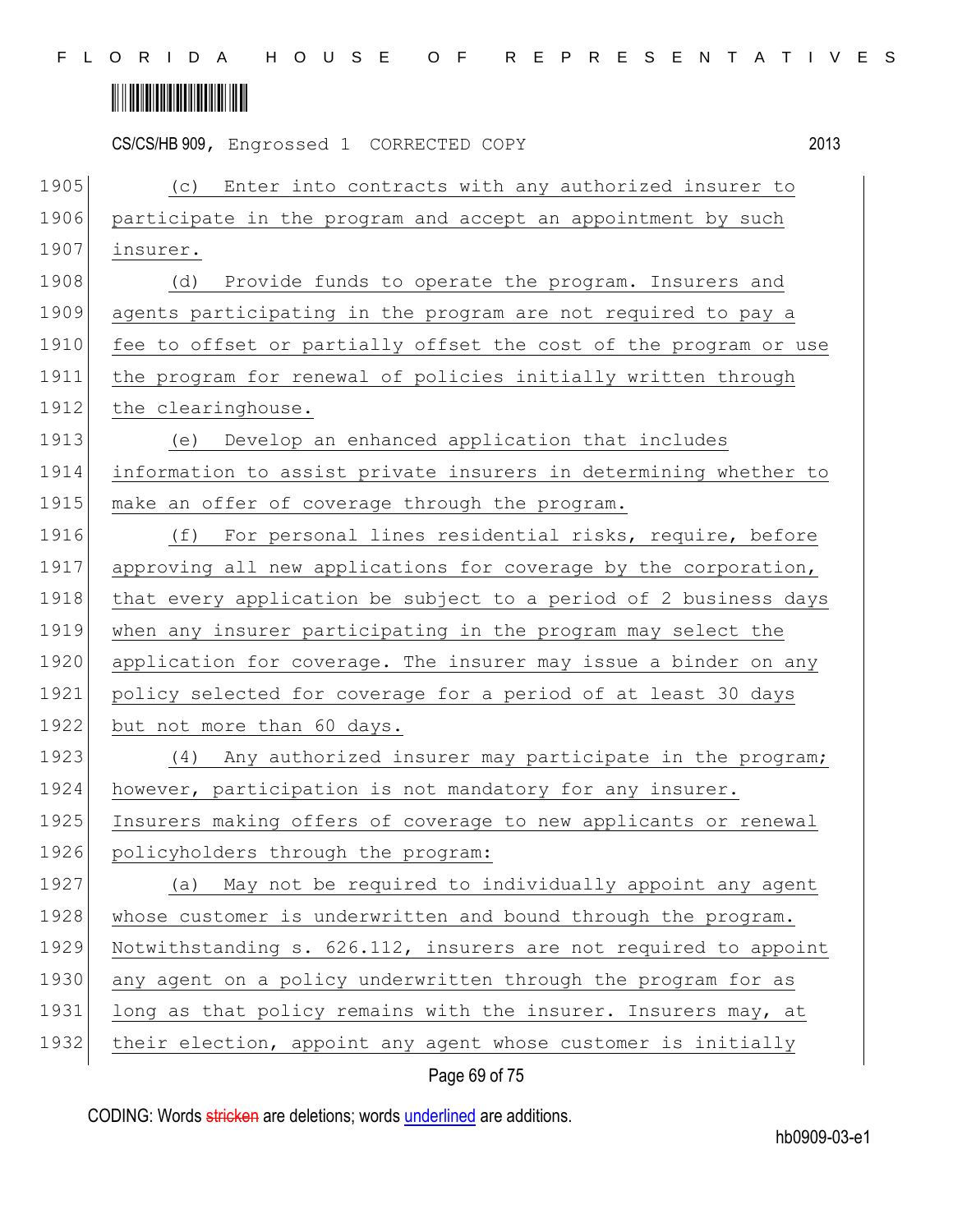|      | 2013<br>CS/CS/HB 909, Engrossed 1 CORRECTED COPY                   |
|------|--------------------------------------------------------------------|
| 1933 | underwritten and bound through the program. In the event an        |
| 1934 | insurer accepts a policy from an agent who is not appointed        |
| 1935 | pursuant to this paragraph, and thereafter elects to accept a      |
| 1936 | policy from such agent, the provisions of s. 626.112 requiring     |
| 1937 | appointment apply to the agent.                                    |
| 1938 | Must enter into a limited agency agreement with each<br>(b)        |
| 1939 | agent that is not appointed in accordance with paragraph (a) and   |
| 1940 | whose customer is underwritten and bound through the program.      |
| 1941 | Must enter into its standard agency agreement with<br>(C)          |
| 1942 | each agent whose customer is underwritten and bound through the    |
| 1943 | program when that agent has been appointed by the insurer          |
| 1944 | pursuant to s. 626.112.                                            |
| 1945 | Must comply with s. 627.4133(2).<br>(d)                            |
| 1946 | May participate through their single-designated<br>(e)             |
| 1947 | managing general agent or broker; however, the provisions of       |
| 1948 | paragraph (6) (a) regarding ownership, control, and use of the     |
| 1949 | expirations continue to apply.                                     |
| 1950 | Must pay to the producing agent a commission equal to<br>(f)       |
| 1951 | that paid by the corporation or the usual and customary            |
| 1952 | commission paid by the insurer for that line of business,          |
| 1953 | whichever is greater.                                              |
| 1954 | Notwithstanding s. 627.3517, any applicant for new<br>(5)          |
| 1955 | coverage from the corporation is not eligible for coverage from    |
| 1956 | the corporation, if provided an offer of coverage from an          |
| 1957 | authorized insurer through the program at a premium that is at     |
| 1958 | or below the eligibility threshold established in s.               |
| 1959 | $627.351(6)$ (c) 5.a. Whenever an offer of coverage for a personal |
| 1960 | lines risk is received for a policyholder of the corporation at    |

Page 70 of 75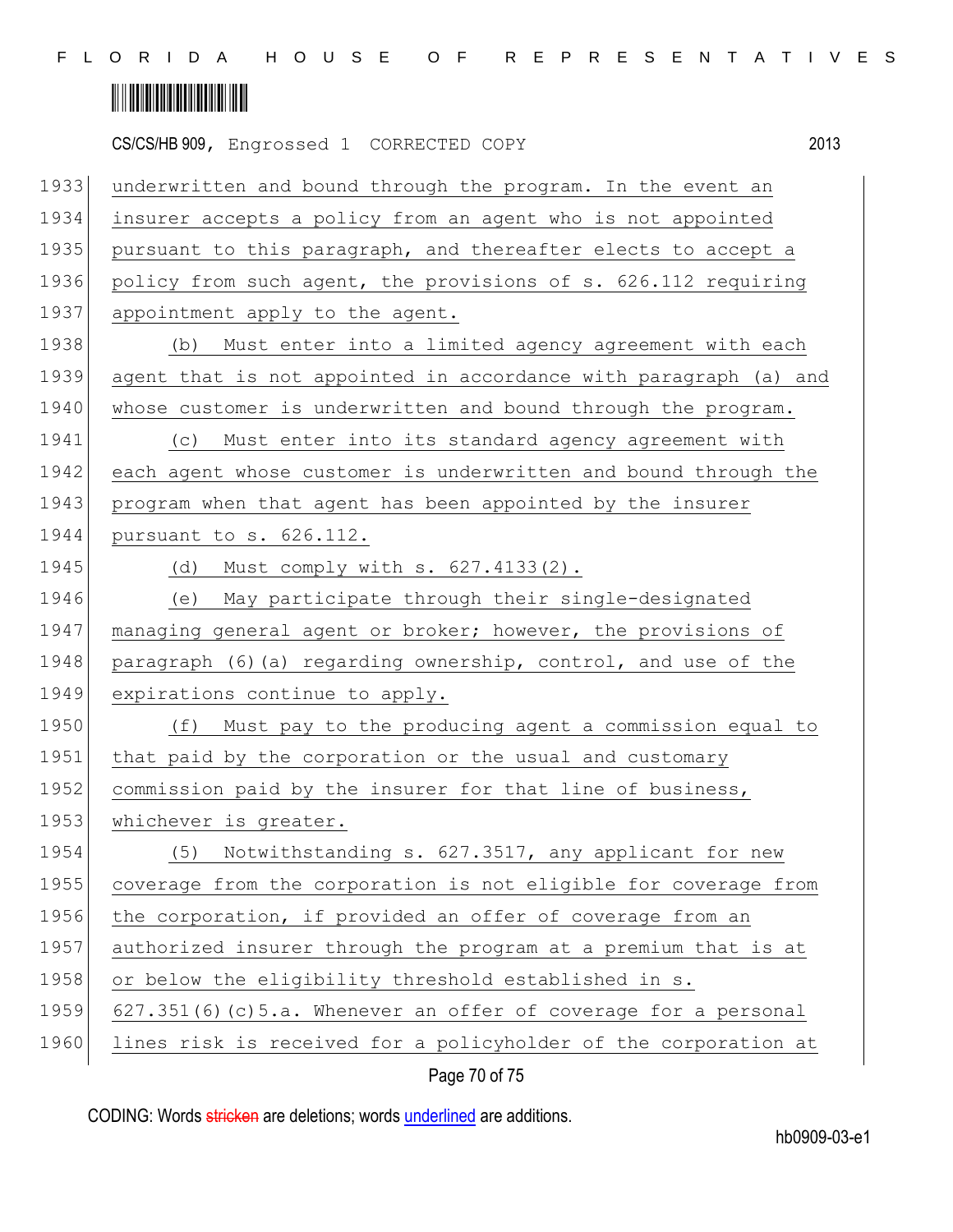

1961 renewal from an authorized insurer through the program, if the 1962 offer is equal to or less than the corporation's renewal premium 1963 for comparable coverage, the risk is not eligible for coverage 1964 with the corporation. In the event an offer of coverage for a 1965 new applicant is received from an authorized insurer through the 1966 program, and the premium offered exceeds the eligibility 1967 threshold contained in s.  $627.351(6)(c)5.a.,$  the applicant or 1968 insured may elect to accept such coverage, or may elect to 1969 accept or continue coverage with the corporation. In the event 1970 an offer of coverage for a personal lines risk is received from 1971 an authorized insurer at renewal through the program, and the 1972 premium offered is more than the corporation's renewal premium 1973 for comparable coverage, the insured may elect to accept such 1974 coverage, or may elect to accept or continue coverage with the 1975 corporation. Any applicant for new coverage from the 1976 corporation, and policyholders of all policies for renewal, if 1977 provided an offer of coverage from a surplus lines insurer 1978 through the program, are not required to accept such offer, and 1979 may be accepted for coverage or renewed by the corporation at 1980 the applicant's or policyholder's option. Sub-sub-subparagraph 1981 627.351(6)(c)5.a.(I) does not apply to an offer of coverage from 1982 an authorized insurer obtained through the program. An applicant 1983 for coverage from the corporation who was declared ineligible 1984 for coverage by the corporation in the previous 36 months due to 1985 provisions of this section or s.  $627.351(6)(c)5.a.$  or 5.b. shall 1986 be considered a renewal under this section if the corporation 1987 determines that the authorized insurer increased the rate on the 1988 policy in excess of the increase allowed under s. 627.351(6)(n).

#### Page 71 of 75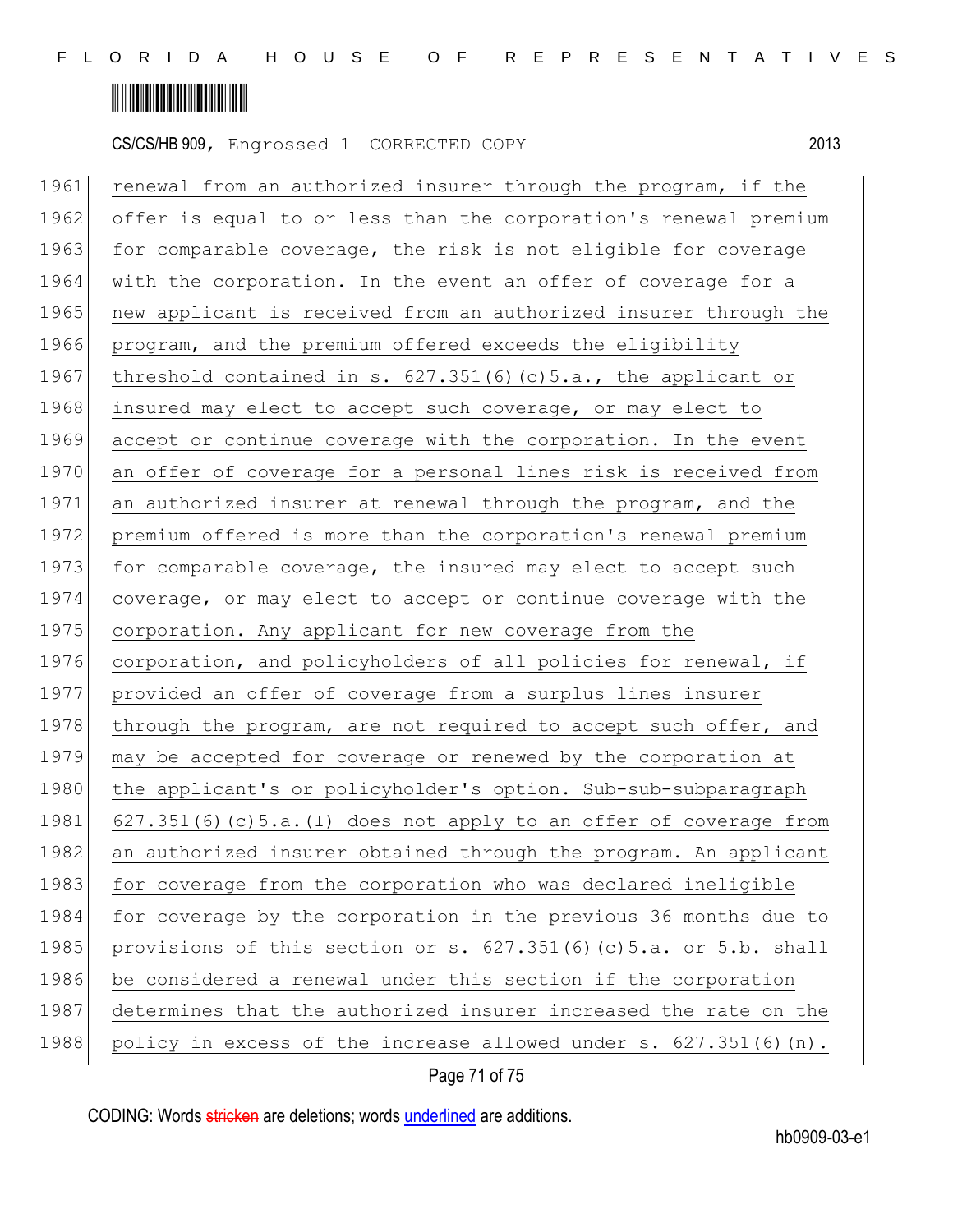|      | 2013<br>CS/CS/HB 909, Engrossed 1 CORRECTED COPY                        |
|------|-------------------------------------------------------------------------|
| 1989 | (6) Independent insurance agents submitting new                         |
| 1990 | applications for coverage or that are the agent of record on a          |
| 1991 | renewal policy submitted to the program:                                |
| 1992 | (a) Are granted and must maintain ownership and the                     |
| 1993 | exclusive use of expirations, records, or other written or              |
| 1994 | electronic information directly related to such applications or         |
| 1995 | renewals written through the corporation or through an insurer          |
| 1996 | participating in the program, notwithstanding s.                        |
| 1997 | $627.351(6)$ (c) $5.a.$ (I) (B) and (II) (B). Such ownership is granted |
| 1998 | for as long as the insured remains with the agency or until sold        |
| 1999 | or surrendered in writing by the agent. Contracts with the              |
| 2000 | corporation or required by the corporation must not amend,              |
| 2001 | modify, interfere with, or limit such rights of ownership. Such         |
| 2002 | expirations, records, or other written or electronic information        |
| 2003 | may be used to review an application, issue a policy, or for any        |
| 2004 | other purpose necessary for placing such business through the           |
| 2005 | program.                                                                |
| 2006 | May not be required to be appointed by any insurer<br>(b)               |
| 2007 | participating in the program for policies written solely through        |
| 2008 | the program, notwithstanding the provisions of s. 626.112.              |
| 2009 | May accept an appointment from any insurer<br>(C)                       |
| 2010 | participating in the program.                                           |
| 2011 | May enter into either a standard or limited agency<br>(d)               |
| 2012 | agreement with the insurer, at the insurer's option.                    |
| 2013 |                                                                         |
| 2014 | Applicants ineligible for coverage in accordance with subsection        |
| 2015 | (5) remain ineligible if their independent agent is unwilling or        |
| 2016 | unable to enter into a standard or limited agency agreement with        |
|      | Page 72 of 75                                                           |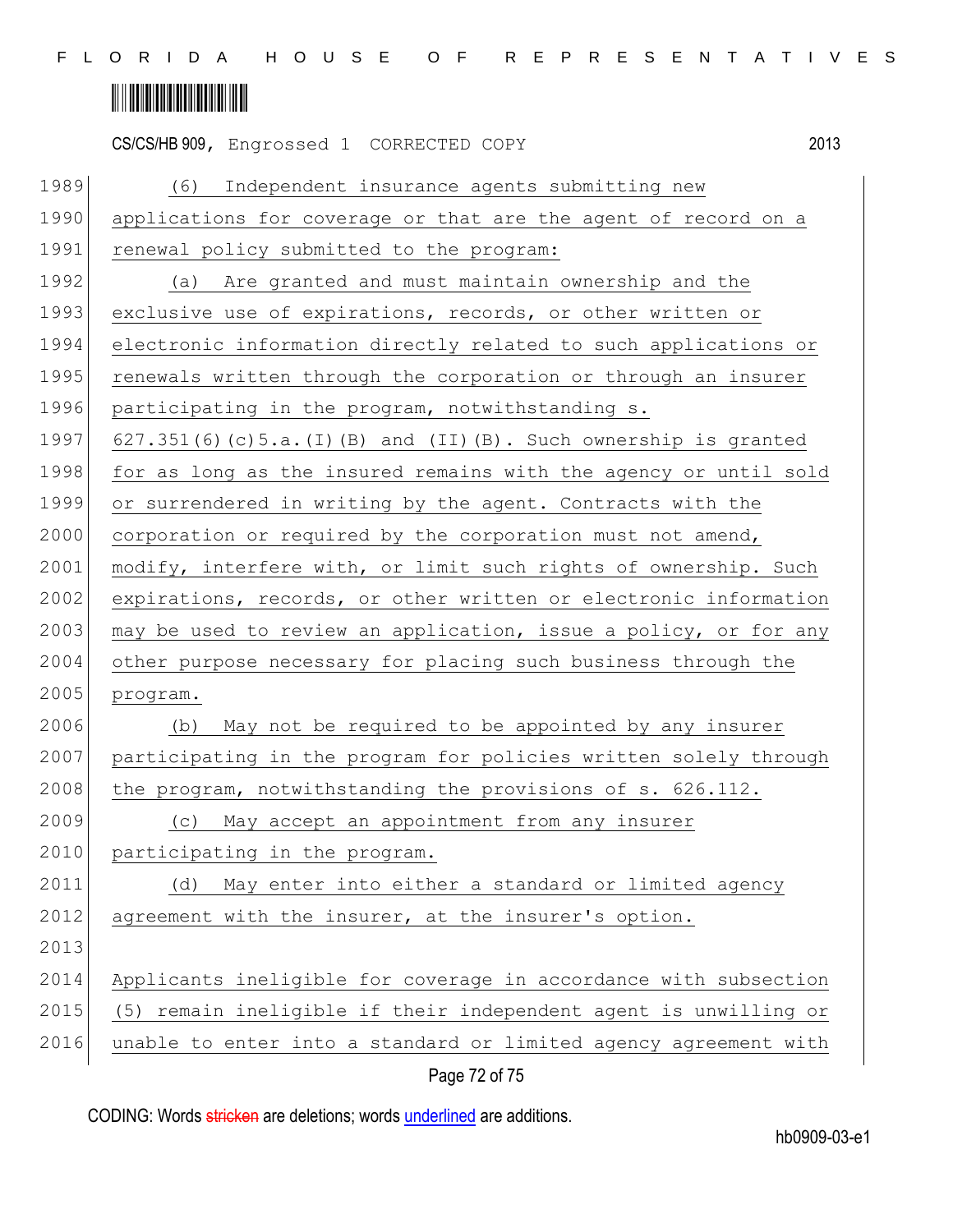## 

|      | CS/CS/HB 909, Engrossed 1 CORRECTED COPY                         | 2013 |
|------|------------------------------------------------------------------|------|
| 2017 | an insurer participating in the program.                         |      |
| 2018 | Exclusive agents submitting new applications for<br>(7)          |      |
| 2019 | coverage or that are the agent of record on a renewal policy     |      |
| 2020 | submitted to the program:                                        |      |
| 2021 | Must maintain ownership and the exclusive use of<br>(a)          |      |
| 2022 | expirations, records, or other written or electronic information |      |
| 2023 | directly related to such applications or renewals written        |      |
| 2024 | through the corporation or through an insurer participating in   |      |
| 2025 | the program, notwithstanding s. $627.351(6)(c)5.a.(I)(B)$ and    |      |
| 2026 | (II) (B). Contracts with the corporation or required by the      |      |
| 2027 | corporation must not amend, modify, interfere with, or limit     |      |
| 2028 | such rights of ownership. Such expirations, records, or other    |      |
| 2029 | written or electronic information may be used to review an       |      |
| 2030 | application, issue a policy, or for any other purpose necessary  |      |
| 2031 | for placing such business through the program.                   |      |
| 2032 | May not be required to be appointed by any insurer<br>(b)        |      |
| 2033 | participating in the program for policies written solely through |      |
| 2034 | the program, notwithstanding the provisions of s. 626.112.       |      |
| 2035 | Must only facilitate the placement of an offer of<br>(C)         |      |
| 2036 | coverage from an insurer whose limited servicing agreement is    |      |
| 2037 | approved by that exclusive agent's exclusive insurer.            |      |
| 2038 | May enter into a limited servicing agreement with the<br>(d)     |      |
| 2039 | insurer making an offer of coverage, and only after the          |      |
| 2040 | exclusive agent's insurer has approved the limited servicing     |      |
| 2041 | agreement terms. The exclusive agent's insurer must approve a    |      |
| 2042 | limited service agreement for the program for any insurer for    |      |
| 2043 | which it has approved a service agreement for other purposes.    |      |
| 2044 |                                                                  |      |

## Page 73 of 75

CODING: Words stricken are deletions; words underlined are additions.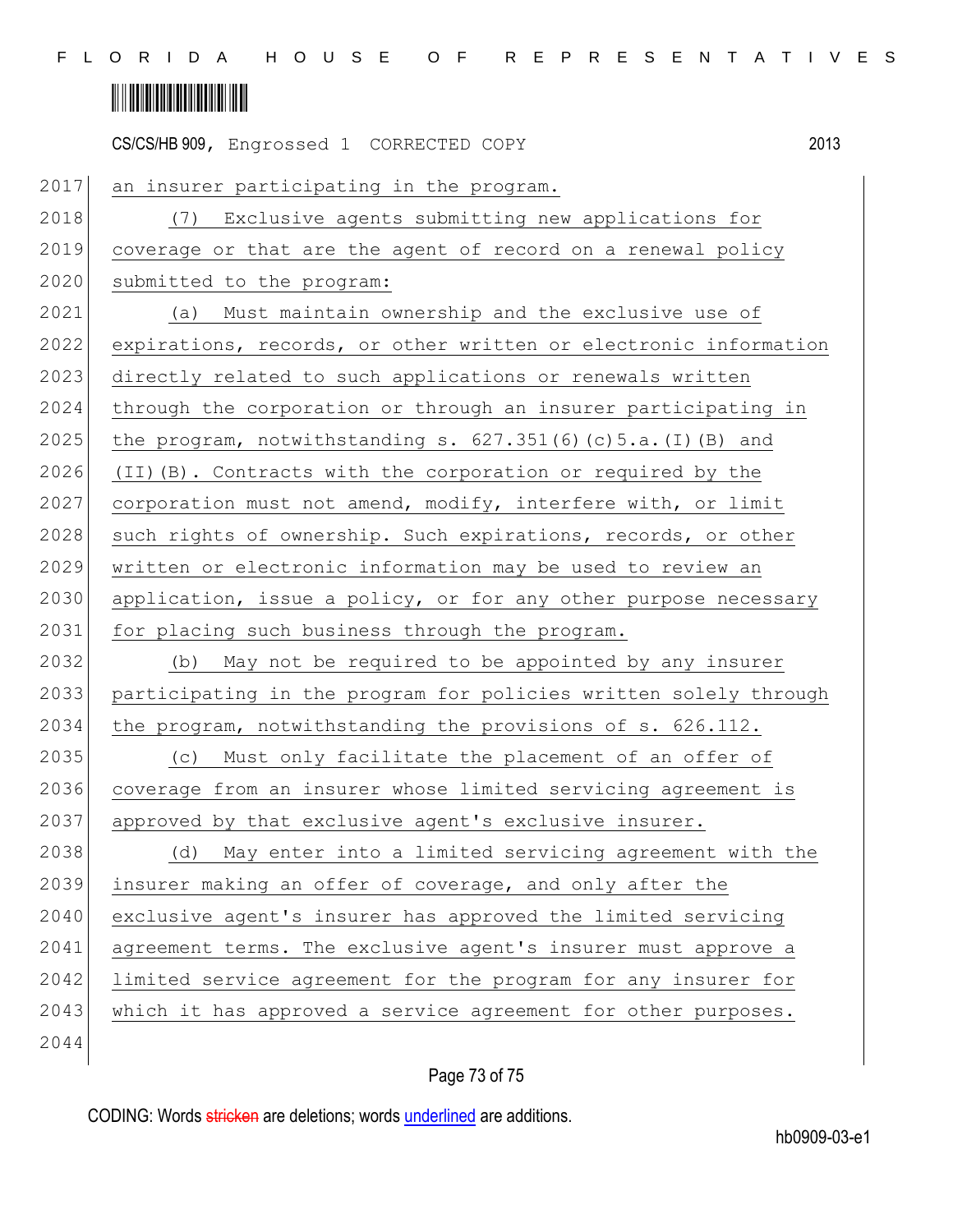## 

|      | 2013<br>CS/CS/HB 909, Engrossed 1 CORRECTED COPY                    |
|------|---------------------------------------------------------------------|
| 2045 | Applicants ineligible for coverage in accordance with subsection    |
| 2046 | (5) remain ineligible if their exclusive agent is unwilling or      |
| 2047 | unable to enter into a standard or limited agency agreement with    |
| 2048 | an insurer making an offer of coverage to that applicant.           |
| 2049 | Submission of an application for coverage by the<br>(8)             |
| 2050 | corporation to the program does not constitute the binding of       |
| 2051 | coverage by the corporation, and failure of the program to          |
| 2052 | obtain an offer of coverage by an insurer may not be considered     |
| 2053 | acceptance of coverage of the risk by the corporation.              |
| 2054 | The 45-day notice of nonrenewal requirement set forth<br>(9)        |
| 2055 | in s. $627.4133(2)$ (b) 4.b. applies when a policy is nonrenewed by |
| 2056 | the corporation because the risk has received an offer of           |
| 2057 | coverage pursuant to this section which renders the risk            |
| 2058 | ineligible for coverage by the corporation.                         |
| 2059 | (10)<br>The program may not include commercial nonresidential       |
| 2060 | policies.                                                           |
| 2061 | Section 11. Section 627.35191, Florida Statutes, is                 |
| 2062 | created to read:                                                    |
| 2063 | 627.35191 Annual report of aggregate net probable maximum           |
| 2064 | losses, financing options, and potential assessments.-No later      |
| 2065 | than February 1 of each year, the Florida Hurricane Catastrophe     |
| 2066 | Fund and Citizens Property Insurance Corporation shall each         |
| 2067 | submit a report to the Legislature and the Financial Services       |
| 2068 | Commission identifying their respective aggregate net probable      |
| 2069 | maximum losses, financing options, and potential assessments.       |
| 2070 | The report issued by the fund and the corporation must include      |
| 2071 | their respective 50-year, 100-year, and 250-year probable           |
| 2072 | maximum losses; analysis of all reasonable financing strategies     |
|      |                                                                     |

Page 74 of 75

CODING: Words stricken are deletions; words underlined are additions.